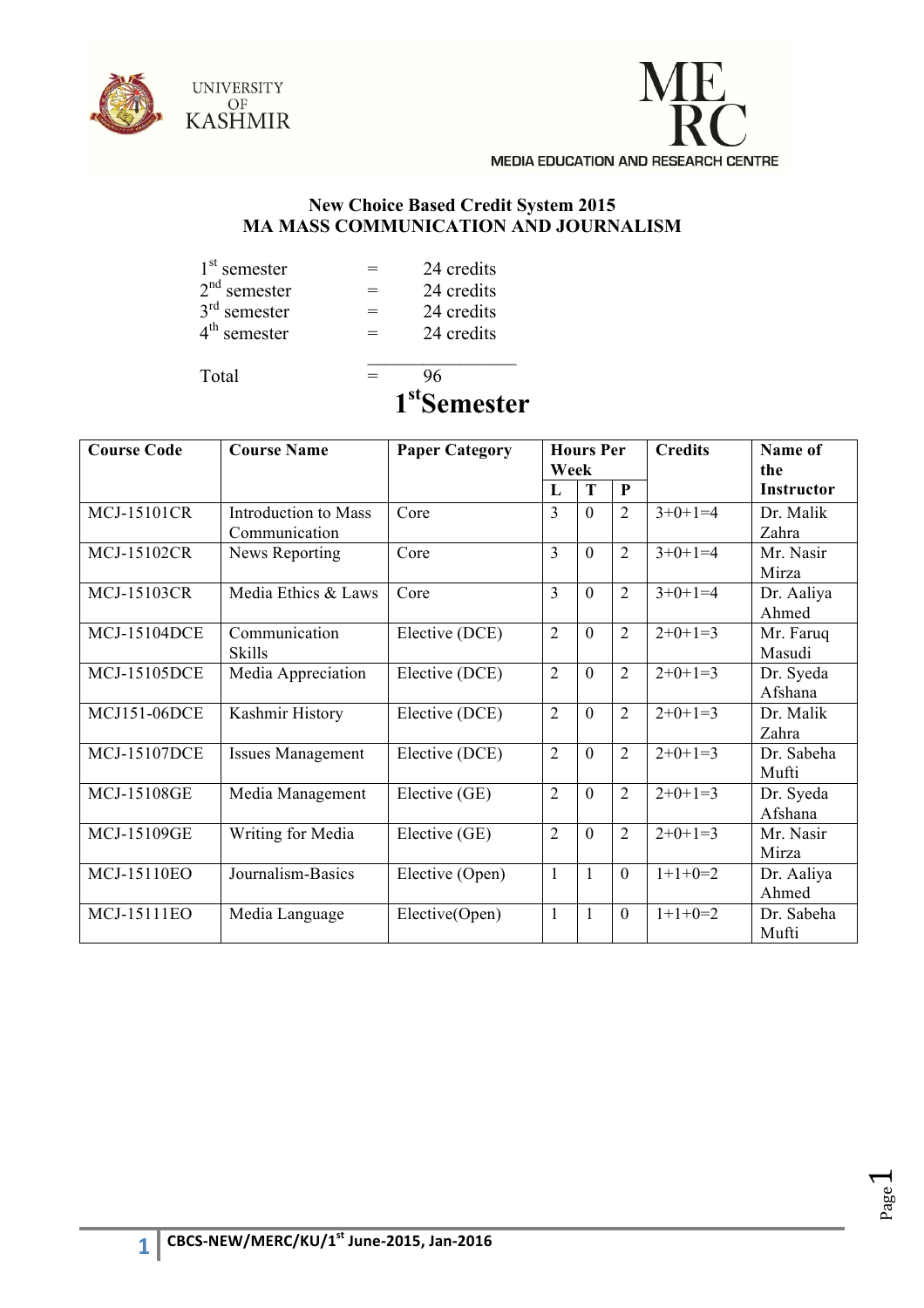



## **MARKS SCHEME:**

| <b>MCJ15101CR.</b> Introduction to Mass Communication                                         |
|-----------------------------------------------------------------------------------------------|
| Total Marks: 100 (Theory: 80, Internal Assessment Test: 20)                                   |
| MCJ15102CR. News Reporting                                                                    |
| Total Marks: 100 (Theory: 80, Internal Assessment Test: 20)                                   |
| MCJ15103CR. Media Ethics & Laws                                                               |
| Total Marks: 100 (Theory: 80, Internal Assessment Test: 20)                                   |
| MCJ15104DCE. Communication Skills                                                             |
| Total Marks: 75 (Theory: 60, Internal Assessment Test: 15)                                    |
| MCJ15105DCE. Media Appreciation<br>Total Marks: 75 (Theory: 60, Internal Assessment Test: 15) |
| MCJ15106DCE. Kashmir History<br>Total Marks: 75 (Theory: 60, Internal Assessment Test: 15)    |
| MCJ15107DCE. Issues Management<br>Total Marks: 75 (Theory: 60, Internal Assessment Test: 15)  |
| MCJ15108GE. Media Management<br>Total Marks: 75 (Theory: 60, Internal Assessment Test: 15)    |
| MCJ15109GE. Writing for Media<br>Total Marks: 75 (Theory: 60, Internal Assessment Test: 15)   |
| MCJ15110EO. Journalism-Basics<br>Total Marks: 50 (Theory: 40, Internal Assessment Test: 10)   |
| MCJ15111EO. Media Language<br>Total Marks: 50 (Theory: 40, Internal Assessment Test: 10)      |

1st semester **1stsemester**

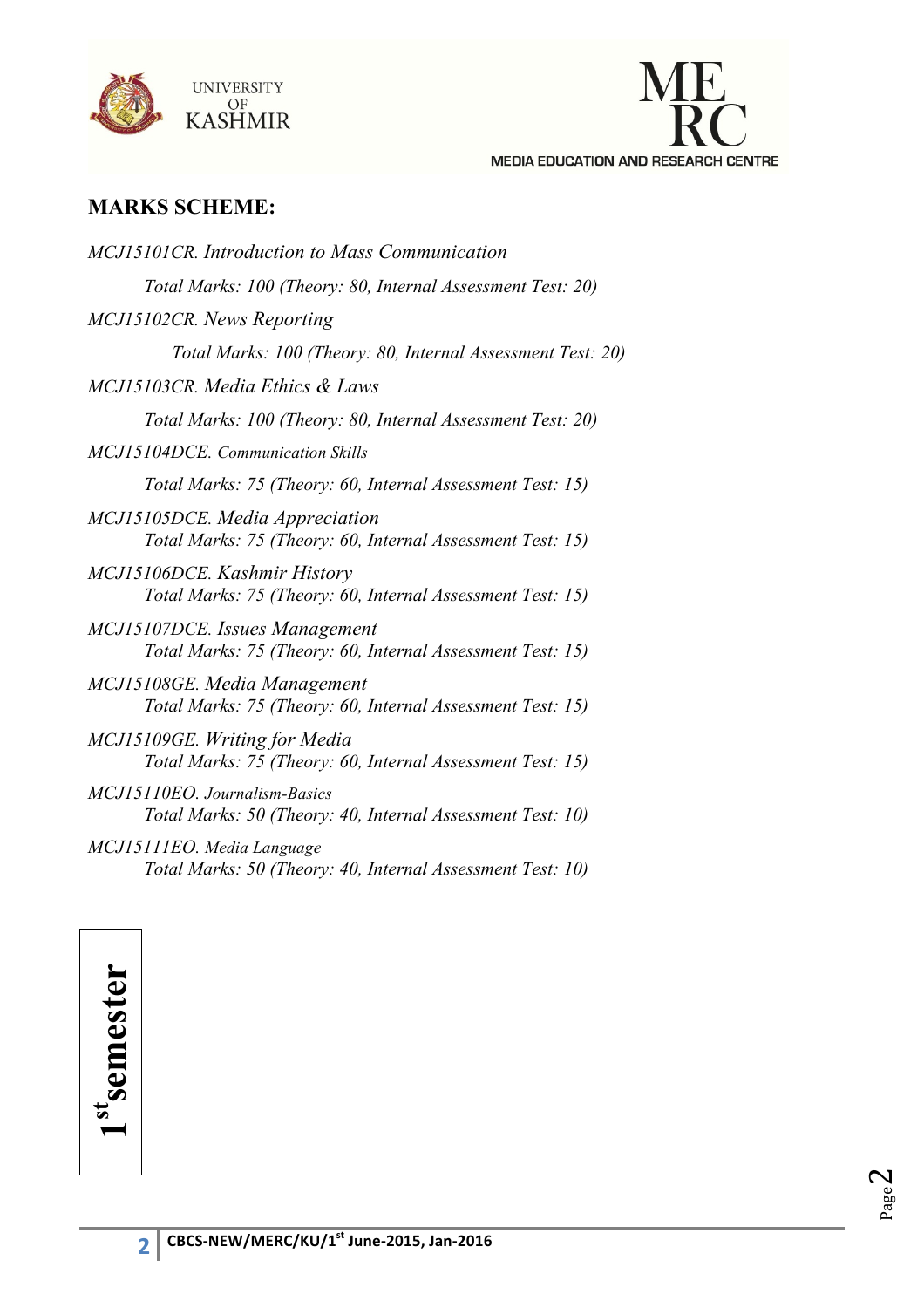



## **Semester 1st**

## *Core Paper-*

## **MCJ15101CR INTRODUCTION TO MASS COMMUNICATION**

#### **Unit-I**

Communication: Meaning, Definition and Nature; Elements and process of communication; Functions of human communication and Mass communication; Various forms of communication: Intra-personal, Inter-personal, Group, Public and Mass communication; Non-verbal and verbal communication; Communication barriers

#### **Unit-II**

Scope, functions and limitations of communication models; Development of communication models from simple to complex; Models of Aristotle, Dance's, Harold Lasswell, Berlo, Osgood, Wilbur Schramm, George Gerbner, Newcomb, Westley and MacLean

#### **Unit-III**

Nature and process of Mass Communication; Mass Communication through traditional and Modern Media; Media functions for individuals; Media functions for society; Economics of mass media; Characteristics and typology of audiences

#### **Unit-IV**

Magic Bullet Theory, Cultivation Theory, Agenda Setting theory, Spiral of Silence Theory, Media System Dependency Theory, Normative Theories, Functionalist & Marxist Theory of Mass Media, Hypodermic Needle Theory, Two-step & Multi-step Theory, Play Theory, Uses & Gratification Theory, Selective Exposure, Selective Perception & Selective Retention Theory, Individual Difference Theory

1stemester **1stsemester**

*MCJ15101CR. Introduction to Mass Communication Total Marks: 100 (Theory: 80, Internal Assessment Test: 20)*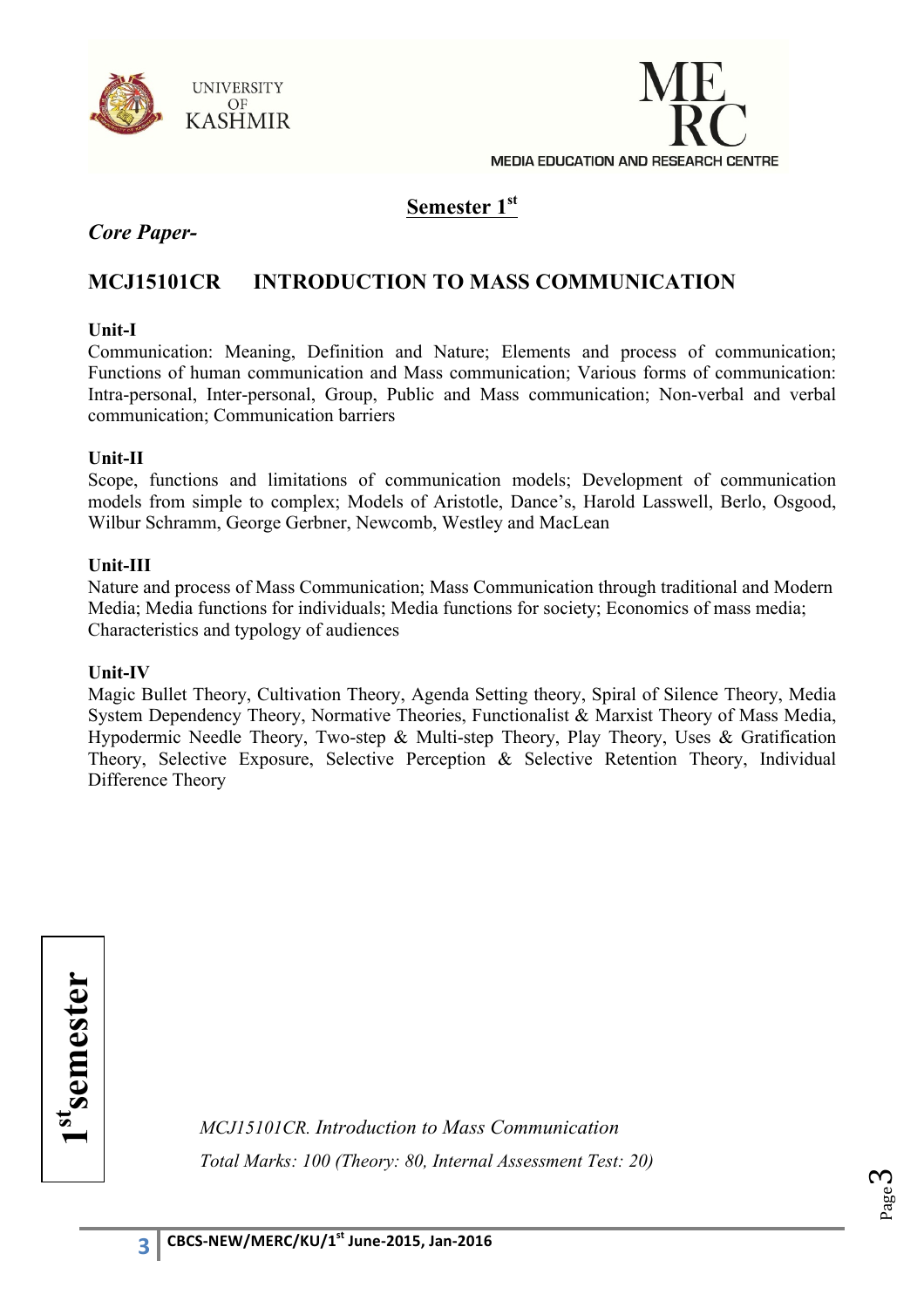



## **MCJ15102CR NEWS REPORTING**

## **Unit-I**

News: Definition, Changing concepts of news Elements, Values and Sources of news The basic news story structure Identification and Attribution Salience of journalistic writing Lead writing, kinds Spot News Breaking / Developing News, Follow-ups News reporting terminology

## **Unit-II**

Reporting Speeches/ News Conferences/ Meetings Reporting Crime, Politics, Legislature Interviewing –kinds (spot, planned, telephonic, email)

## **Unit-III**

*Beat Reporting:* Sports Development **Business** Science Weather City life Health Care

## **Unit -IV**

Interpretative Reporting -purposes, techniques Covering Conflict,Human rights, Disability Eco journalism Reporting for magazines

**1stsemester**

*MCJ15102CR. News Reporting Total Marks: 100 (Theory: 80, Internal Assessment Test: 20)* 

Page 4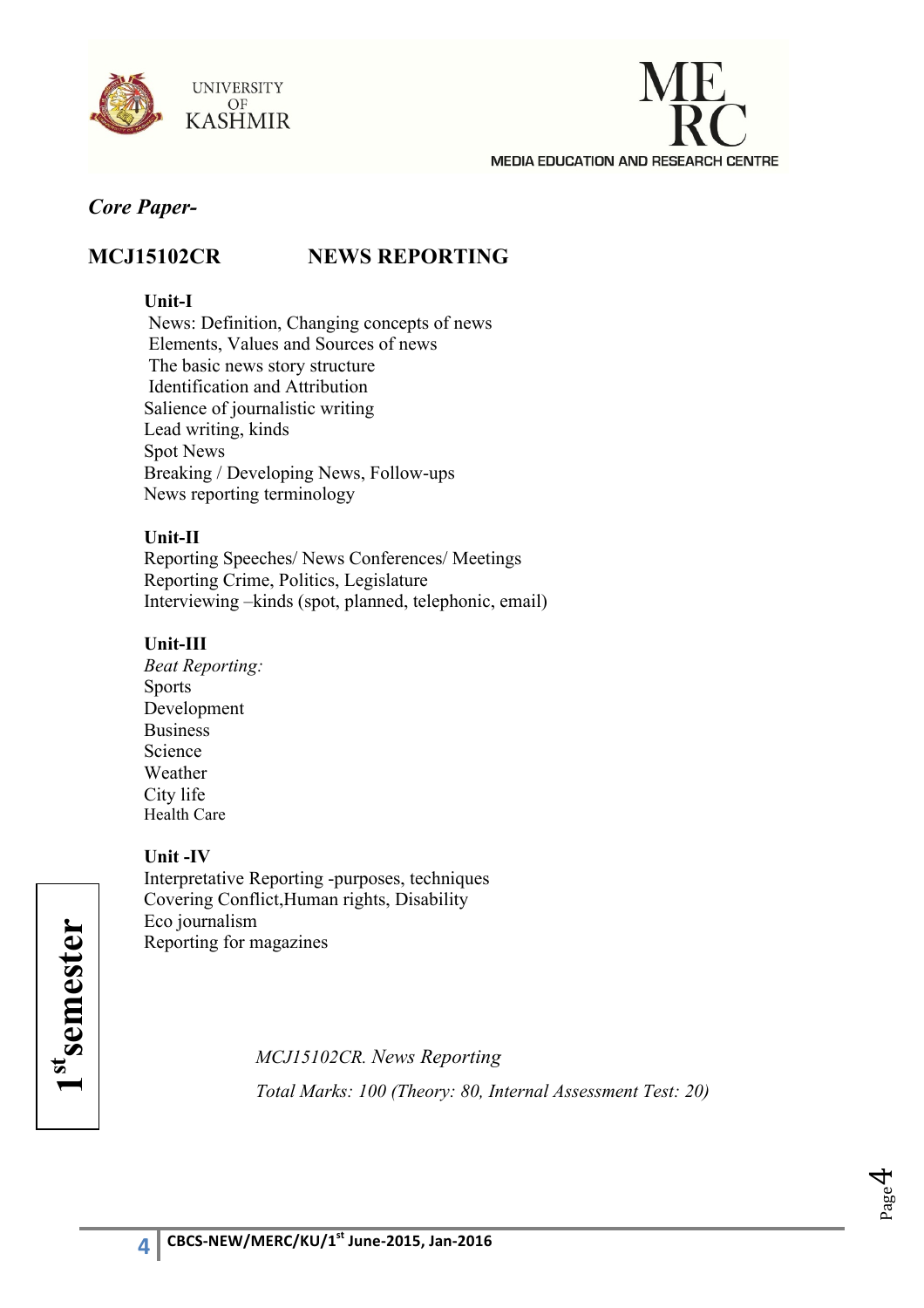



## **MCJ15103CR MEDIA ETHICS AND LAWS**

### **Unit-I**

Principles and guidelines

Ethical issues related to media – truth, sensationalism, privacy, conflict of interest, plagiarism, sources, objectivity, bias; faking news; accountability: SPJ Code of conduct for journalists; Chequebook journalism, ethical issues concerning freebies from companies, institutions

#### **Unit-II**

Freedom of speech and expression, Restrictions Officials Secrets Act, RTI Press Council Act Cable TV Regulation Act Film Censorship Defamation, slander, libel, contempt of court, contempt of legislature Working Journalists Act Press and books registration Act 1867 Cyber Laws governing publication of media content on the net Press Laws in Kashmir

## **Unit -III**

Ethical consideration in covering crime, torture, violence, rape, disability, HIV/AIDS while interviewing victims Ethical dilemmas during war reporting Journalist—As professional, as victim

## **Unit-IV**

Guidelines for media coverage in the wake of 9/11 and 26/11 attacks Study of following cases in the light of sting operations, paid news, embedded journalism-

- Watergate Scandal
- Tehelka expose of Gujarat Riots
- Abu Ghraib torture case
- Kunan Poshpora rape case
- Any other major media related case

st<br>semester **1stsemester**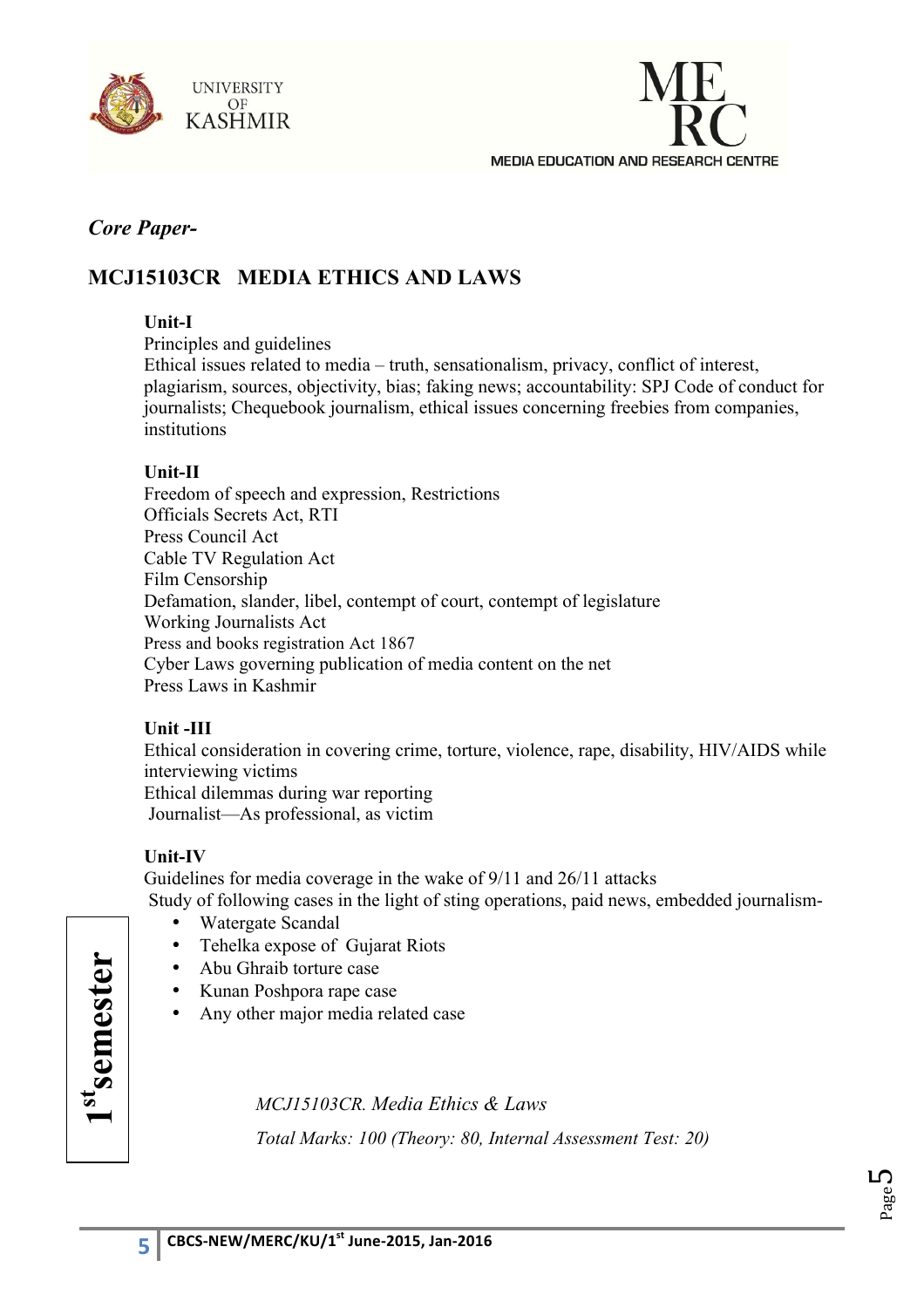



## **MCJ15104DCE COMMUNICATION SKILLS**

#### **Unit-I**

Description and features Conversation process and its effectiveness Interpersonal Communication Facing an interview

#### **Unit-II**

Group communication--definition and process Effective GC Facilitating Group Discussions Public speaking----description, process and types Impromptu speaking Extemporaneous speaking Preparation of a speech, Speech making approaches

### **Unit- III**

Listening defined Stages in listening Types of listening Barriers in listening Improving listening skills Informative/persuasive speech presentation Case Studies of Famous speeches—Martin Luther King Jr. 'I have a Dream'



*MCJ15104DCE. Communication Skills Total Marks: 75 (Theory: 60, Internal Assessment Test: 15)*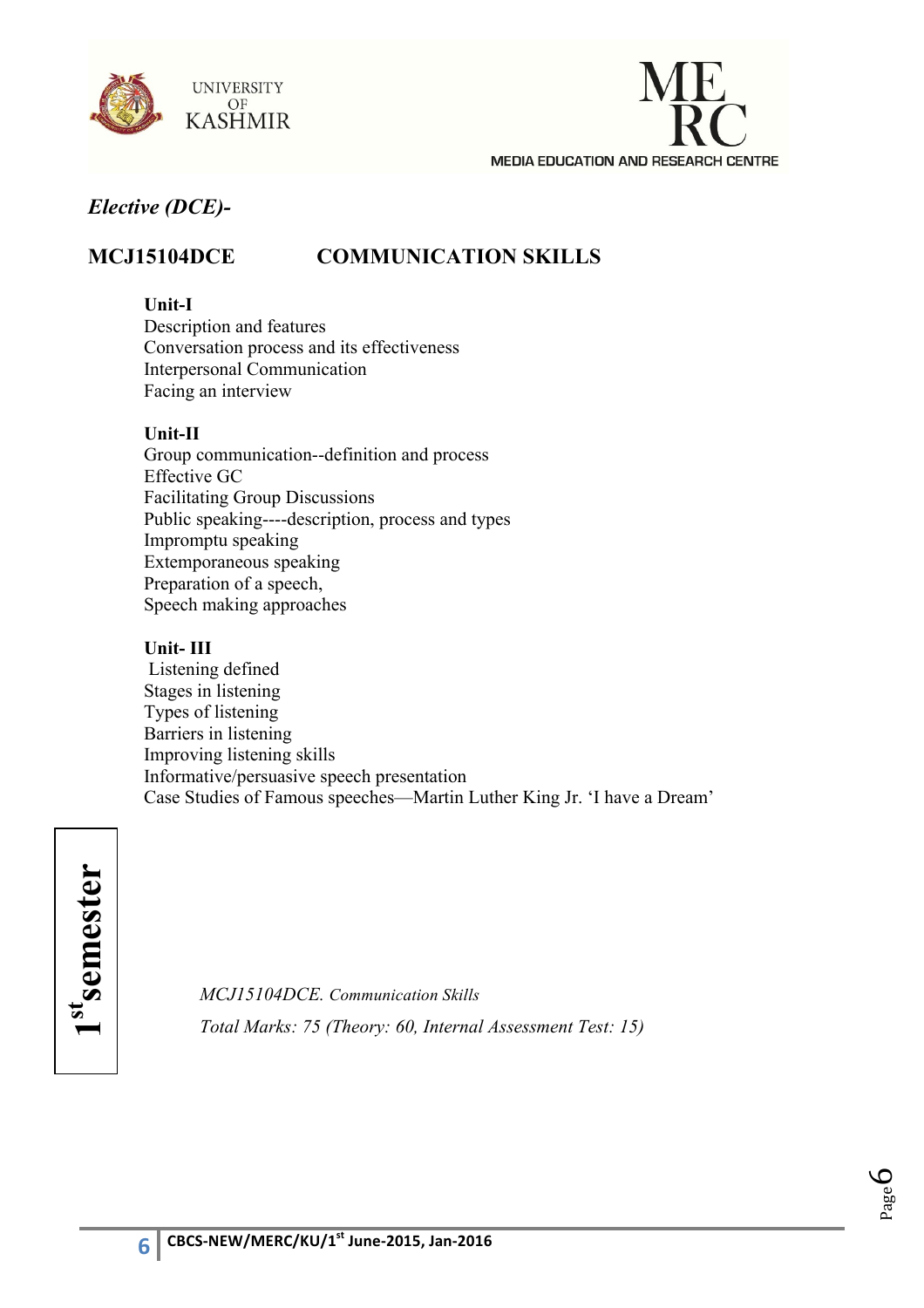



## **MCJ15105DCE MEDIA APPRECIATION**

#### **Unit-I**

Introduction to Media Appreciation, Subjective & Objective Appreciation Principles of evaluation for different media genres

#### **Unit-II**

Reviewing Radio programs-Appreciation of any two popular Radio Kashmir programmes (feature/drama) Reviewing TV programs- Appreciation of any two popular TV programmes (Comedy Show & Current Affairs Program) Reviewing documentaries- Appreciation of any three award winning documentaries

#### **Unit-III**

Reviewing feature films- Appreciation of any three award winning feature films Reviewing Newspaper Editorials & Features- Appreciation of any one award winning editorial and feature Reviewing books (fiction/non-fiction) - Appreciation of one award winning book (International)

1st semester **1stsemester**

*MCJ15105DCE. Media Appreciation Total Marks: 75 (Theory: 60, Internal Assessment Test: 15)*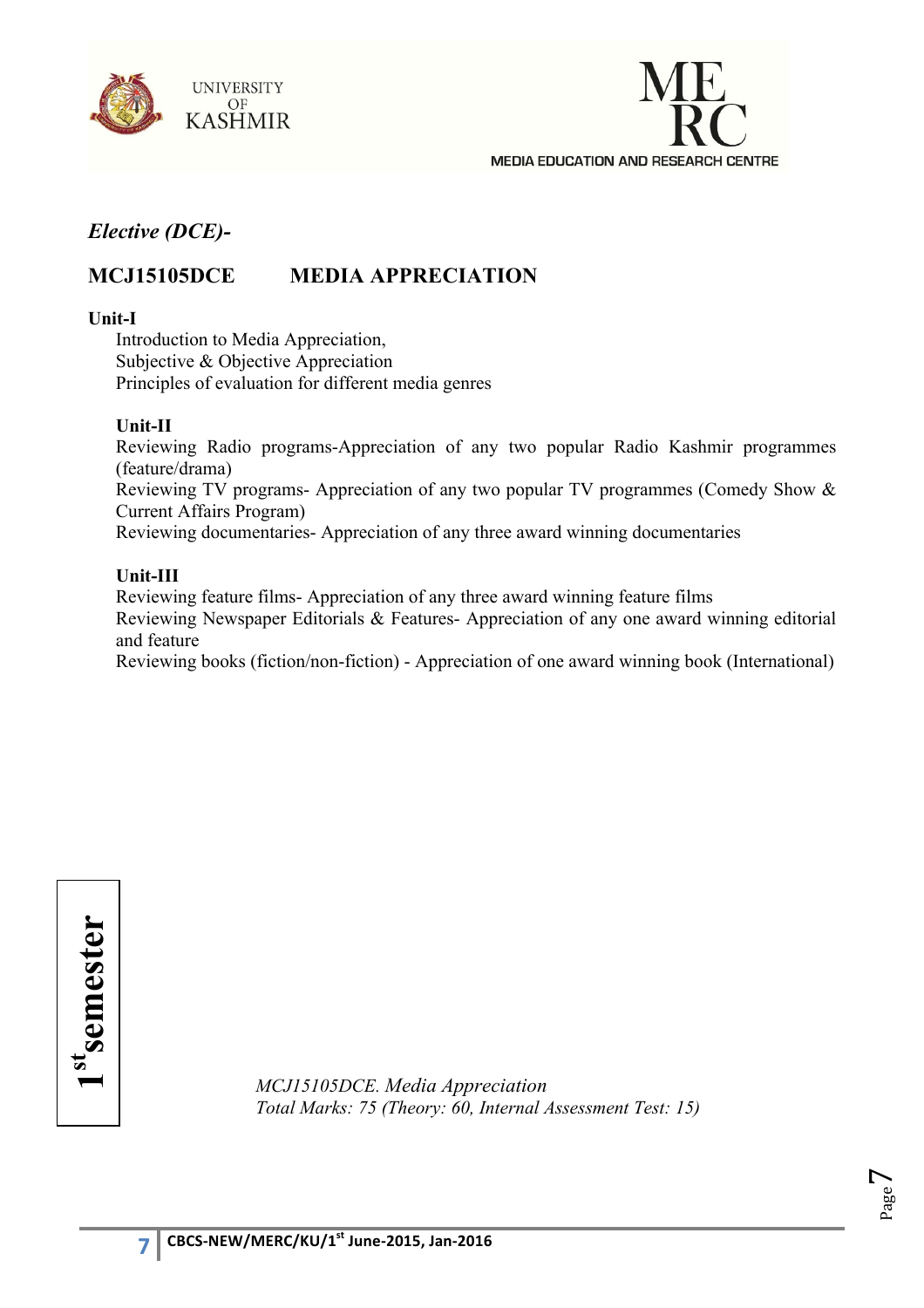



## **MCJ15106DCE KASHMIR HISTORY**

### **Unit-I**

Medieval History of Kashmir Relations with neighboring world during medieval period Islam in Kashmir: Stages of its spread Society, Culture and Economy under the Sultans Role of Lal Ded, Shiekh Nur-ud-din and Mir Syed Ali Hamdani in shaping Kashmiri society

## **Unit- II**

Mughal, Afghan and Sikh rule in Kashmir—an overview Economic, Social and Cultural changes under these regimes

## **Unit- III**

State's position vis a vis British Paramountacy, British policy towards Kashmir Mass discontent: Causes and Implications 1931 Watershed Political formations: Muslim Conference & National Conference Contemporary Scenario: socio, political and economic formations

1st semester **1st semester**

*MCJ15106DCE. Kashmir History Total Marks: 75 (Theory: 60, Internal Assessment Test: 15)*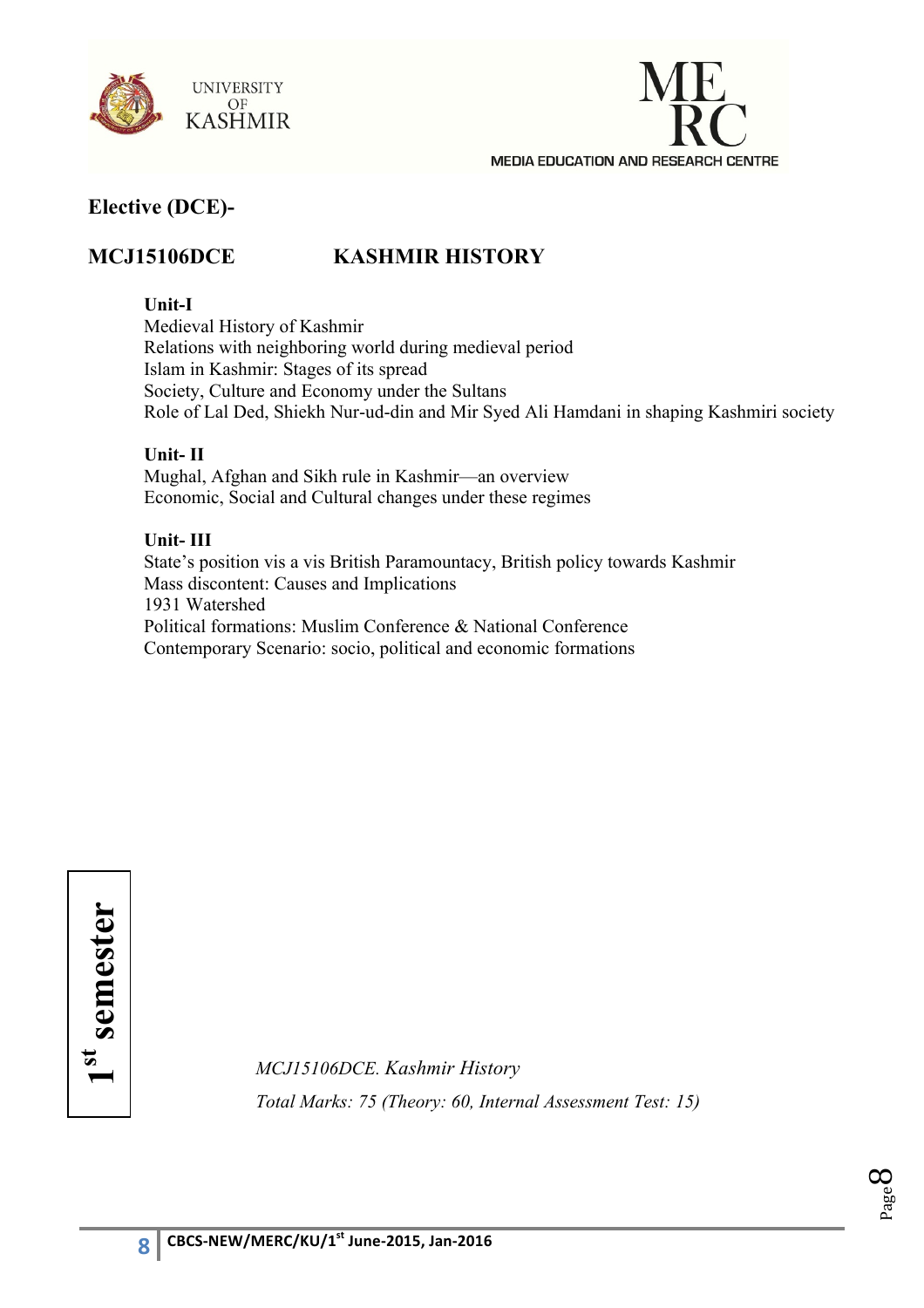



## **MCJ15107DCE ISSUES MANAGEMENT**

#### **Unit-I**

Contemporary Media Scene in India Issues Identification and Forecasting Monitoring, Analysing and Priority Setting. Classification of Issues: Political, Social Economic, Developmental, etc. Social Media and their treatment and negotiation of recent issues in the news

#### **Unit-II**

Issues and their Manipulation and Treatment by Media Prime Time Activism Interest Group Politics Priming and Framing of Issues in Media Negotiating Market and Non-Market Forces as Issues

#### **Unit-III**

Organizations, Issues and Publics Case Studies of Local, National and International issues from the Political, Economic, Social, Developmental, Gender and other domains and their management by the media Private and State Controlled Media

1st<sub>semester</sub> **1stsemester**

> *MCJ15107DCE. Issues Management Total Marks: 75 (Theory: 60, Internal Assessment Test: 15)*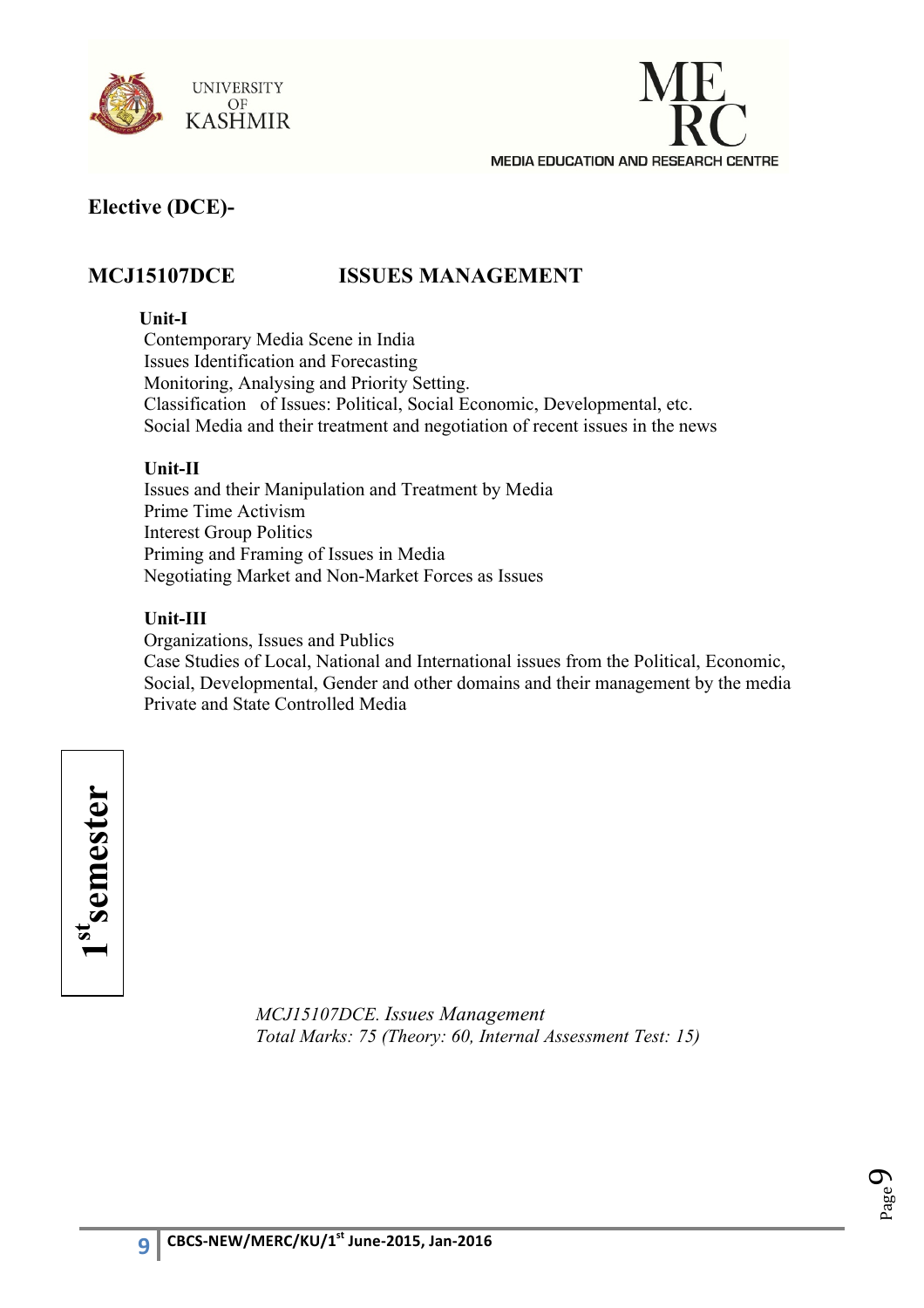



## **Elective(GE)- MCJ15108GE Media Management**

## **Unit-I**

Organizational Communication Media as an industry and profession Concept of Management Principles of Management Different theories of Management Management by Objectives (MBO)

## **Unit-II**

Sources of Power Leadership Qualities and Practices Steps to Decision-making Categorizing Decisions Analytical decision-making tools Hidden traps of decision making Journalists versus Managers

## **Unit-III**

Media ownership patterns and its impact Legal issues in media businesses Ethics of media profit chase FDI Sales, Marketing and Market Analysis Consolidation and Convergence Fragmentation of media markets: Niche Publications

1st<sub>semester</sub> **1stsemester**

*MCJ15108GE. Media Management Total Marks: 75 (Theory: 60, Internal Assessment Test: 15)* 

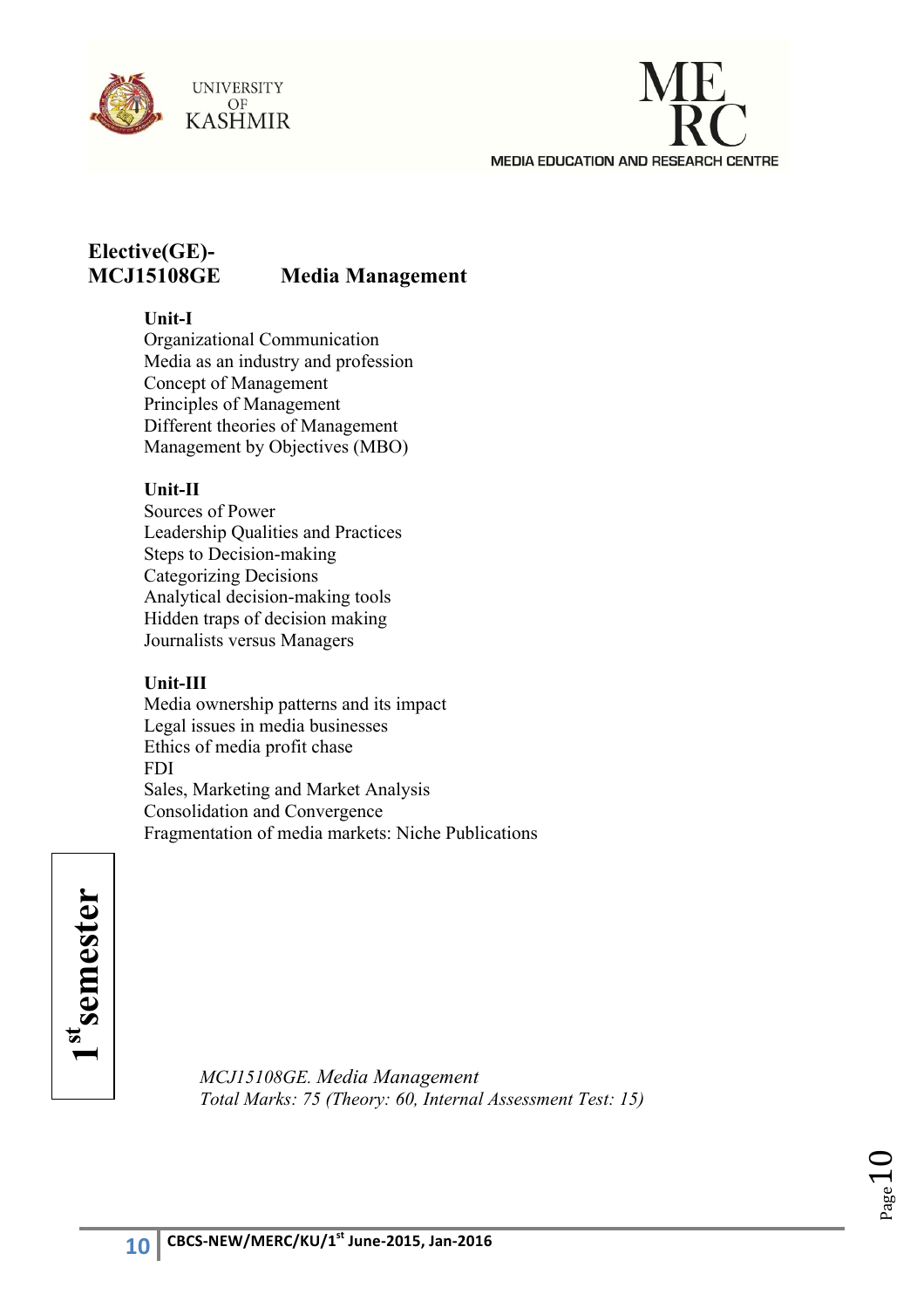



## **Elective (GE)-**

## **MCJ15109GE Writing for Media**

### **Unit I**

Basics of writing for the Mass Media Characteristics of Journalistic writing Stylebooks Building an audience

## **Unit II**

Characteristics of a News Story Five Ws and One H The Inverted Pyramid The Lead Paragraph Types Writing Argumentative Essays Writing a radio talk

#### **Unit III**

Writing Photo Captions Writing Advertising Copy Writing Press Release Writing Letters to the Editor Writing Reviews Writing for the Social Media

1st<sub>semester</sub> **1stsemester**

*MCJ15109GE. Writing for Media Total Marks: 75 (Theory: 60, Internal Assessment Test: 15)*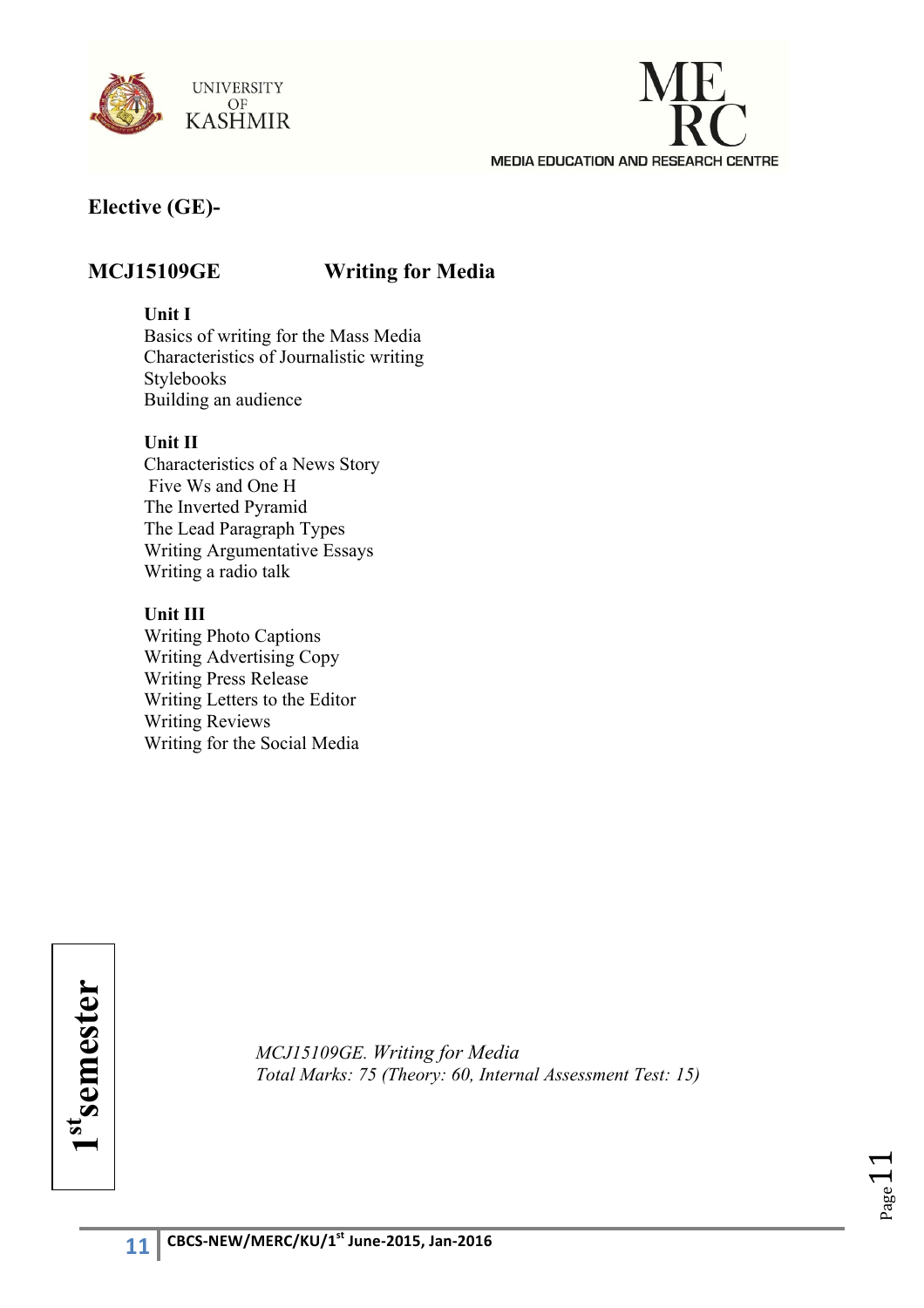



## *Elective (Open)-*

## **MCJ15110EO JOURNALISM-BASICS**

### **Unit-I**

Concept and definition of news Criteria of Selecting News Structure of news- 5W and 1H Intro Nut Graph Inverted pyramid pattern need and usefulness Reporting Beats

#### **Unit-II**

Role of the Editor, Sub-Editors, Reporter, Proof-readers Headline writing: techniques and types Feature and its types Difference between television, radio, web and newspaper reporting

1st<sub>semester</sub> **1stsemester**

*MCJ15110EO. Journalism-Basics Total Marks: 50 (Theory: 40, Internal Assessment Test: 10)*

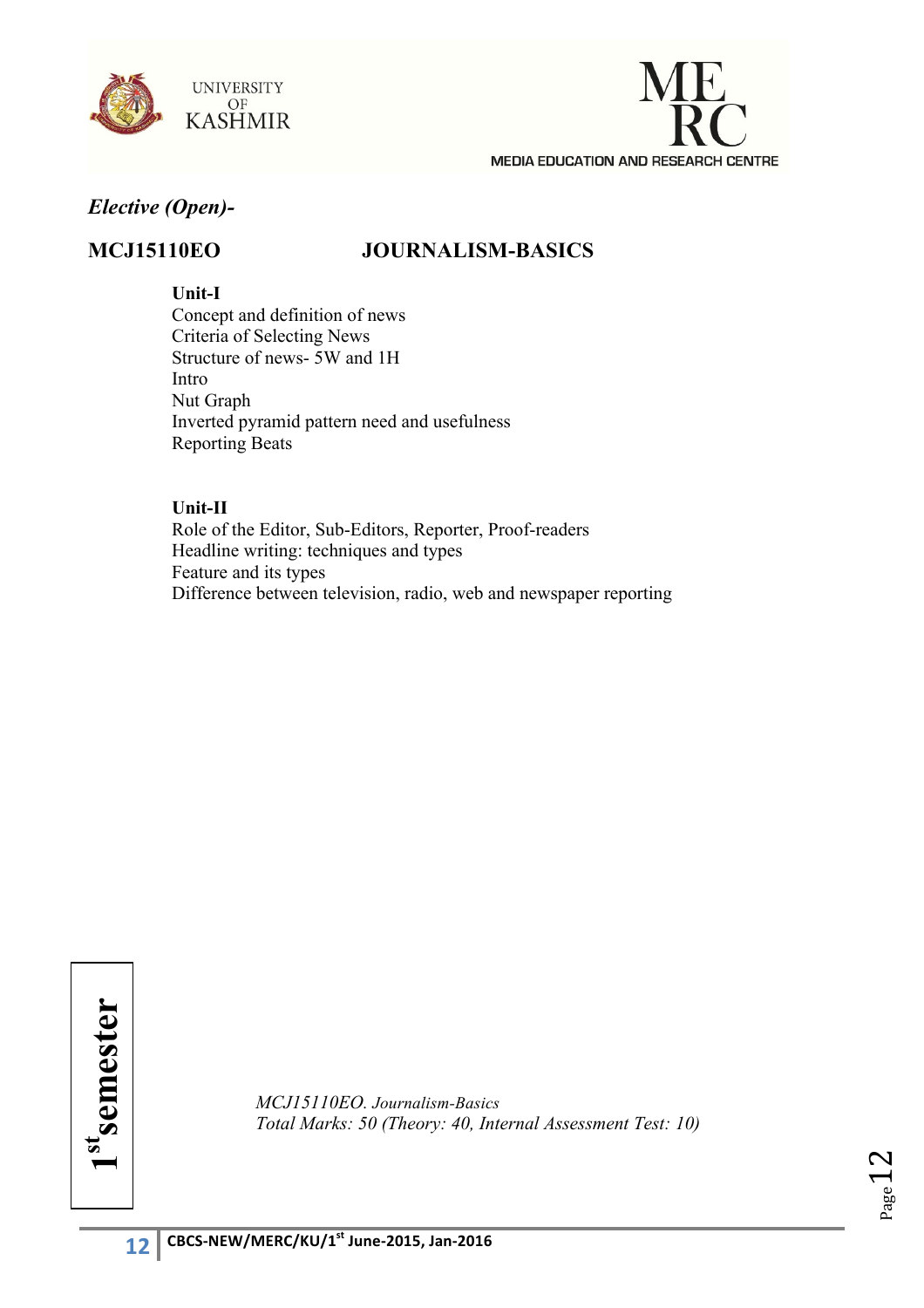



## *Elective (Open)-*

## **MCJ15111EO Media Language**

#### **Unit-I**

Purpose of Language Media Language Insinuated Language Embedded Language

**Unit-II** Words in Conflict Use, abuse and misuse of words Distorting history/events through words Manufacturing reality through words

*MCJ15111EO. Media Language Total Marks: 50 (Theory: 40, Internal Assessment Test: 10)*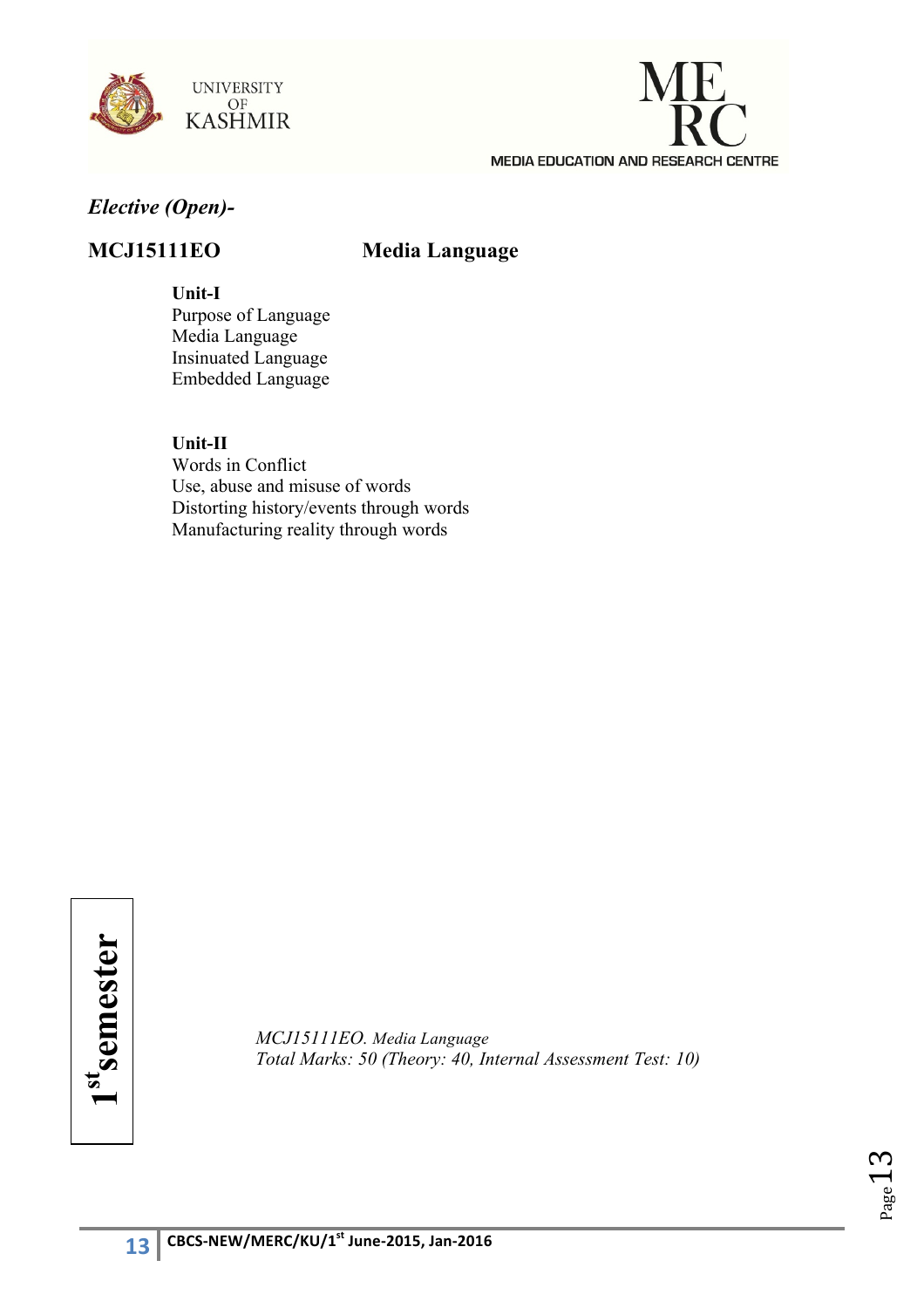



# **2ndSemester**

| <b>Course Code</b>  | <b>Course Name</b>              | <b>Paper Category</b> | <b>Hours Per</b><br>Week |                |                | <b>Credits</b> | Name of<br>the       |
|---------------------|---------------------------------|-----------------------|--------------------------|----------------|----------------|----------------|----------------------|
|                     |                                 |                       | L                        | T              | $\mathbf{P}$   |                | <b>Instructor</b>    |
| <b>MCJ-15201CR</b>  | Editing-Print                   | Core                  | 3                        | $\theta$       | $\overline{2}$ | $3+0+1=4$      | Dr. Syeda<br>Afshana |
| <b>MCJ-15202CR</b>  | Development<br>Communication    | Core                  | 3                        | 1              | $\mathbf{0}$   | $3+1+0=4$      | Dr. Malik<br>Zahra   |
| <b>MCJ-15203CR</b>  | Media Publication               | Core                  | $\mathbf{1}$             | $\theta$       | 6              | $1+0+3=4$      | Ms. Muslim<br>Jan    |
| <b>MCJ-15204DCE</b> | Narrative Journalism            | Elective (DCE)        | $\overline{2}$           | $\overline{0}$ | $\overline{2}$ | $2+0+1=3$      | Dr. Syeda<br>Afshana |
| <b>MCJ-15205DCE</b> | <b>Still Photography Basics</b> | Elective (DCE)        | $\mathbf{1}$             | $\mathbf{0}$   | $\overline{4}$ | $1+0+2=3$      | Mr. Faruq<br>Masudi  |
| <b>MCJ-15206DCE</b> | Advertising                     | Elective (DCE)        | $\overline{2}$           | $\mathbf{1}$   | $\overline{0}$ | $2+1+0=3$      | Dr. Aaliya<br>Ahmed  |
| <b>MCJ-15207DCE</b> | Media & Society                 | Elective (DCE)        | $\overline{2}$           | $\overline{0}$ | $\overline{2}$ | $2+0+1=3$      | Dr. Sabeha<br>Mufti  |
| <b>MCJ-15208GE</b>  | Media Literacy                  | Elective (GE)         | $\overline{2}$           | $\overline{0}$ | $\overline{2}$ | $2+0+1=3$      | Mr. Nasir<br>Mirza   |
| <b>MCJ-15209GE</b>  | <b>Covering Disasters</b>       | Elective (GE)         | $\overline{2}$           | 1              | $\mathbf{0}$   | $2+1+0=3$      | Dr. Malik<br>Zahra   |
| MCJ-15210EO         | Gender in Media                 | Elective (Open)       | $\mathbf{1}$             | $\mathbf{1}$   | $\mathbf{0}$   | $1+1+0=2$      | Dr. Aaliya<br>Ahmed  |
| MCJ-15211EO         | <b>Story Telling</b>            | Elective (Open)       | $\mathbf{1}$             | $\mathbf{1}$   | $\mathbf{0}$   | $1+1+0=2$      | Dr. Syeda<br>Afshana |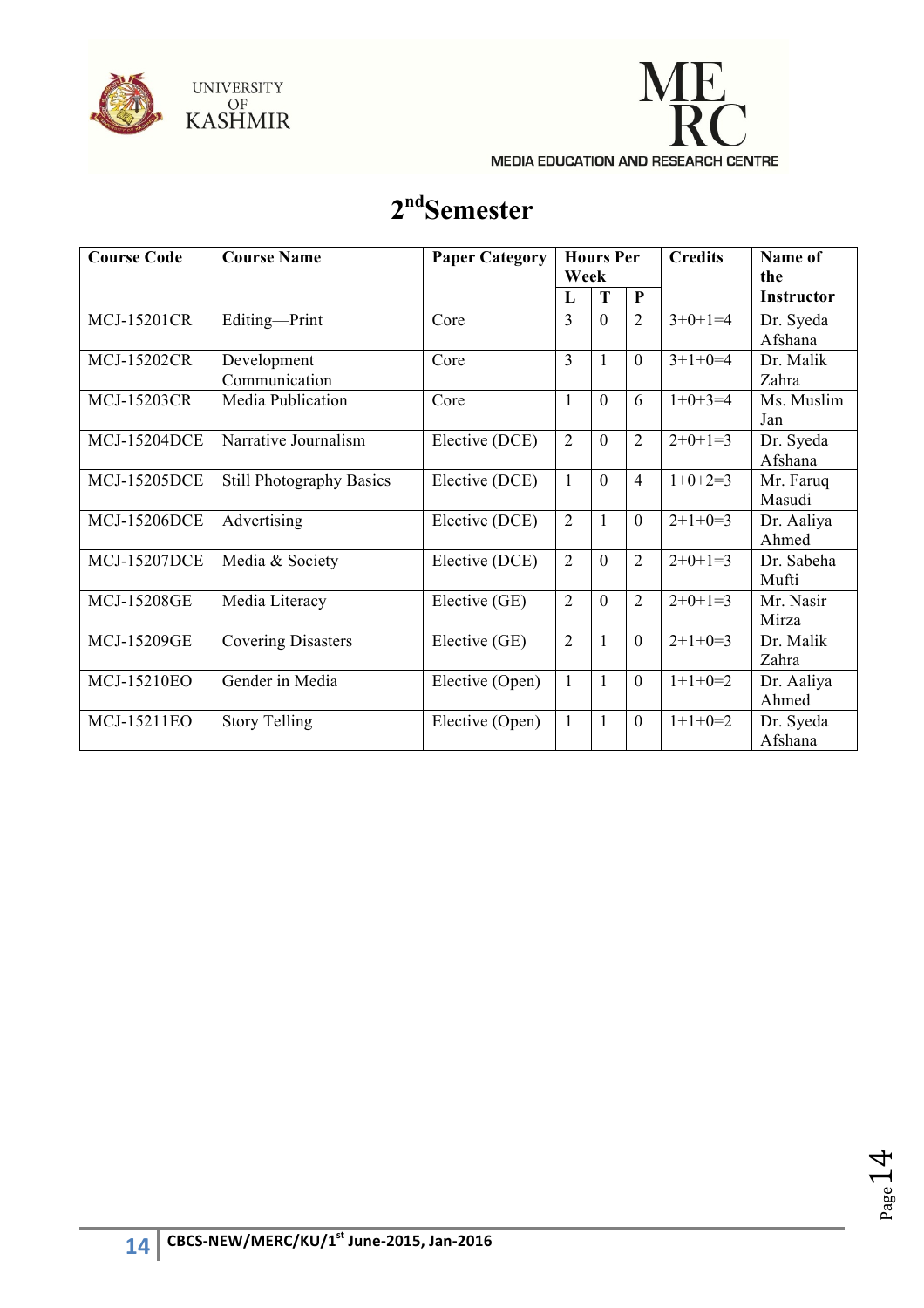



## **MARKS SCHEME:**

| MCJ15201CR. Editing-Print                                                                                  |
|------------------------------------------------------------------------------------------------------------|
| Total Marks: 100 (Theory: 80, Internal Assessment Test: 20)                                                |
| MCJ15202CR. Development Communication                                                                      |
| Total Marks: 100 (Theory: 80, Internal Assessment Test: 20)                                                |
| MCJ15203CR. Media Publication                                                                              |
| Total Marks: 100 (External: 60, Internal Assessment Test: 40)                                              |
| MCJ15204DCE, Narrative Journalism                                                                          |
| Total Marks: 75 (Theory: 60, Internal Assessment Test: 15)                                                 |
| <b>MCJ15205DCE.</b> Still Photography Basics<br>Total Marks: 75 (Theory: 60, Internal Assessment Test: 15) |
| MCJ15206DCE. Advertising<br>Total Marks: 75 (Theory: 60, Internal Assessment Test: 15)                     |
| MCJ15207DCE. Media & Society<br>Total Marks: 75 (Theory: 60, Internal Assessment Test: 15)                 |
| MCJ15208GE.Media Literacy<br>Total Marks: 75 (Theory: 60, Internal Assessment Test: 15)                    |
| MCJ15209GE. Covering Disaster<br>Total Marks: 75 (Theory: 60, Internal Assessment Test: 15)                |
| MCJ15210EO. Gender in Media<br>Total Marks: 50 (Theory: 40, Internal Assessment Test: 10)                  |
| MCJ15211EO. Story Telling<br>Total Marks: 50 (Theory: 40, Internal Assessment Test: 10)                    |

 $2<sup>nd</sup>$ semester **2ndsemester**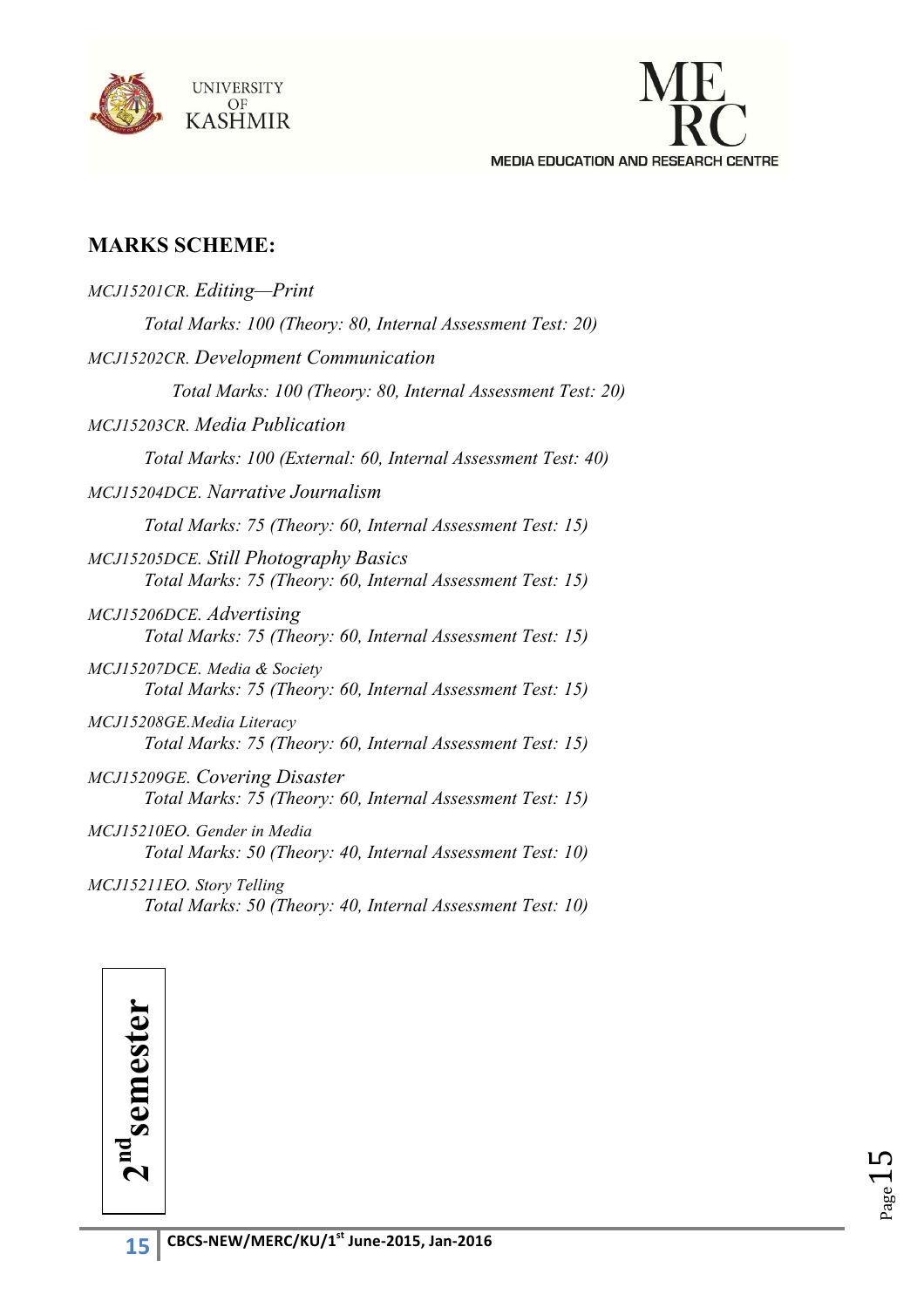



## **Semester 2nd**

## *Core Paper-*

## **MCJ15201CR EDITING -PRINT**

#### **Unit-I**

Newspaper Organization, Divisions/departments: Hierarchy and Roles Inside the Newsroom: Organization and operation, News flow from reporters, agencies, internet, other sources Responsibilities of Chief News Editor, Chief Copy Editor and Copy Editor

#### **Unit-II**

Editing: Meaning, purposes, principles Rewriting stories Rewriting Press releases, Speech drafts, Organizational reports Stylebooks: AP Print Media Terminology

### **Unit-III**

Defining Editorial Functions of Editorial Classification of Editorials Critical reading of editorials from local, national and international Press

## **Unit-IV**

Headlines- Functions, Techniques Different kinds of headlines Basics of Layout and Design of newspaper page Different design elements—sidebars, boxes, blurbs, infographics Editing Softwares: Functions and uses

2<sup>nd</sup>semester **2ndsemester**

*MCJ15201CR. Editing—Print Total Marks: 100 (Theory: 80, Internal Assessment Test: 20)*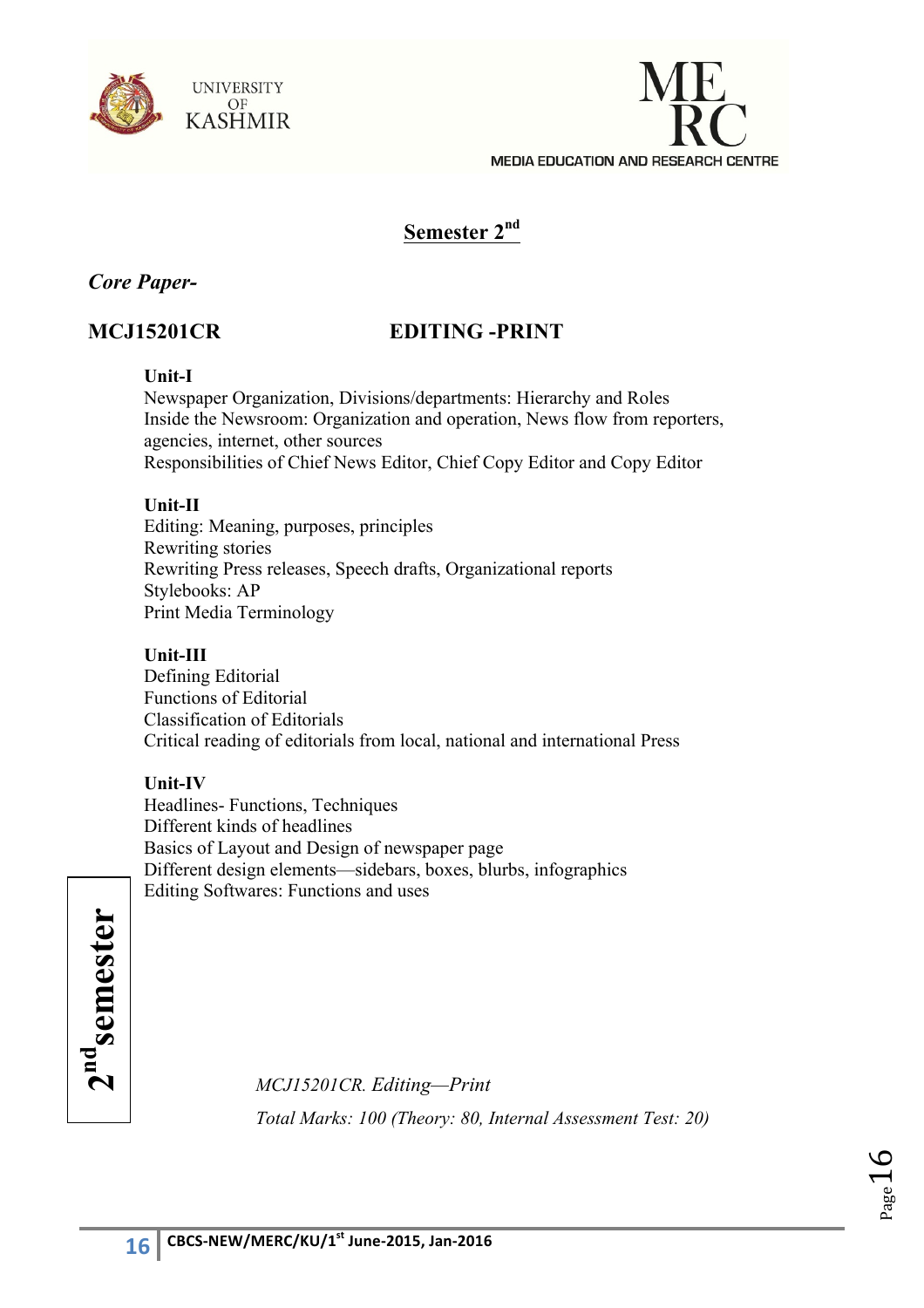



## **MCJ15202CR DEVELOPMENT COMMUNICATION**

### **Unit-I**

Definition, meaning and process of development UN and Specialized Agencies and their role in promoting development Basic Needs Model Theories and Paradigms of Development Economic and Social Indicators of Development Millennium Development Goals (MDG's) Brief introduction about Indian models of Development and Planning

#### **Unit-II**

Development Communication- Definition, Concept and Philosophy Approaches: Diffusion of Innovation, Empathy, Magic Multiplier, Social Marketing, Entertainment Education, Participatory Approach, Localised Approach

## **Unit-III**

Media and Development Designing messages for development communication ICT & Development: The Indian Experience from SITE to Web:- SITE, Kheda, Community Radio, E-governance, Soul City Project, Sonagachi Communication Project Role of NGOs in social development. (International and local)

## **Unit-IV**

Development Communication in Agriculture Agriculture Development in India— Agriculture Extension, Extension approaches, System Approach Case studies of Communication support to agriculture Development Support Communication – Definition and genesis Extension Approach— Health and Family Welfare Women Empowerment Literacy & Education

> *MCJ15202CR. Development Communication Total Marks: 100 (Theory: 80, Internal Assessment Test: 20)*

 $2<sup>nd</sup>$ semester **2ndsemester**

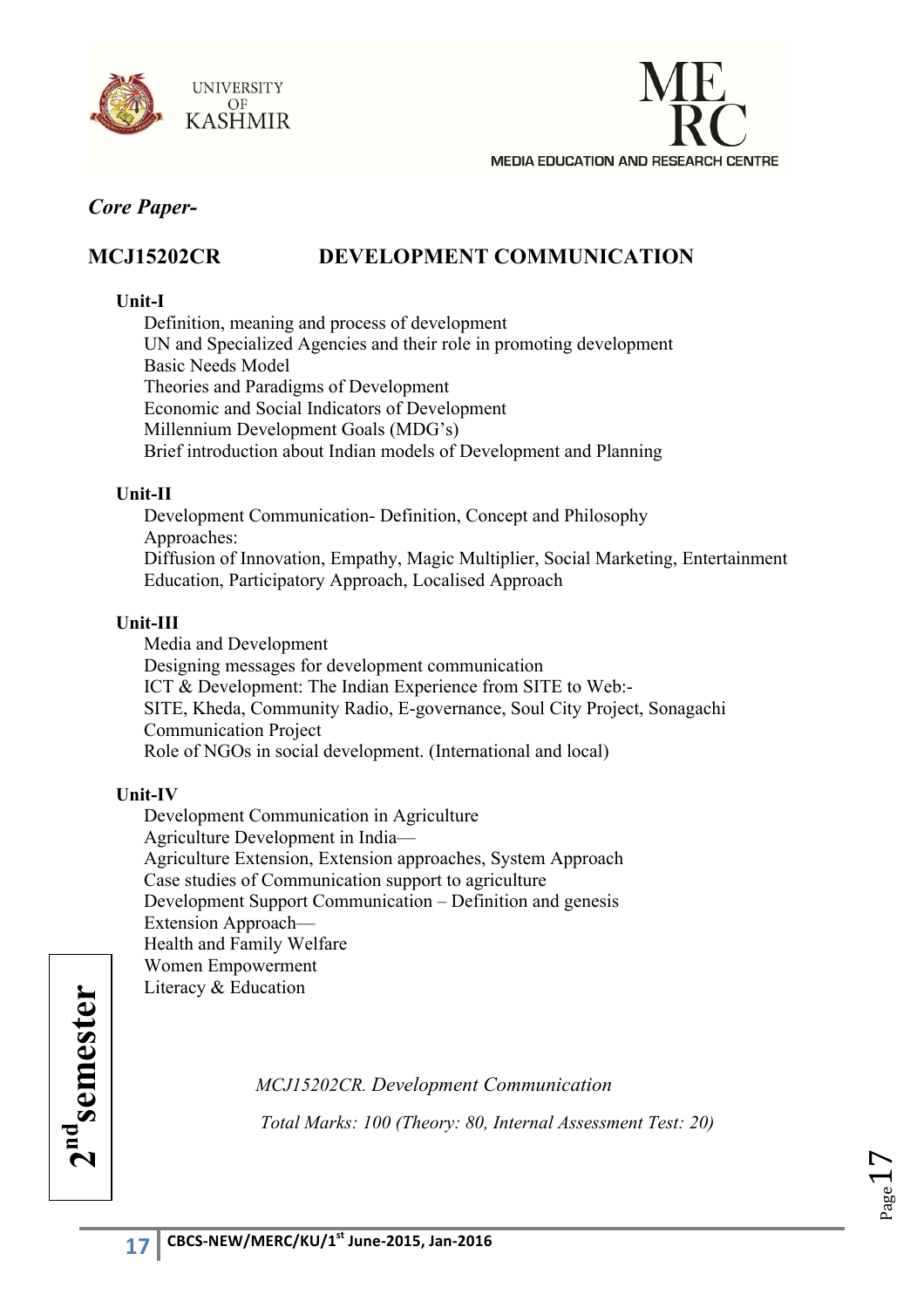



## **MCJ15203CR MEDIA PUBLICATION**

The students pursuing the course have to bring out the fortnightly Newspaper *MERC Times* and biannual magazine *MEDIATIMES* under the supervision of Editor and Chief Editor. The students will be required to get story ideas/pitch for discussion with the Editor, and will be reporting, editing and designing their respective news stories/features/articles/interviews/profiles in a virtual newsroom style.

 $2<sup>nd</sup>$ semester **2ndsemester**

*MCJ14203CR. Media Publication Total Marks: 100 (External: 60, Internal Assessment Test: 40)* 

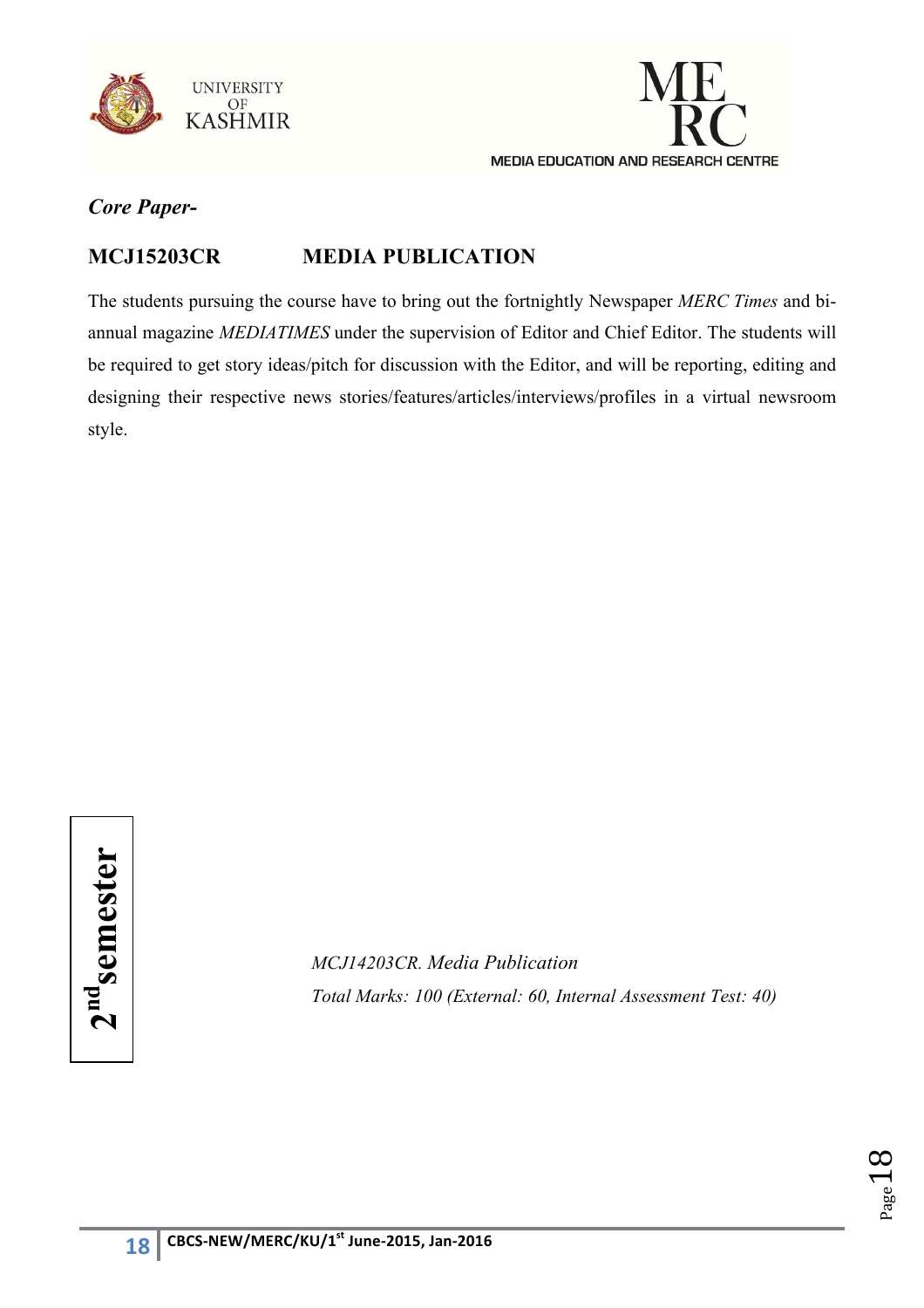



## **MCJ15204DCE NARRATIVE JOURNALISM**

#### **Unit I**

Narrative journalism: Historical perspective Generating ideas Writing styles and genres Innovative approaches for story telling

## **Unit II**

Techniques involved: Researching, Employing Imagery, Scene-setting, Dialogue and Interior Monologue, Sensory detail, Symbolic Detail and Negative Space Character Arc Theme and Advocacy Cynicism and Empathy Narrator/Point of View and Movement

## **Unit III**

Structuring a literary nonfiction piece-Beginning, Middle, End Narrative thread Journalistic Distance Journalist as Witness Journalist as a First Person Narrator The Digital Future of Narrative Journalism Critical Study of Narrative pieces

 $2<sup>nd</sup>$ semester **2ndsemester**

*MCJ15204DCE. Narrative Journalism Total Marks: 75 (Theory: 60, Internal Assessment Test: 15)*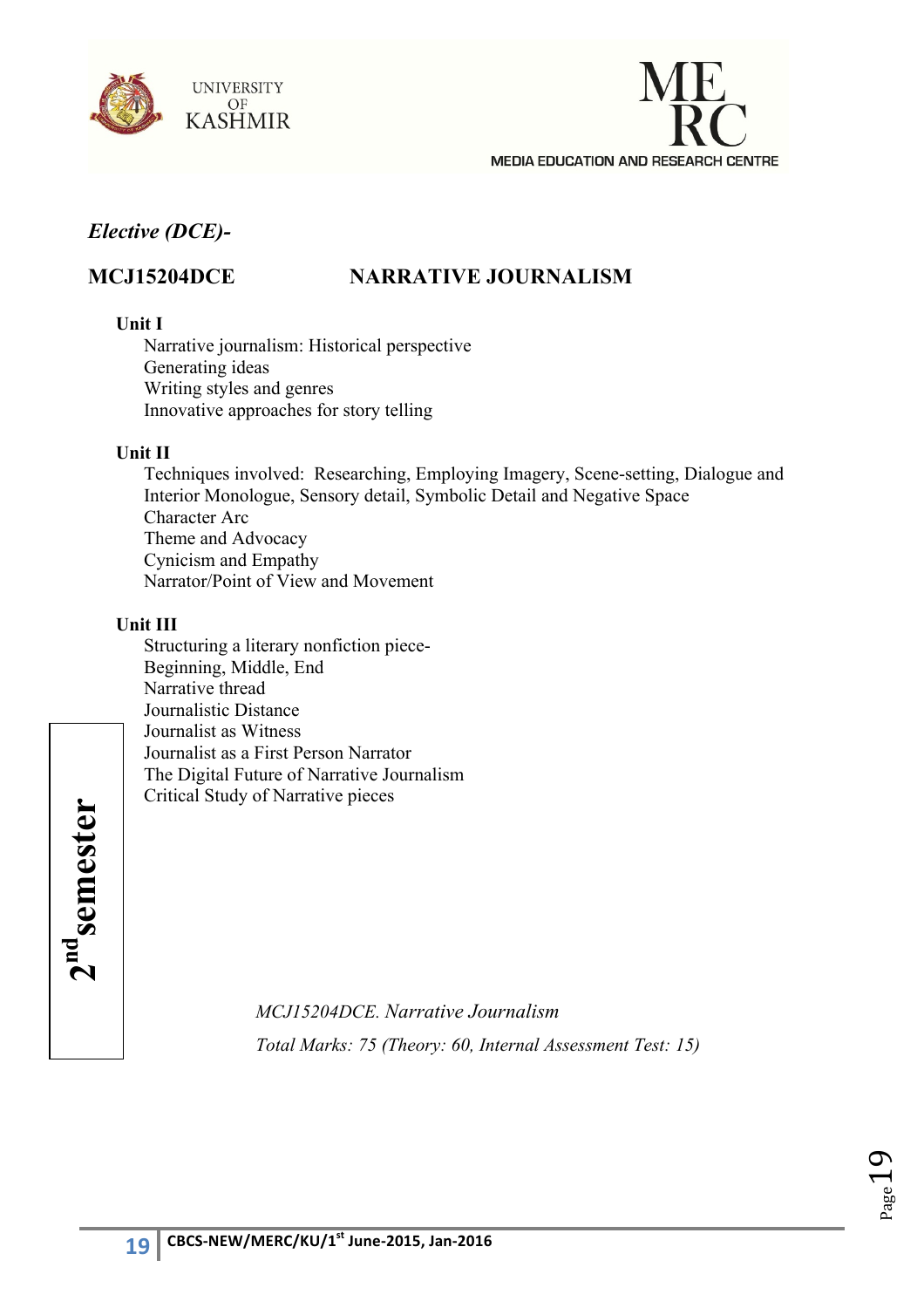



## **MCJ15205DCE STILL PHOTOGRAPHY BASICS**

#### **Unit-I**

History of still Photography Evolution from film based to Digital Photography Digital SLR Cameras Manual Over-rides File formats Resolutions

#### **Unit-II**

Lenses, Aperture, Shutter speed, Filter Lighting: Indoors/Outdoors Exposure Meters Composition Focus Depth of Field Colour , Black and White and Monochrome Photoshop

## **Unit-III**

Genres Photo Journalism Photo Feature Still Life **Portraits** Landscapes Industrial Fashion Case Studies

 $2<sup>nd</sup>$ semester **2ndsemester**

> *MCJ15205DCE. Still Photography Basics Total Marks: 75 (Theory: 60, Internal Assessment Test: 15)*

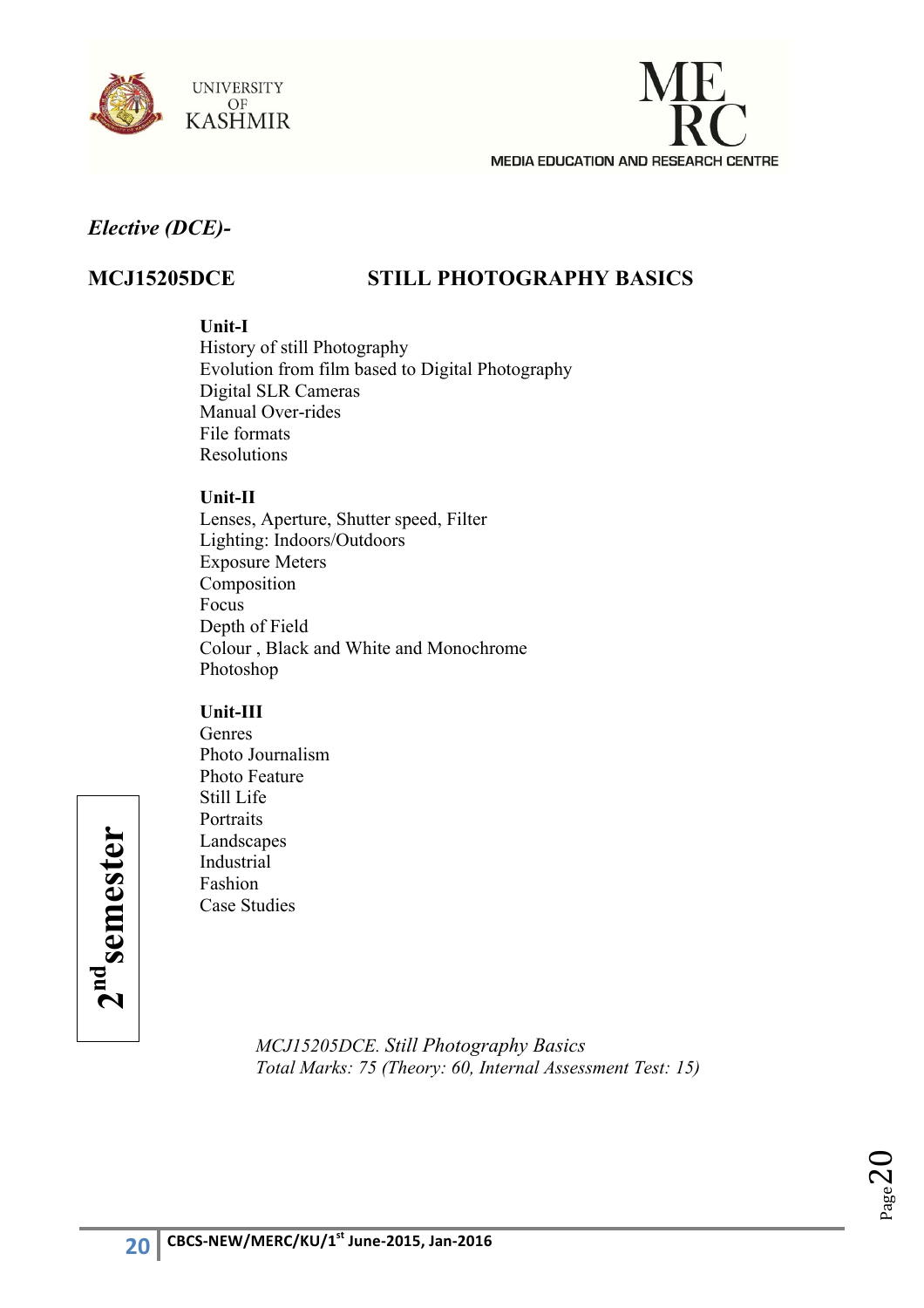



## **MCJ15206DCE ADVERTISING**

#### **Unit-I**

Concept and definition Advertising Agencies-structure and function of different departments Ethics and Social Responsibility ASCI Code Consumer Behaviour Models: AIDA, DAGMAR, Hierarchy of Effects, Diffusion of Innovation Model A.H.Maslow's Human Needs Structure

#### **Unit-II**

Visualization-Idea Generation Techniques Elements of copy-headlines, sub-head, Body Copy, Slogan, Logo Creative Copy writing Advertising terminology Advertising Appeals: Rational, Emotional, and Moral

#### **Unit-III**

Values and Life style Advertising Public Service Advertising Creating Print and Radio Ad Creating Merchandising Creating TV/Film spots Creating Outdoor Advertising New Age Advertising



*MCJ15206DCE. Advertising Total Marks: 75 (Theory: 60, Internal Assessment Test: 15)* 

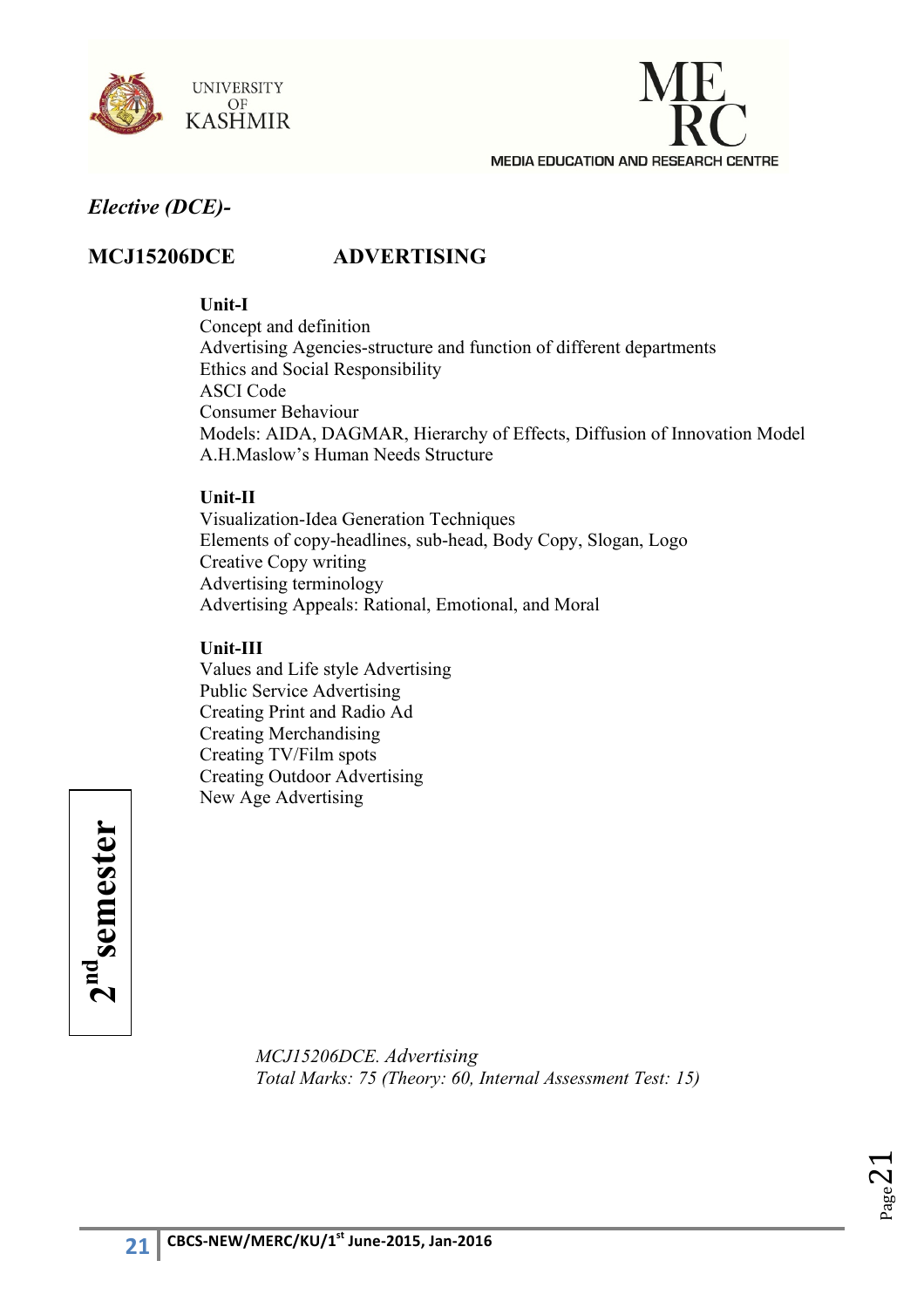



## **MCJ15207DCE MEDIA AND SOCIETY**

#### **Unit-I**

Emergence, Development and Proliferation of Media, Ownership and Control of Media Relationship between media and society: Areas of convergence and conflict Emerging role of media in contemporary world Media and Social Responsibility Media and its Audiences: Media Effects The Mainstream Media Discourse

#### **Unit-II**

Audience Interpretation of media content Popular Culture Television and Cultural Images Media and Stereotypes (Case Studies) Media and globalization, Alternative and New Media Commercialization of Media; Impact on Public sphere Construction and Representation of Reality; Codes of Interpretation

#### **Unit-III**

Structure and functions of News Media in society News Media and Social Institutions Mediated Interpretation of Contemporary Issues in society: Violence, gender, politics, and development related News media and international historical developments

**ndsemester**

*MCJ15207DCE. Media & Society* **2***Total Marks: 75 (Theory: 60, Internal Assessment Test: 15)* 

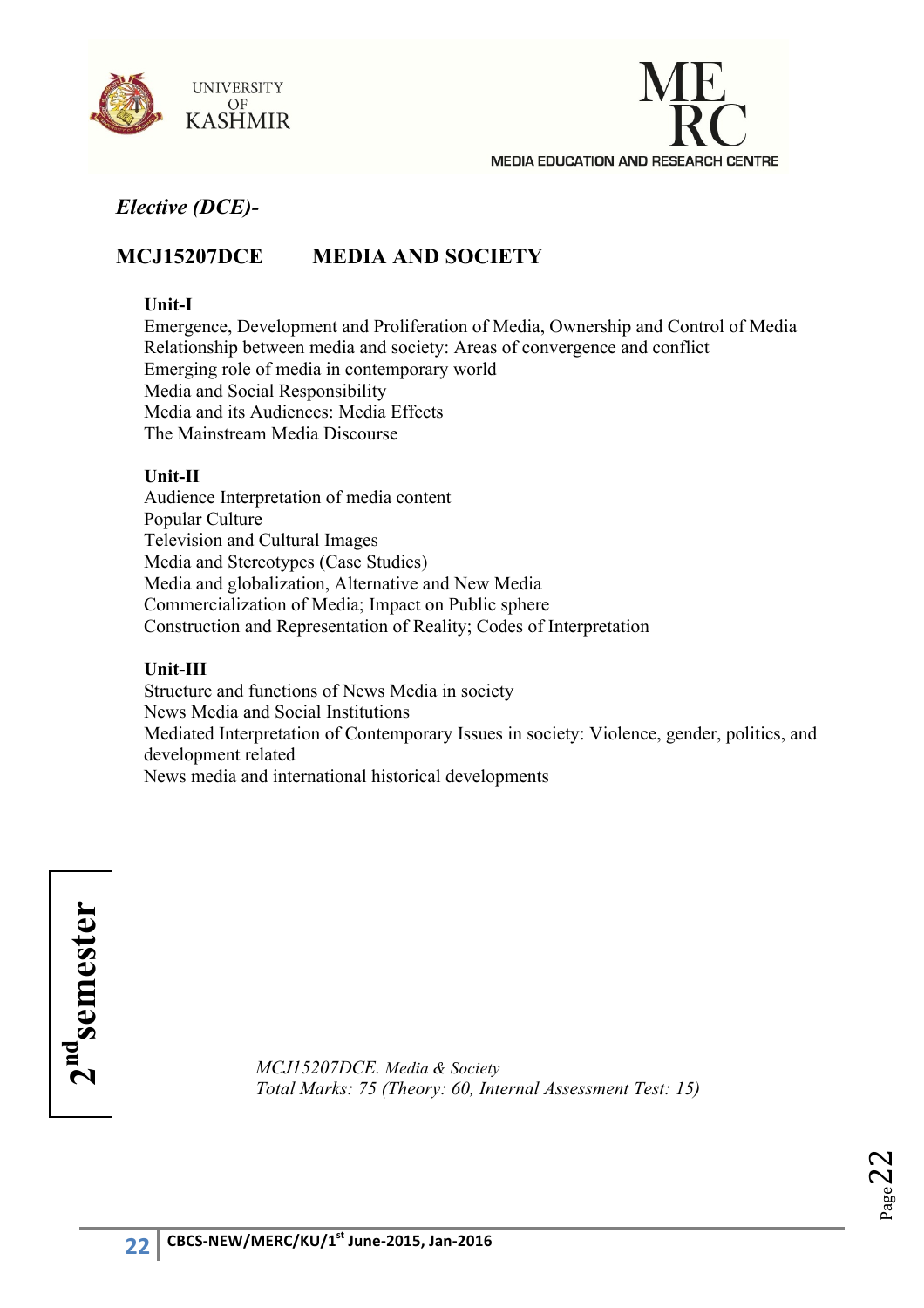



## *Elective (GE)-*

## **MCJ15208GE MEDIA LITERACY**

**Unit-I**

Media Literacy defined Role and responsibility of Media Social Construction of Reality by Media Propaganda Types, Techniques

#### **Unit-II**

Censorship Censorship versus irresponsible freedom Reasons, Types—Government and non-government Censorship in News media, Books, Films, Internet

## **Unit –III**

Media Education Growth and Evolution Challenges and Opportunities Contemporary media education scene in India

 $2<sup>nd</sup>$ semester **2ndsemester**

*MCJ15208GE. Media Literacy Total Marks: 75 (Theory: 60, Internal Assessment Test: 15)* 

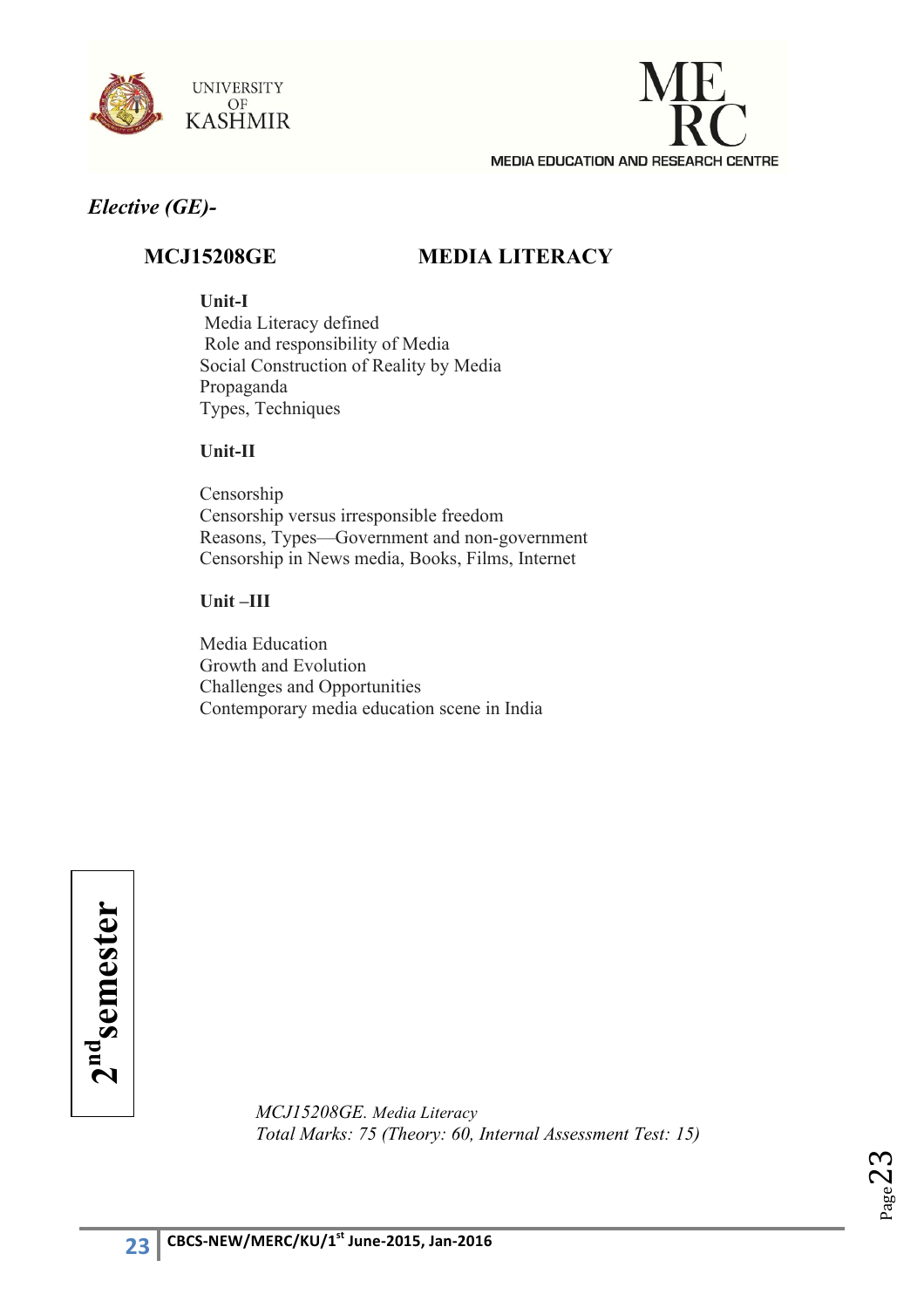



## *Elective (GE)-*

## **MCJ15209GE Covering Disasters**

#### **Unit-I**

Types of disasters Trauma during disaster Newsroom preparation Preview of destruction Newsroom start-up guidlines Newsroom production back-up plan

#### **Unit-II**

Managing crisis coverage Reporting a crisis Tips for dealing with victims and survivors Challenges for journalists Staying safe Following up

#### **Unit-III**

Disasters in the making- Dal Lake , Amarnath yatra Case Studies— Tsunami 2005 Uttarakhand Disaster 2013 Ethiopia Catastrophe Screening of related documentaries like *Politics of Food*

 $2<sup>nd</sup>$ semester **2ndsemester**

*MCJ15209GE. Covering Disasters Total Marks: 75 (Theory: 60, Internal Assessment Test: 15)* 

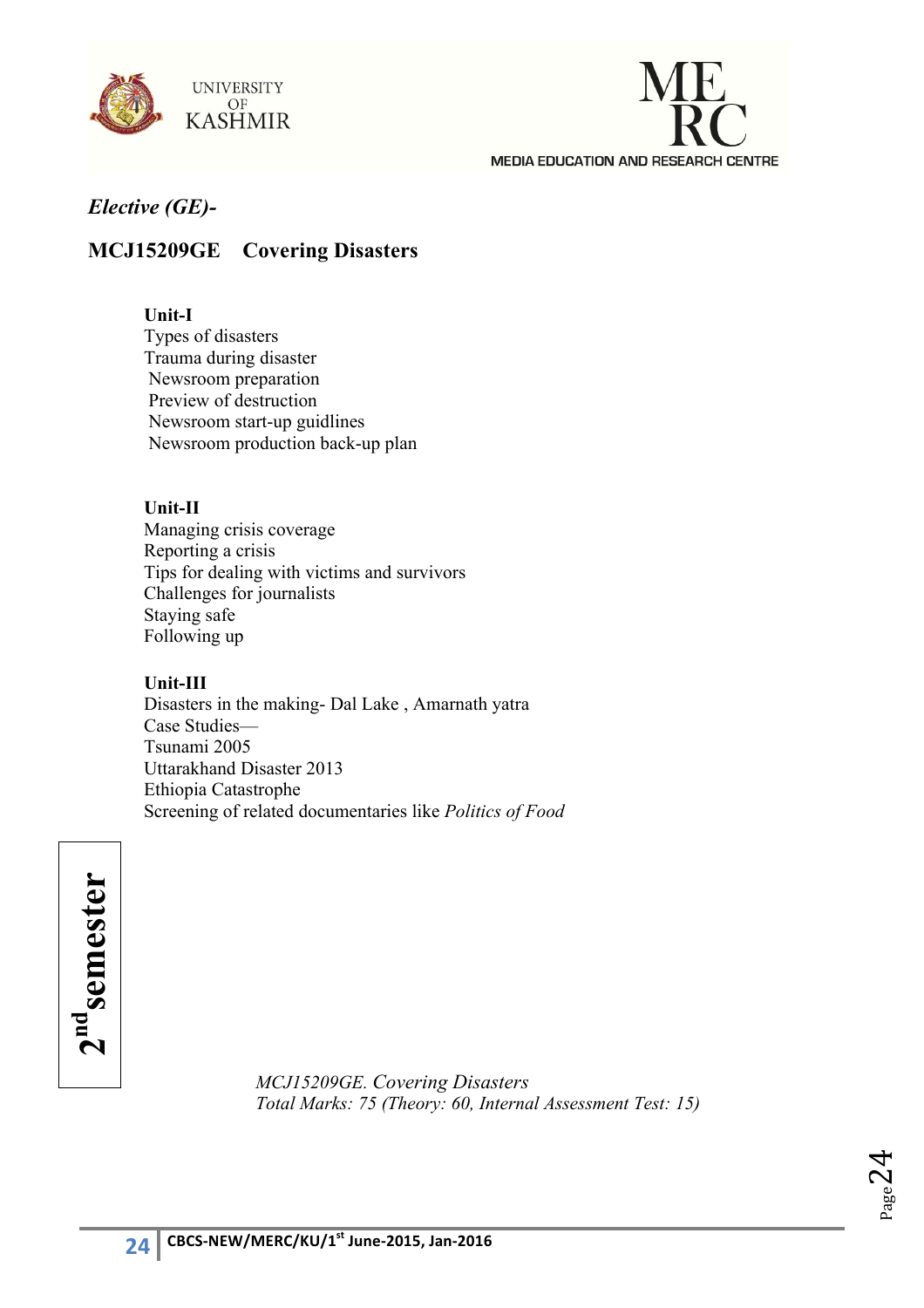



## *Elective (Open-*

## **MCJ15210EO Gender in Media**

**Unit I**

Gender definition Gender portrayals in media: Painting, Literature, Films, Ads, Television, Children cartoons, Commercial Services Positioning of traditional gender stereotypes

#### **Unit II**

Deconstructing gender myths Cultural sensibilities and media coverage Media role in gender invasion and supremacy

 $2<sup>nd</sup>$ semester **2ndsemester**

> *MCJ15210EO. Gender in Media Total Marks: 50 (Theory: 40, Internal Assessment Test: 10,)*

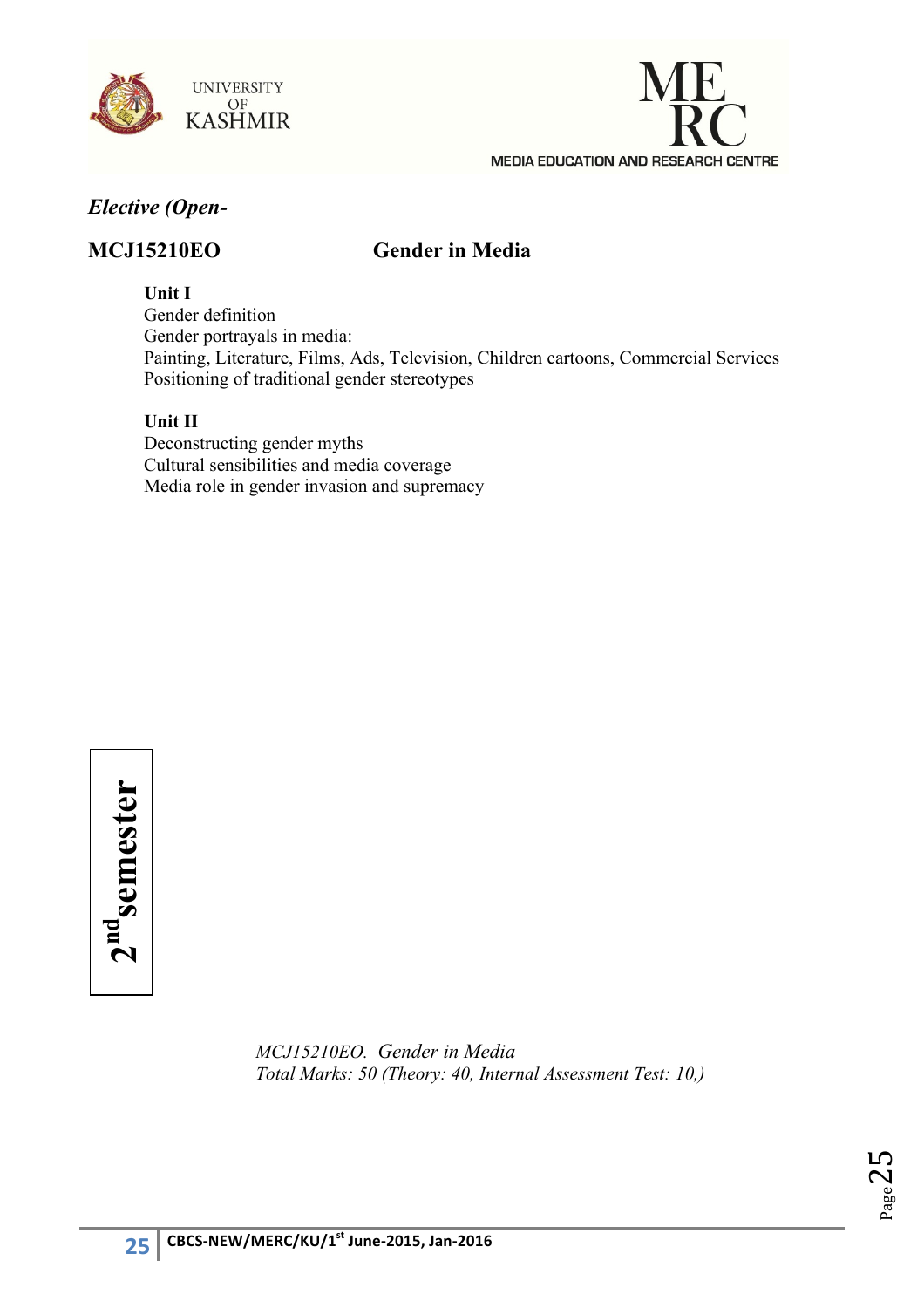



## *Elective (Open)-*

## **MCJ15211EO Story Telling**

#### **Unit-I**

Birth of an Idea Premise Developing an Argument Closing the Argument Story telling Techniques Story telling in the classroom (by students)

#### **Unit-II**

Plot Characters Building Scenes Dialogue Classic versus modern/post-modern structures

 $2<sup>nd</sup>$  semester **2nd semester**

*MCJ15211EO. Story Telling Total Marks: 50 (Theory: 40, Internal Assessment Test: 10)*

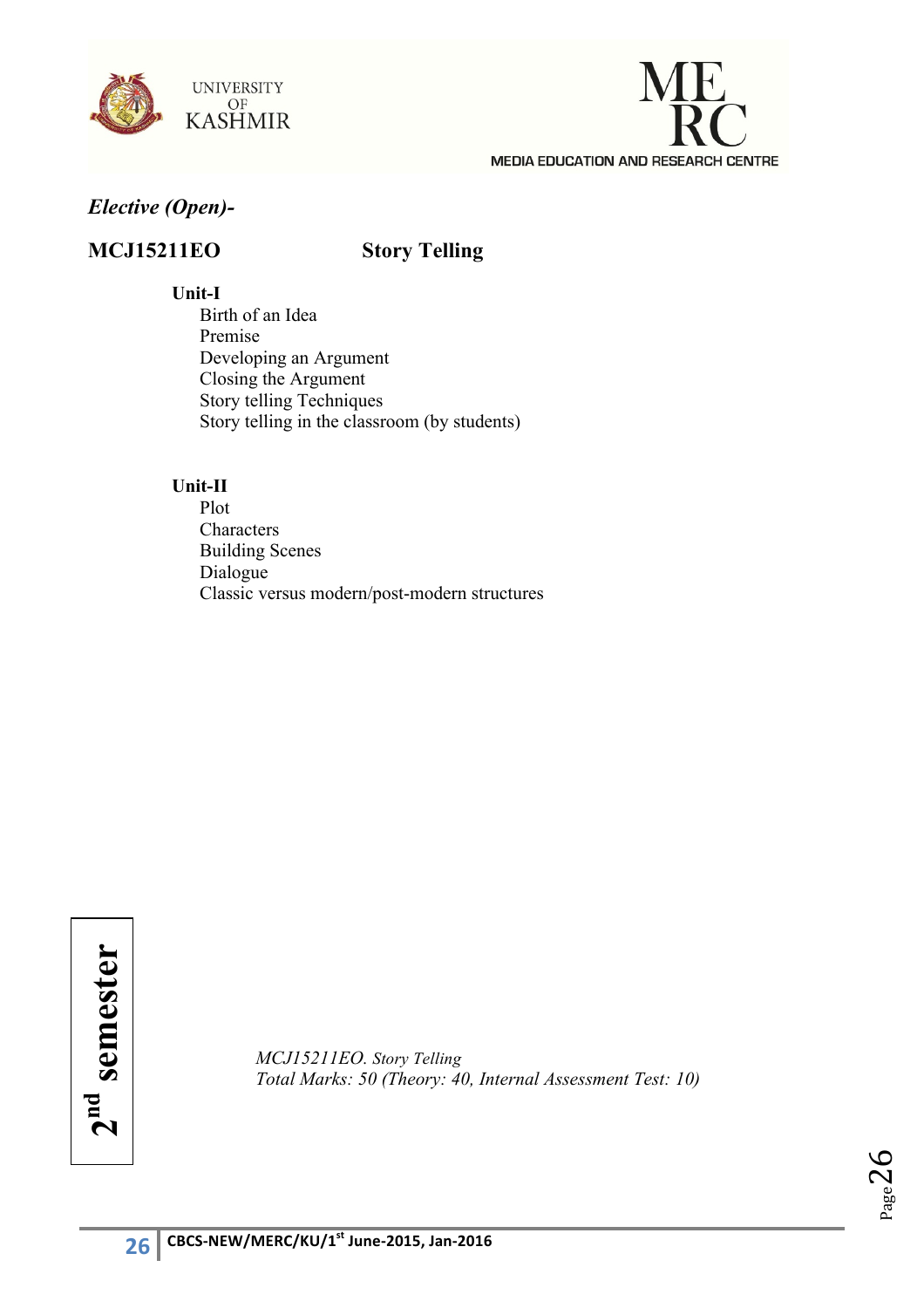



# **3rdSemester**

| <b>Course Code</b>  | <b>Course Name</b>             | Paper<br>Category |                | <b>Hours Per</b><br>Week |                | <b>Credits</b> | Name of<br>the       |
|---------------------|--------------------------------|-------------------|----------------|--------------------------|----------------|----------------|----------------------|
|                     |                                |                   | L              | T                        | $\mathbf{P}$   |                | <b>Instructor</b>    |
| <b>MCJ-15301CR</b>  | Media Research                 | Core              | $\overline{3}$ | $\mathbf{1}$             | $\mathbf{0}$   | $3+1+0=4$      | Dr. Sabeha<br>Mufti  |
| <b>MCJ-15302CR</b>  | Convergent Journalism          | Core              | $\overline{3}$ | $\theta$                 | $\overline{2}$ | $3+0+1=4$      | Dr. Syeda<br>Afshana |
| <b>MCJ-15303CR</b>  | Media Publication              | Core              | 3              | $\theta$                 | $\overline{2}$ | $3+0+1=4$      | Ms. Muslim<br>Jan    |
| <b>MCJ-15304DCE</b> | T.V Journalism                 | Elective (DCE)    | $\mathbf{1}$   | $\theta$                 | $\overline{4}$ | $1+0+2=3$      | Mr. Faruq<br>Masudi  |
| <b>MCJ-15305DCE</b> | Radio Production               | Elective (DCE)    | $\mathbf{1}$   | $\overline{0}$           | $\overline{4}$ | $1+0+2=3$      | Dr. Aaliya<br>Ahmed  |
| <b>MCJ-15306DCE</b> | <b>TV Fiction Basics</b>       | Elective (DCE)    | $\mathbf{1}$   | $\theta$                 | $\overline{4}$ | $1+0+2=3$      | Mr. Faruq<br>Masudi  |
| <b>MCJ-15307DCE</b> | Radio Fiction - Introduction   | Elective (DCE)    | $\mathbf{1}$   | $\overline{0}$           | $\overline{4}$ | $1+0+2=3$      | Dr. Aaliya<br>Ahmed  |
| <b>MCJ-15308DCE</b> | <b>Creative Writing</b>        | Elective (DCE)    | $\overline{2}$ | $\theta$                 | $\overline{2}$ | $2+0+1=3$      | Mr. Nasir<br>Mirza   |
| <b>MCJ-15309DCE</b> | Urdu Journalism                | Elective (DCE)    | 2              | $\Omega$                 | $\overline{2}$ | $2+0+1=3$      | Mr. Nasir<br>MIrza   |
| <b>MCJ-15310GE</b>  | <b>Understanding Media</b>     | Elective (GE)     | $\overline{2}$ | $\overline{0}$           | $\overline{2}$ | $2+0+1=3$      | Dr. Malik<br>Zahra   |
| MCJ-15311GE         | Citizen Journalism             | Elective (GE)     | $\overline{2}$ | $\theta$                 | $\overline{2}$ | $2+0+1=3$      | Dr. Syeda<br>Afshana |
| MCJ-15312EO         | <b>Personality Development</b> | Elective (Open)   | $\mathbf{1}$   | $\mathbf{1}$             | $\overline{0}$ | $1+1+0=2$      | Ms. Muslim<br>Jan    |
| MCJ-15313EO         | Advertising and Culture        | Elective (Open)   | $\mathbf{1}$   | $\mathbf{1}$             | $\mathbf{0}$   | $1+1+0=2$      | Dr. Aaliya<br>Ahmad  |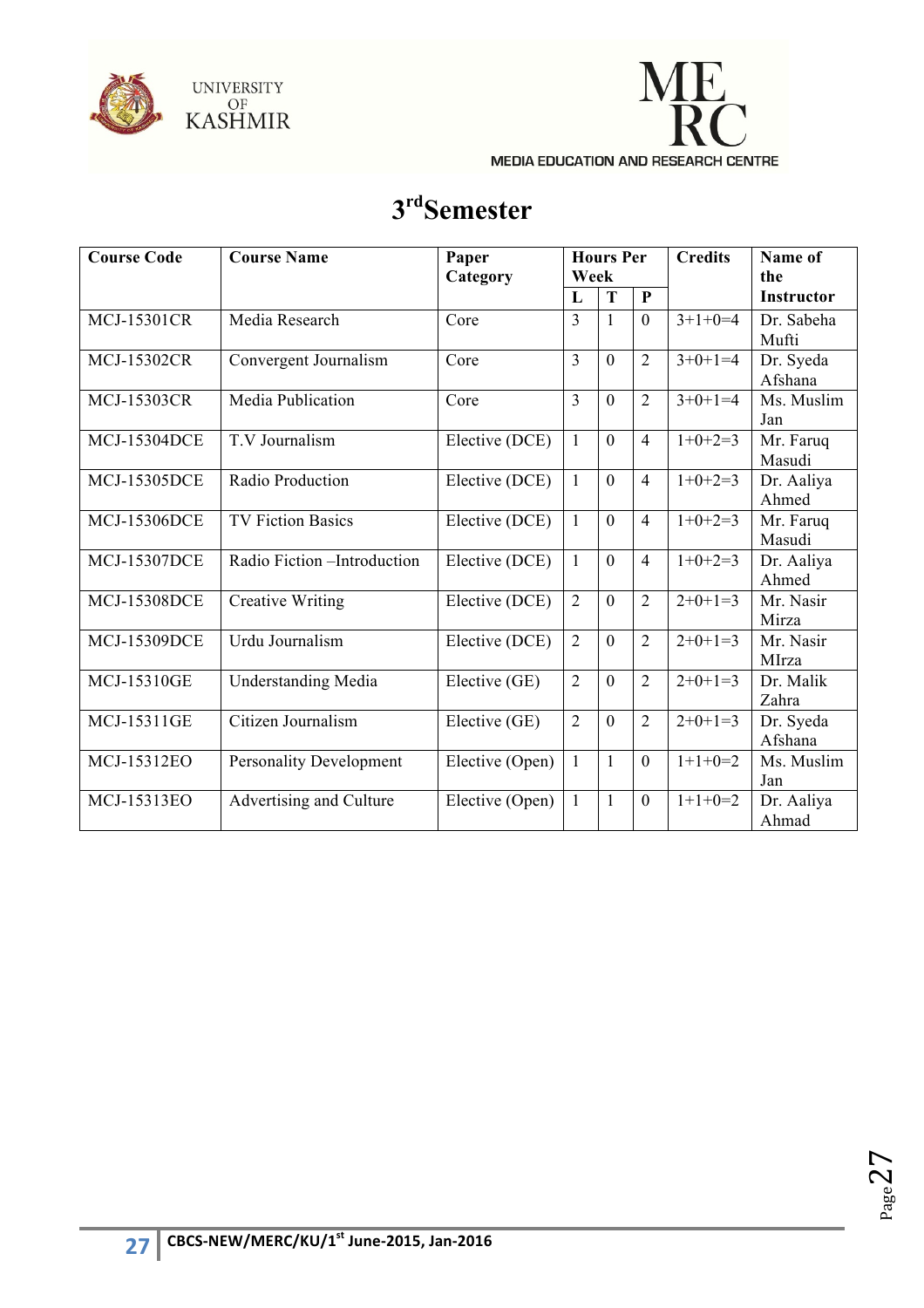



## **MARKS SCHEME:**

| Total Marks: 100 (Theory: 80, Internal Assessment Test: 20)<br>MCJ15302CR. Convergent Journalism<br>Total Marks: 100 (Theory: 80, Internal Assessment Test: 20)<br>MCJ15303CR. Media Publication<br>Total Marks: 100 (External: 60, Internal Assessment Test: 40)<br>MCJ15304DCE. T.V Journalism<br>Total Marks: 75 (Theory: 60, Internal Assessment Test: 15)<br><b>MCJ15305DCE, Radio Production</b><br>Total Marks: 75 (Theory: 60, Internal Assessment Test: 15)<br><b>MCJ15306DCE.</b> TV Fiction Basics<br>Total Marks: 75 (Theory: 60, Internal Assessment Test: 15)<br>MCJ15307DCE, Radio Fiction-Introduction<br>Total Marks: 75 (Theory: 60, Internal Assessment Test: 15)<br>MCJ15308DCE.Creative Writing<br>Total Marks: 75 (Theory: 60, Internal Assessment Test: 15)<br>MCJ15309DCE, Urdu Journalism<br>Total Marks: 75 (Theory: 60, Internal Assessment Test: 15)<br>MCJ15310GE. Understanding Media<br>Total Marks: 75 (Theory: 60, Internal Assessment Test: 15)<br>MCJ15311GE.Citizen Journalism<br>Total Marks: 75 (Theory: 60, Internal Assessment Test: 15)<br>MCJ15312EO.Personality Development<br>Total Marks: 50 (Theory: 40, Internal Assessment Test: 10)<br>MCJ15313EO. Advertising and Culture<br>Total Marks: 50 (Theory: 40, Internal Assessment Test: 10) | MCJ15301CR. Media Research |
|-------------------------------------------------------------------------------------------------------------------------------------------------------------------------------------------------------------------------------------------------------------------------------------------------------------------------------------------------------------------------------------------------------------------------------------------------------------------------------------------------------------------------------------------------------------------------------------------------------------------------------------------------------------------------------------------------------------------------------------------------------------------------------------------------------------------------------------------------------------------------------------------------------------------------------------------------------------------------------------------------------------------------------------------------------------------------------------------------------------------------------------------------------------------------------------------------------------------------------------------------------------------------------------------|----------------------------|
|                                                                                                                                                                                                                                                                                                                                                                                                                                                                                                                                                                                                                                                                                                                                                                                                                                                                                                                                                                                                                                                                                                                                                                                                                                                                                           |                            |
|                                                                                                                                                                                                                                                                                                                                                                                                                                                                                                                                                                                                                                                                                                                                                                                                                                                                                                                                                                                                                                                                                                                                                                                                                                                                                           |                            |
|                                                                                                                                                                                                                                                                                                                                                                                                                                                                                                                                                                                                                                                                                                                                                                                                                                                                                                                                                                                                                                                                                                                                                                                                                                                                                           |                            |
|                                                                                                                                                                                                                                                                                                                                                                                                                                                                                                                                                                                                                                                                                                                                                                                                                                                                                                                                                                                                                                                                                                                                                                                                                                                                                           |                            |
|                                                                                                                                                                                                                                                                                                                                                                                                                                                                                                                                                                                                                                                                                                                                                                                                                                                                                                                                                                                                                                                                                                                                                                                                                                                                                           |                            |
|                                                                                                                                                                                                                                                                                                                                                                                                                                                                                                                                                                                                                                                                                                                                                                                                                                                                                                                                                                                                                                                                                                                                                                                                                                                                                           |                            |
|                                                                                                                                                                                                                                                                                                                                                                                                                                                                                                                                                                                                                                                                                                                                                                                                                                                                                                                                                                                                                                                                                                                                                                                                                                                                                           |                            |
|                                                                                                                                                                                                                                                                                                                                                                                                                                                                                                                                                                                                                                                                                                                                                                                                                                                                                                                                                                                                                                                                                                                                                                                                                                                                                           |                            |
|                                                                                                                                                                                                                                                                                                                                                                                                                                                                                                                                                                                                                                                                                                                                                                                                                                                                                                                                                                                                                                                                                                                                                                                                                                                                                           |                            |
|                                                                                                                                                                                                                                                                                                                                                                                                                                                                                                                                                                                                                                                                                                                                                                                                                                                                                                                                                                                                                                                                                                                                                                                                                                                                                           |                            |
|                                                                                                                                                                                                                                                                                                                                                                                                                                                                                                                                                                                                                                                                                                                                                                                                                                                                                                                                                                                                                                                                                                                                                                                                                                                                                           |                            |
|                                                                                                                                                                                                                                                                                                                                                                                                                                                                                                                                                                                                                                                                                                                                                                                                                                                                                                                                                                                                                                                                                                                                                                                                                                                                                           |                            |
|                                                                                                                                                                                                                                                                                                                                                                                                                                                                                                                                                                                                                                                                                                                                                                                                                                                                                                                                                                                                                                                                                                                                                                                                                                                                                           |                            |
|                                                                                                                                                                                                                                                                                                                                                                                                                                                                                                                                                                                                                                                                                                                                                                                                                                                                                                                                                                                                                                                                                                                                                                                                                                                                                           |                            |
|                                                                                                                                                                                                                                                                                                                                                                                                                                                                                                                                                                                                                                                                                                                                                                                                                                                                                                                                                                                                                                                                                                                                                                                                                                                                                           |                            |
|                                                                                                                                                                                                                                                                                                                                                                                                                                                                                                                                                                                                                                                                                                                                                                                                                                                                                                                                                                                                                                                                                                                                                                                                                                                                                           |                            |
|                                                                                                                                                                                                                                                                                                                                                                                                                                                                                                                                                                                                                                                                                                                                                                                                                                                                                                                                                                                                                                                                                                                                                                                                                                                                                           |                            |

 $_{Page}$ 28

**3rdsemester**

 $3<sup>rd</sup>$ semester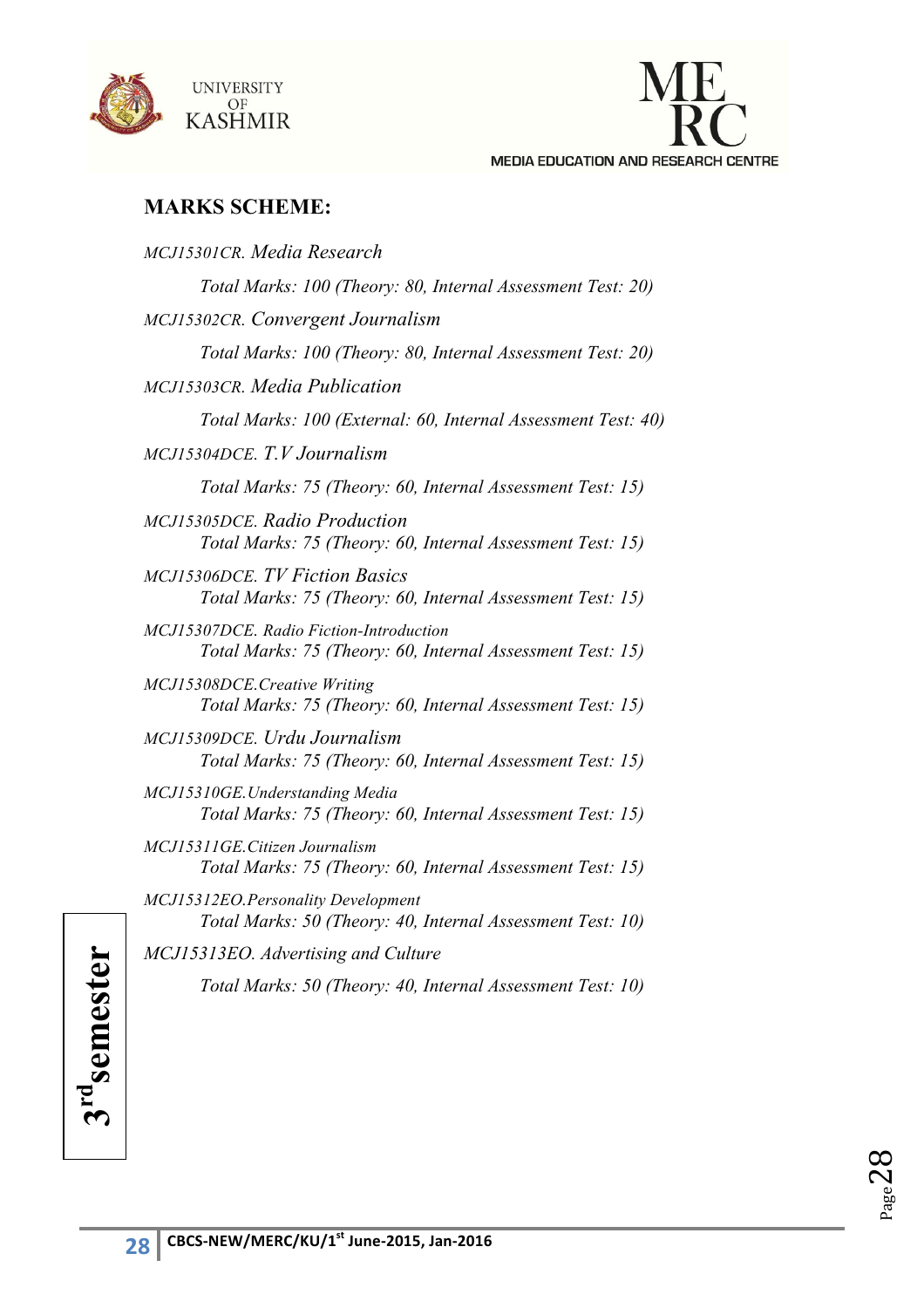



## **MCJ15301CR MEDIA RESEARCH**

### **Unit-I**

Research-Definition Elements of research Validity: internal, external Reliability; concepts and constructs Variables; hypothesis and research questions Nature and levels of measurement; measurement scales Sampling: Population and sample; probability and non-probability samples; sample size; sampling error

## **Unit-II**

Qualitative and Quantitative Research Approaches- Advantages and disadvantages Methods of data collection Data analysis and interpretation Quantitative methods: Survey, Content analysis, Experimental Research, Historical Research, Focus Group Discussion Qualitative approach: Field Observation, In-depth Interviews, Case Study, Content Analysis

## **Unit-III**

Formative and Summative Evaluation, Feedback Communication Research Pre and Post; Production Research Research in Various Fields; Print, Electronic, Advertising, Public Relations and the Internet Insider and Outsider Bias in Research; Primary and Secondary Sources Mean, Median, Mode; Correlation and Frequency

#### **Unit-IV**

Media Monitoring and Evaluation Opinion Poll and Exit Poll Audience and Market Research. TRP (Importance and Techniques) Review of various Research Studies regarding effects, agenda setting, gate keeping, Uses and Gratification Approach

*MCJ15301CR. Media Research Total Marks: 100 (Theory: 80, Internal Assessment Test: 20)*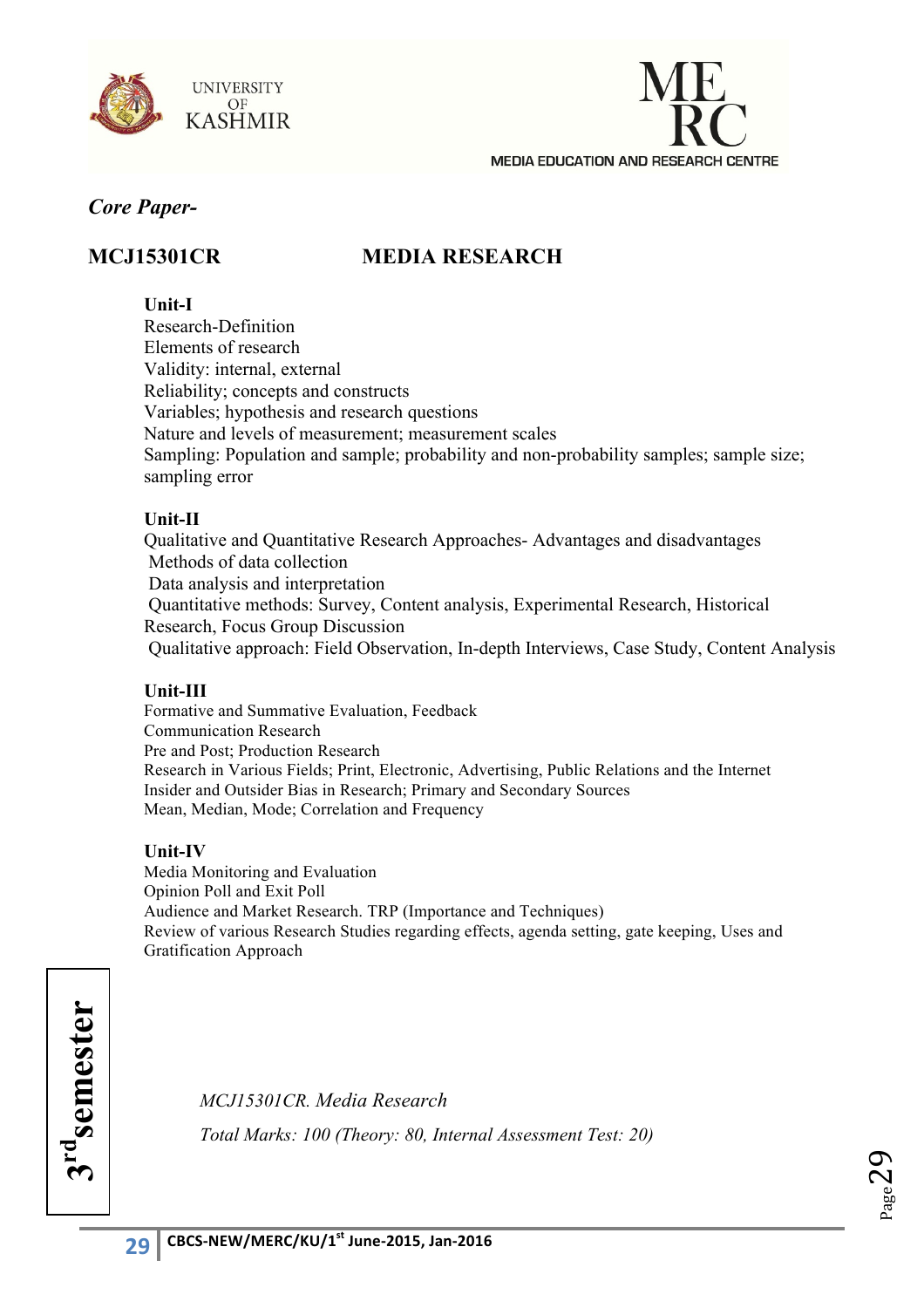



## **MCJ15302CR CONVERGENT JOURNALISM**

### **Unit-I**

Introduction to Convergent Journalism Three Types of Convergence-*Technological Convergence-Economic Convergence-Cultural Convergence* Backpack Journalist Implications of Convergence Online standards vs. traditional journalistic standards

#### **Unit II**

Democratizing communication- Shift from vertical to horizontal communication Information Overload, Usability, and Interactive Media Online journalism as market-driven journalism Revenue Models for Digital Media: Case Studies

#### **Unit III**

Evolution of Online Journalism Elements of digital storytelling (Multimedia, Interactivity, Linking) Online Journalism Tools and Terminology Generating Story Ideas Reporting Methods for Online Ethical challenges of online journalism

## **Unit IV**

Multiple Platforms Online story construction Online Copy Editing Basic Online Layout and Design Social Media and Web 2.0

3rd<sub>semester</sub> **3rdsemester**

> *MCJ15302CR. Convergent Journalism Total Marks: 100 (Theory: 80, Internal Assessment Test: 20)*

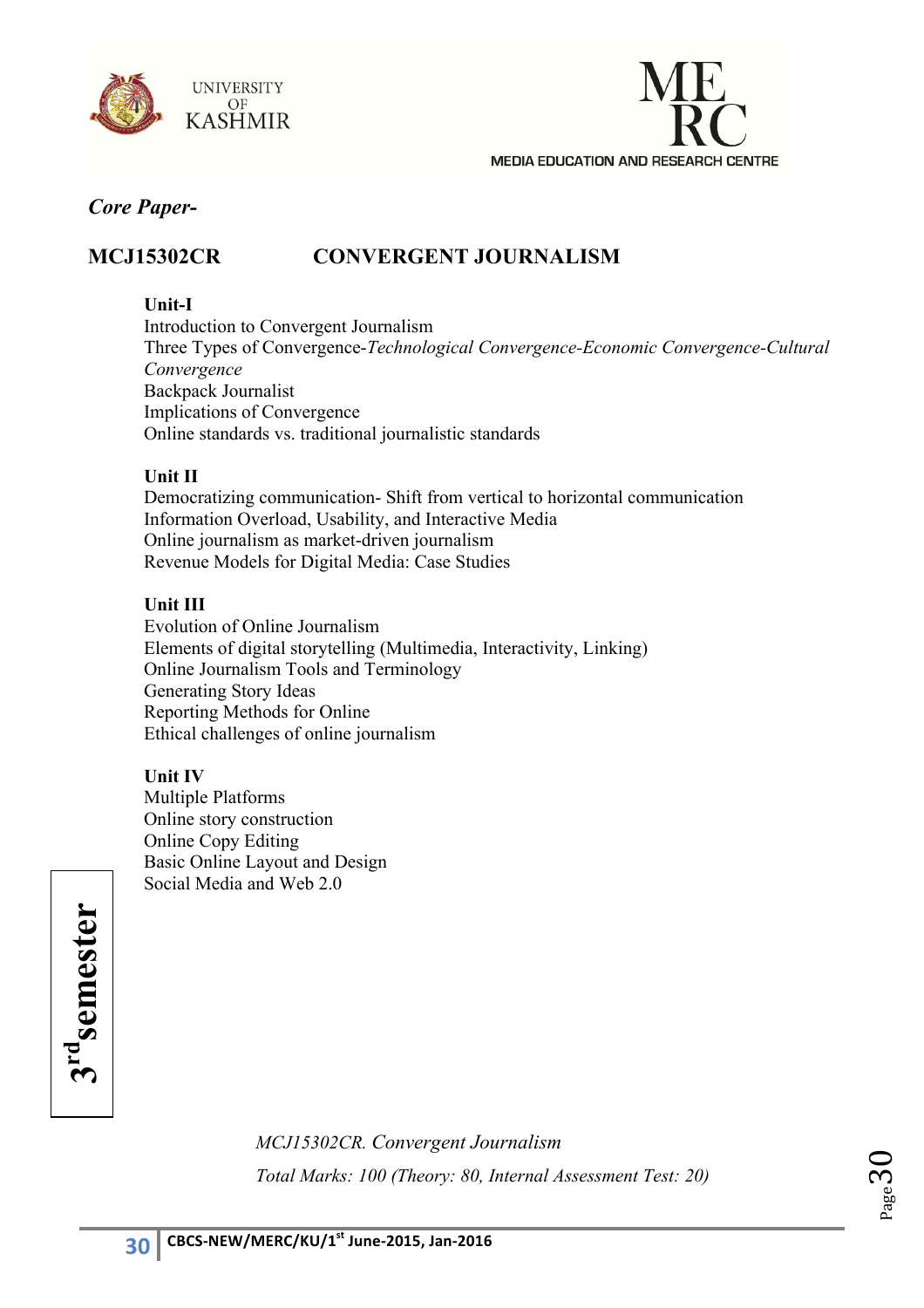



## **MCJ15303CR MEDIA PUBLICATION**

The students pursuing the course have to bring out the fortnightly Newspaper *MERC TIMES* and biannual magazine *MEDIA TIMES* under the supervision of Editor and Chief Editor. The students will be required to get story ideas/pitch for discussion with the Editor, and will be reporting, editing and designing their respective news stories/features/articles/interviews/profiles in a virtual newsroom style.

*MCJ15303CR. Media Publication*  **Total Marks: 100 (External: 60, Internal Assessment Test: 40)**<br> **37**<br> **37**<br> **37**<br> **37**<br> **37**<br> **37**<br> **37**<br> **37**<br> **37**<br> **37**<br> **37**<br> **37**<br> **37**<br> **37**<br> **37**<br> **37**<br> **37**<br> **37**<br> **37**<br> **37**<br> **37**<br> **37**<br> **37**<br> **37**<br> **37**<br> **37**<br>

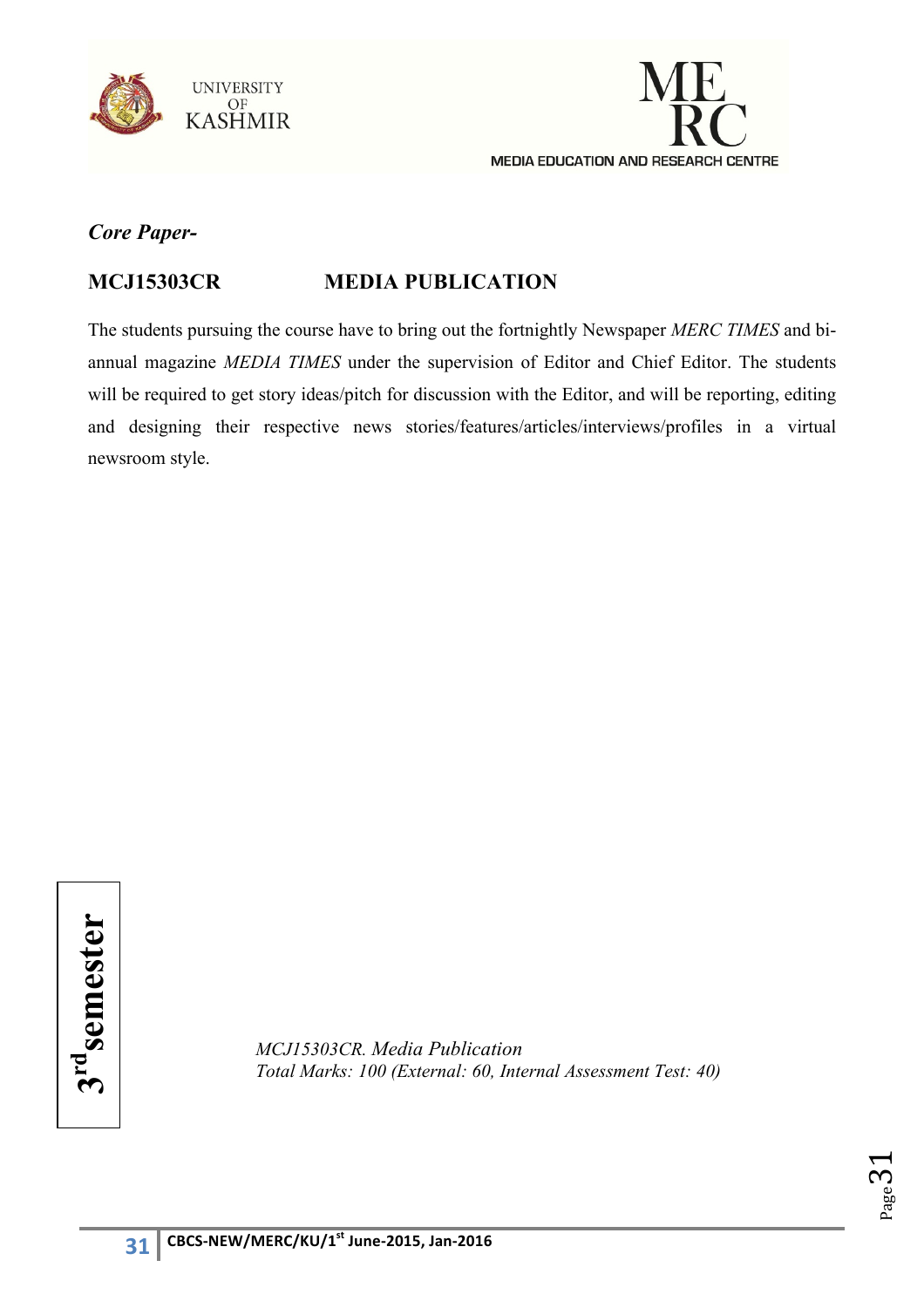



## **MCJ15304DCE T.V JOURNALISM**

## **Unit-I**

History of Electronic Journalism ENG, SNG and OB operations Writing spoken word for TV as against Print Media Breaking News Immediacy Developing News Development Stories

#### **Unit-II**

Set up your Camera White Balance Angles Simple camera movements, Zoom, Tilts, Pans Camera support systems Sound Lighting Editing

## **Unit-III**

Presentation of different Genres Dress Codes Field Reporting News Casting Anchoring Hosting talk shows Interviews Live Telecast Glossary

**m rdsemester**

*MCJ15304DCE. T.V Journalism Total Marks: 75 (Theory: 60, Internal Assessment Test: 15)* 

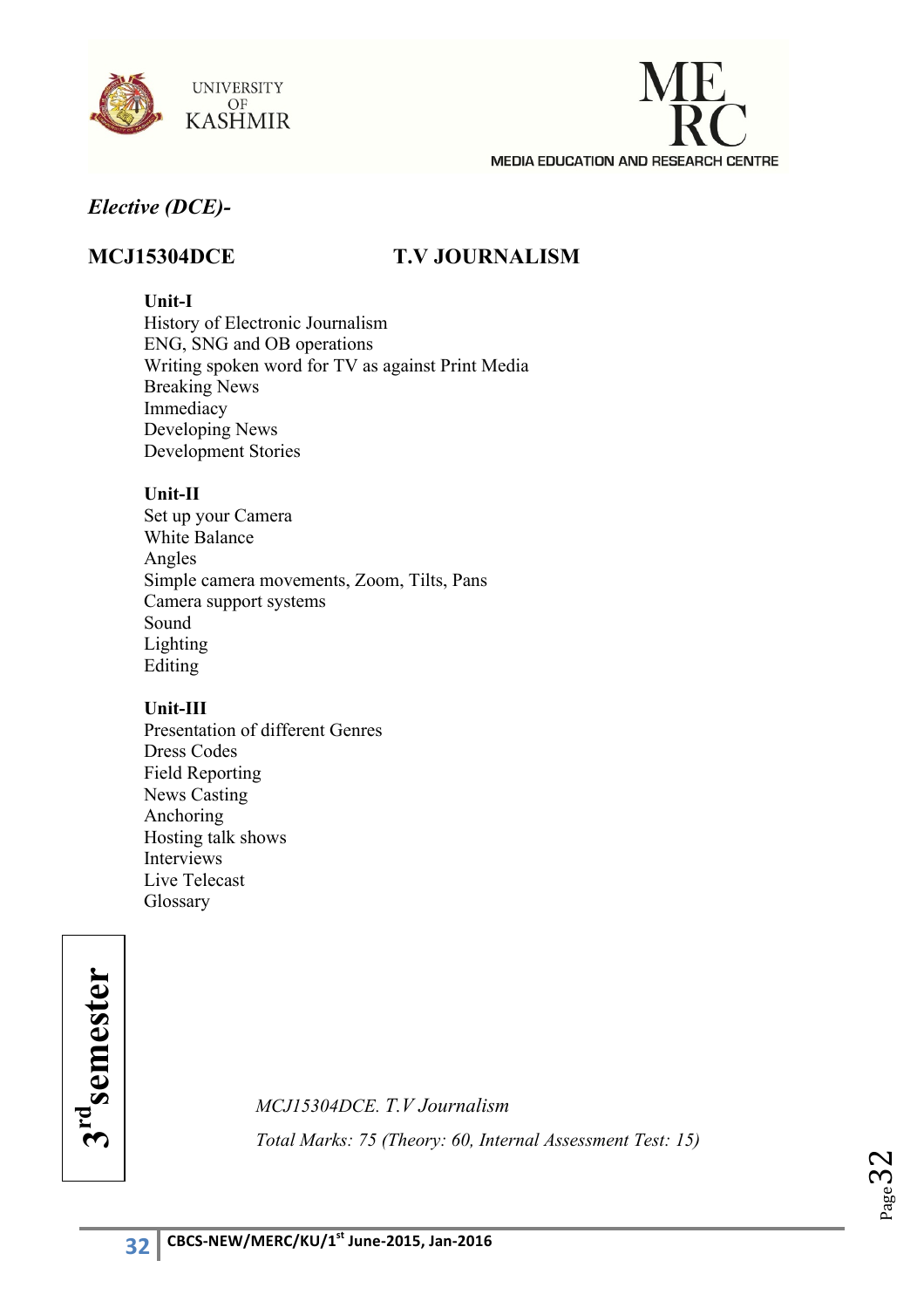



## **MCJ15305DCE RADIO PRODUCTION**

#### **Unit-I**

History of Broadcasting Evolution from Analogue to Digital and Satellite Public Broadcasting, FM and Community Radio Genres: News Features Current Affairs Interviews Live Broadcast Music

#### **Unit-II**

Writing spoken word for Radio as against Print Media Pitch Story Research Writing Techniques for Features and Current Affairs **Commentary** Fiction

## **Unit-III**

Presentation of different Genres Importance of Voice and its delivery Field Reporting News Reading Hosting talk shows Interviews Radio Jockey for music Dramas Editing and Mixing Glossary Case Studies of certain radio programs: *King's Speech, Dhadkan*

> *MCJ15305DCE. Radio Production Total Marks: 75 (Theory: 60, Internal Assessment Test: 15)*



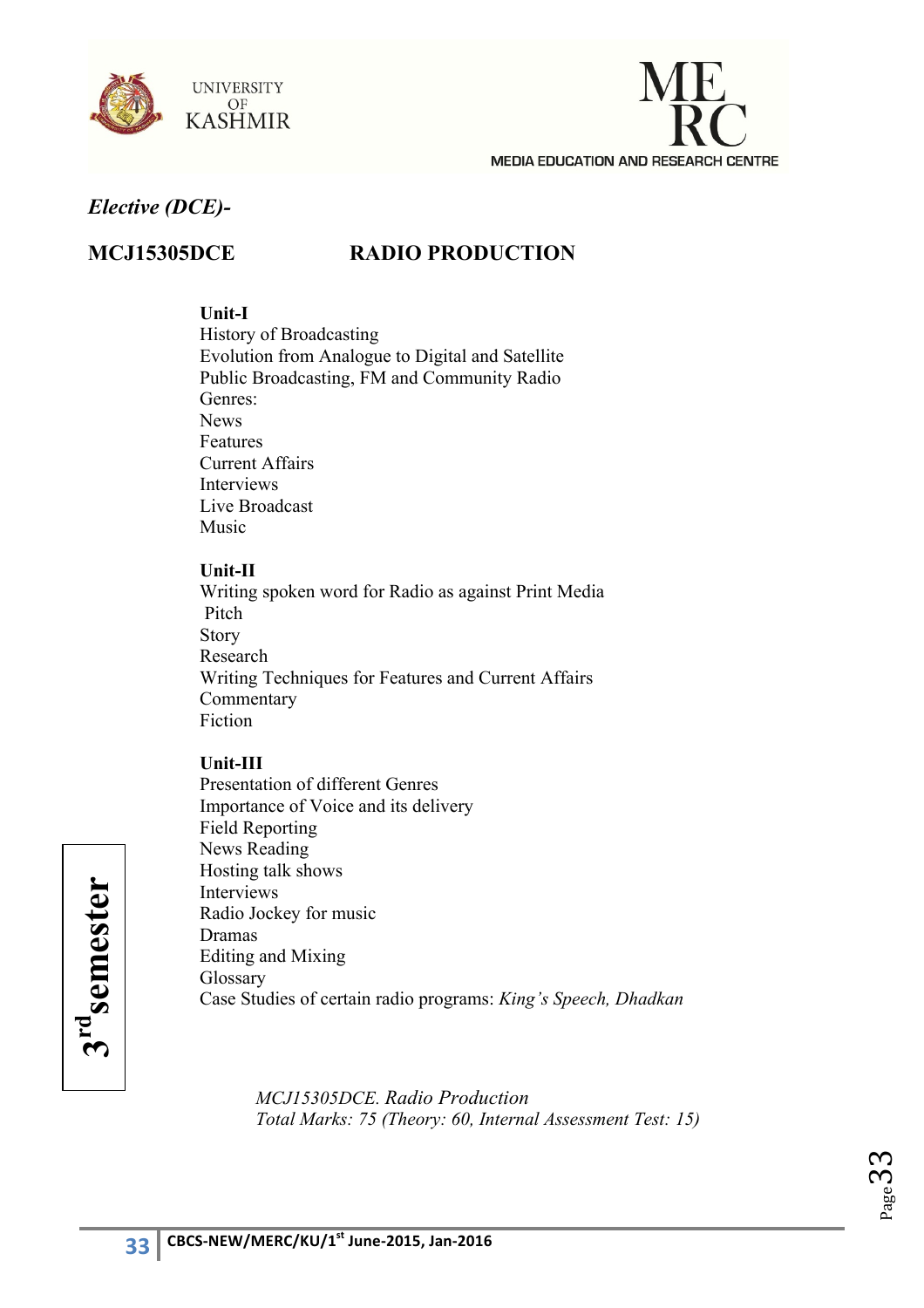



## **MCJ15306DCE TV FICTION BASICS**

#### **Unit-I**

**History of Television** Public Broadcasting and GEC channels PRE-PRODUCTION: Concept Pitch Proposal Pilot

#### **Unit-II**

#### **PRODUCTION:**

Approval from channel Scripting Budgeting Casting **Crew** Scheduling Shooting

#### **Unit-III**

#### **POST- PRODUCTION:**

Editing Promos Music Mixing Packaging Mastering Glossary

Case Study of any current soap Students to produce two-minute fiction short

> *MCJ15306DCE. TV Fiction Basics Total Marks: 75 (Theory: 60, Internal Assessment Test: 15)*



**3rdsemester**

3<sup>rd</sup>semester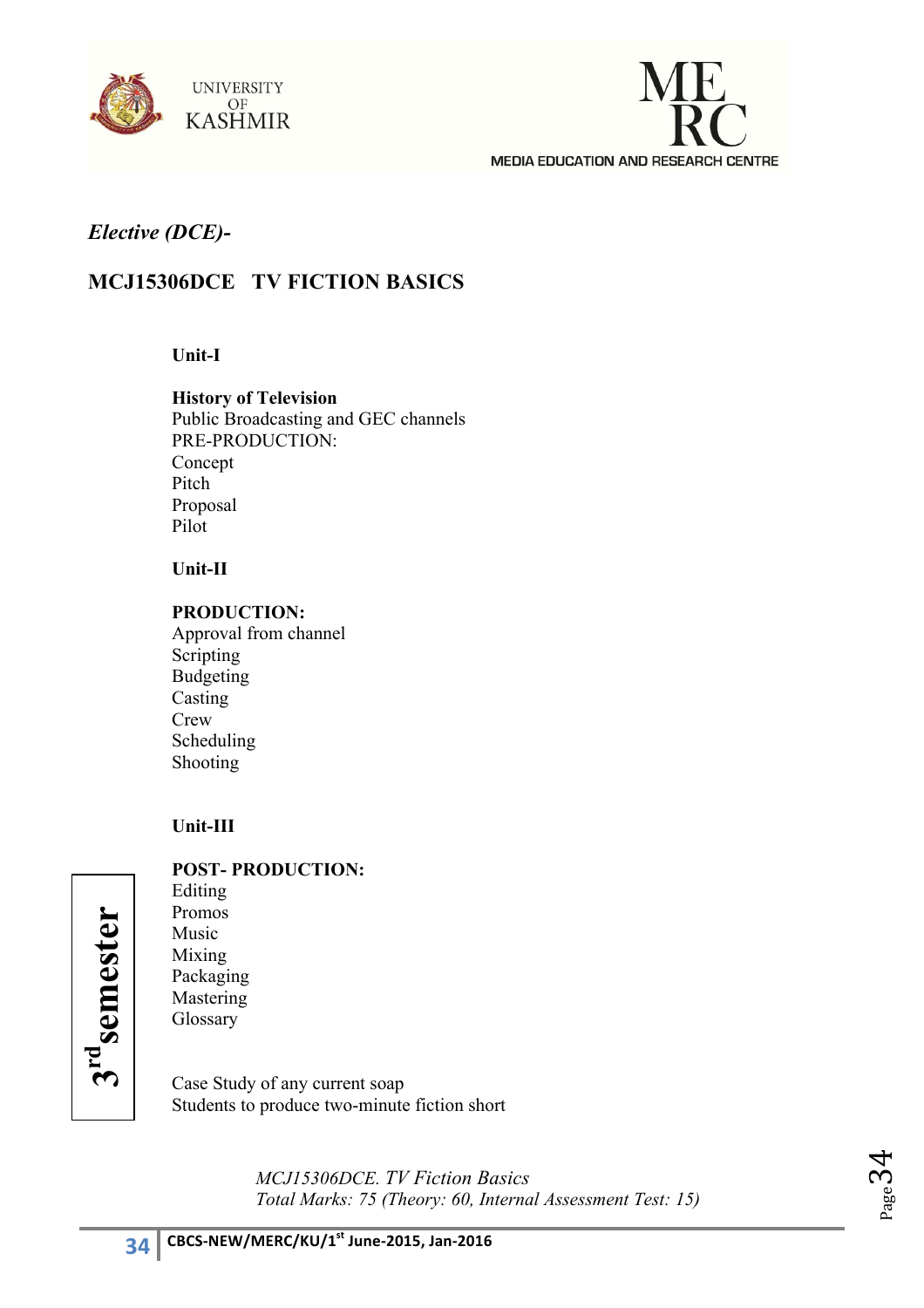



## **MCJ15307DCE RADIO FICTION- Introduction**

**Unit I** 

History of Radio Drama Evolution from stand-alone Plays to Series Public Broadcasting and FM Stations

## **Unit II**

## **PRE PRODUCTION**

Concept Pitch Proposal Pilot

### **Unit III PRODUCTION**

Approval from the Broadcaster Scripting & Radio Scripting Techniques Budgeting Casting Crew Scheduling Production

#### **Unit-IV**

POST PRODUCTIONS Editing Promos Music & SFX Mixing Packaging Mastering Glossary

Case history of any current serial Students to produce 2 minutes Fiction Short

*MCJ15307DCE. Radio Fiction- Introduction Total Marks: 75 (Theory: 60, Internal Assessment Test: 15)* 



<u>পে</u> **rdsemester**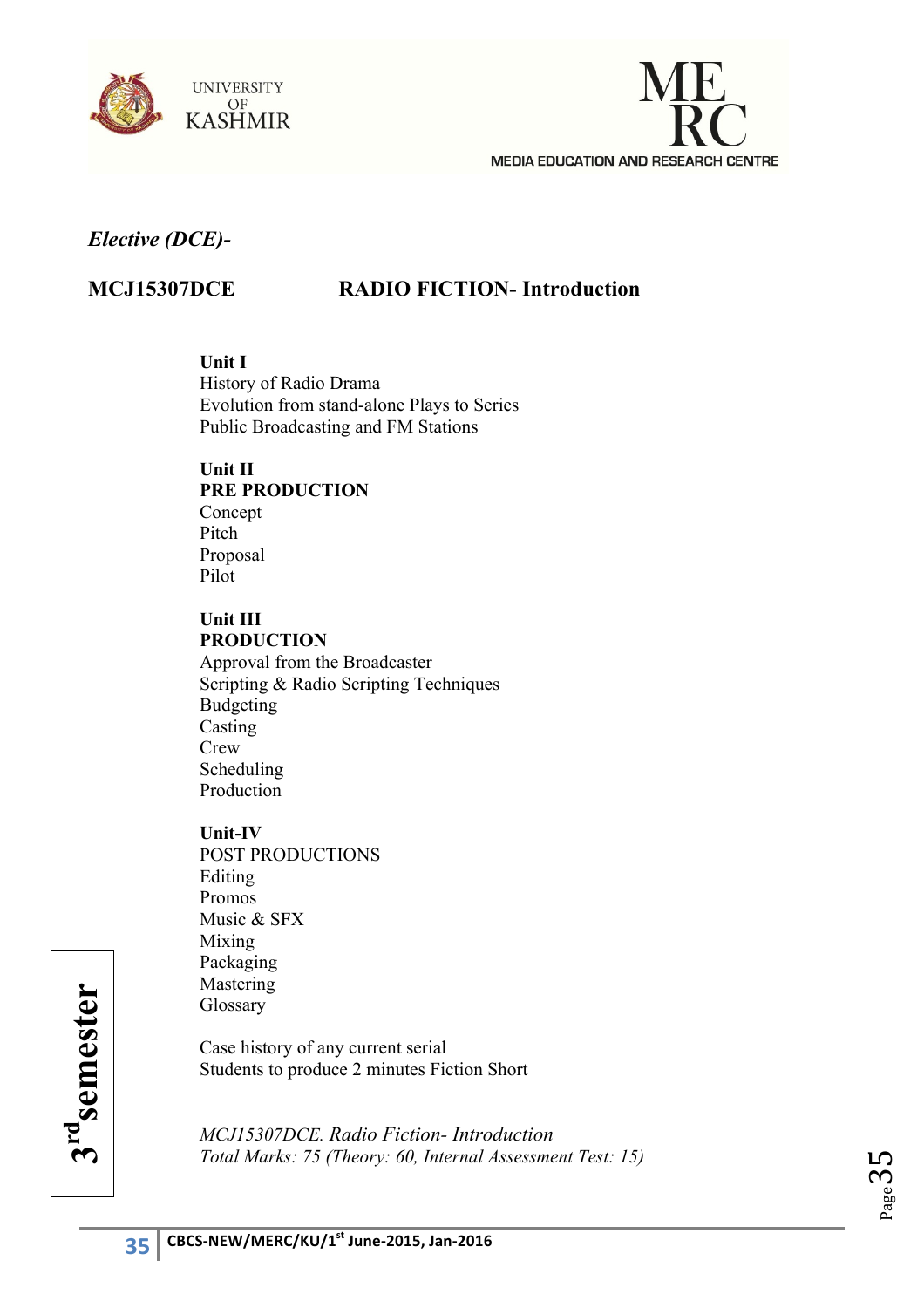



## **MCJ15308DCE CREATIVE WRITING**

#### **Unit-I**

Introduction to Creative Writing: Its meaning and definition Essential characteristics Lucidity and directness Authorial Voice

#### **Unit-II**

Various forms of Writing

- Argumentative Essays
- Short Stories- Elements, Point of view, Characters, Dialogue
- Poetry Explication
- Book Review
- Features-definition, structure
- Middles, special articles, profiles

#### **Unit-III**

Stages of Writing-

- Prewriting
- Content design
- Writing techniques
- Diction & Tone

Revision and fine tuning

*MCJ15308DCE. Creative Writing*  **Total Marks: 75** *(Theory: 60, Internal Assessment Test: 15)*<br> **37**<br> **37**<br> **37**<br> **37**<br> **37**<br> **37**<br> **37**<br> **37**<br> **37**<br> **37**<br> **37**<br> **37**<br> **37**<br> **37**<br> **37**<br> **37**<br> **37**<br> **37**<br> **37**<br> **37**<br> **37**<br> **37**<br> **37**<br> **37**<br> **38**<br> **38**<br> **3** 

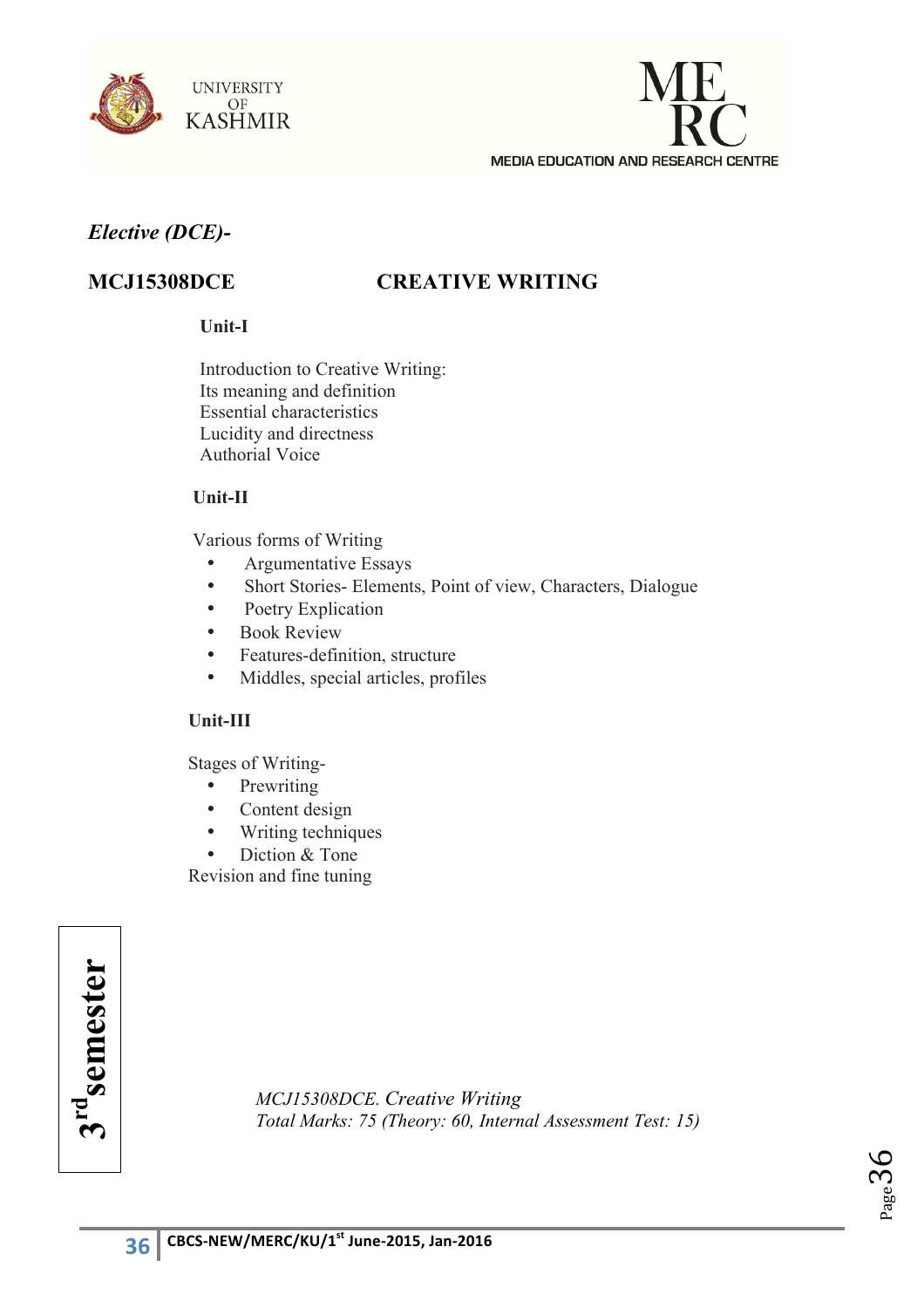



## *Elective (DCE)-* **MCJ15309DCE URDU JOURNALISM**

## MCJ-15309(DCE) Urdu Journalism

**Unit1** 

ا<u>خبرنگاری خبر کی</u>تعریف ۲۔اہمیت اوراقسام بنجر کےاجز اءاوراقدار ۳ - خبر یں کیے کھی جا ئیں؟خبر کاابتدائیہ،ابتدائی سطر کی تحریر کے مختلف طریقے <sup>ی</sup>ں۔سب ایڈیٹینگ بُسرخیاں ہرخیوں کےاقسام بتر جے کےمسائل

**Unit II** 



ابه اخباری انٹرویو ۲\_تصور پی صحافت،اخباری تصور پکی اہمیت اورخصوصیت، مسرخیاںاوروضاحت ۱۳۔ادار پہ نگاری ۴\_ادارت به ضرورت اوراہمت

*MCJ15309DCE. Urdu Journalism Total Marks: 75 (Theory: 60, Internal Assessment Test: 15)* 



 $P_{\rm age}$ 37

3<sup>rd</sup>semester **3rdsemester**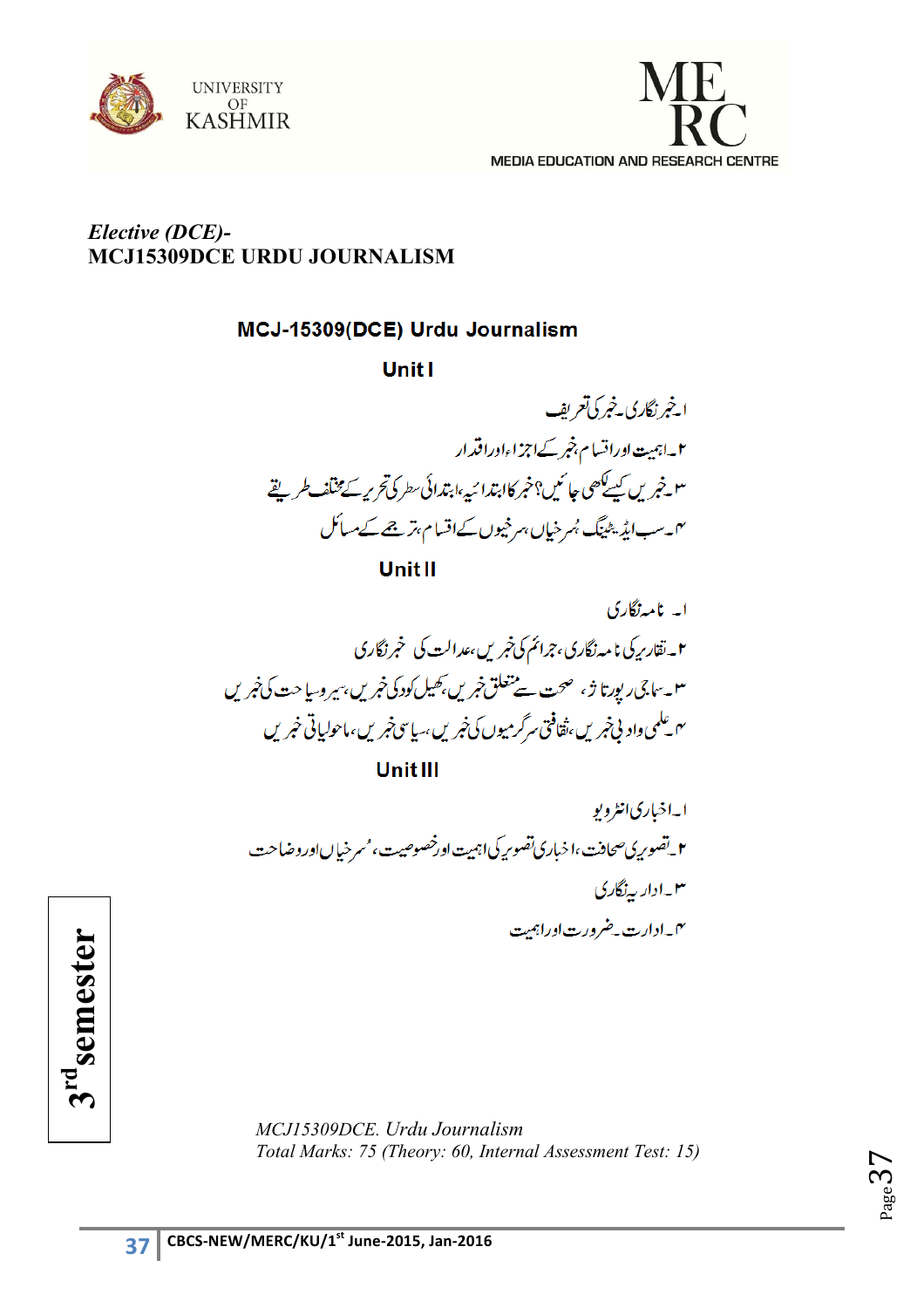



## *Elective (GE)-*

## **MCJ15310GE Understanding Media**

## **Unit I**

Early Media Pigeons **Trumpeters** Drummers Public Address System (PAS)

#### **Unit II**

Information or disinformation Factual stories Embedded Journalism Paid News

#### **Unit III**

Contemporary Media Corporate Agenda Media of Protest: "Guernica" to "Vigils" Propoganda- Print to Photoshop Media and Democracy (Framing and Agenda Setting)



*MCJ15310GE. Understanding Media Total Marks: 75 (Theory: 60, Internal Assessment Test: 15)* 

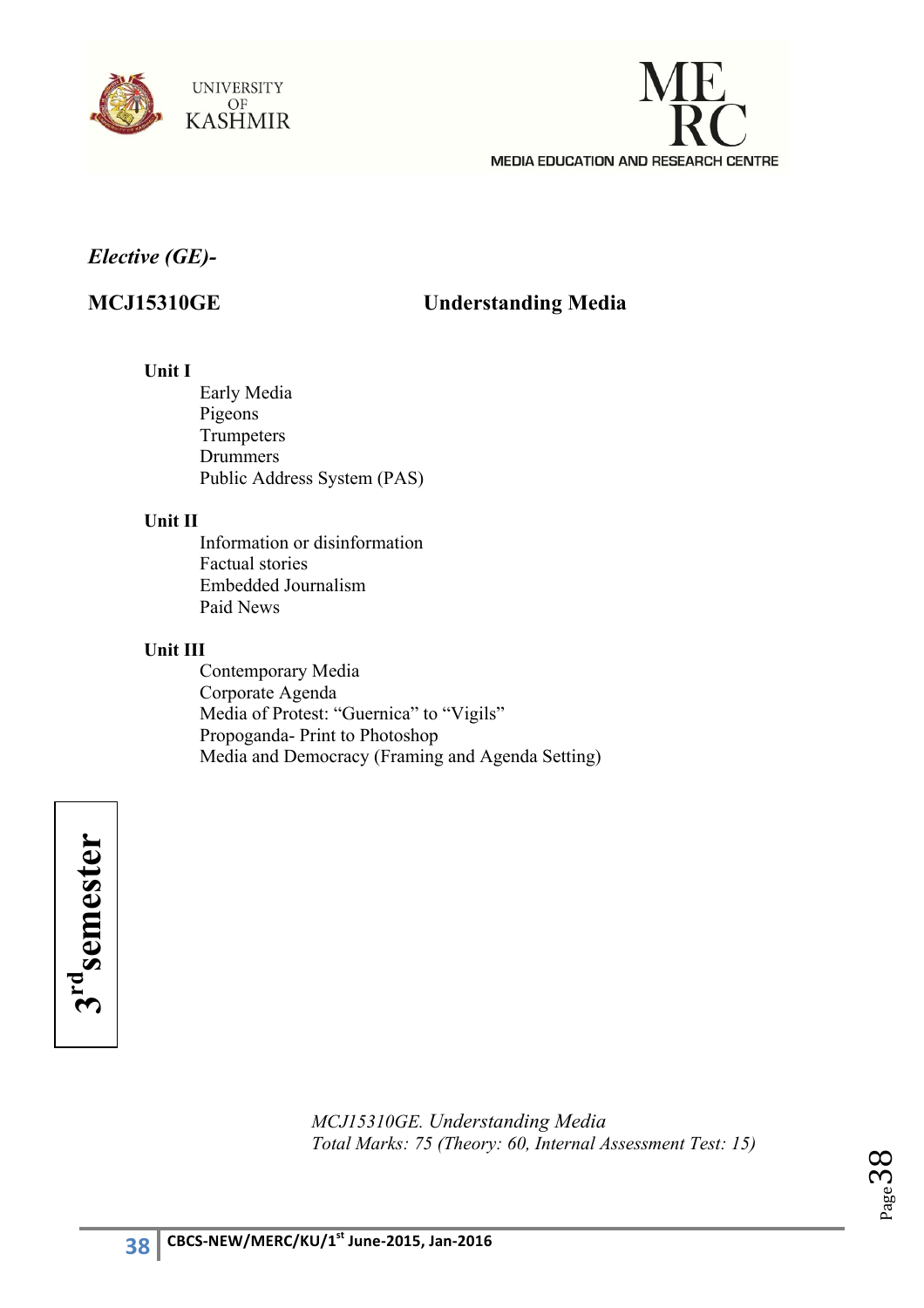



## *Elective (GE)-*

## **MCJ15311EO Citizen Journalism**

## **Unit I**

Concept News on the go Modes of transmission: Mainstream Electronic and Print Media Social Media

#### **Unit II**

Essential skills of a Citizen Journalist Citizen Journalist: A lose cannon or a responsible journalist Credibility Issue of Citizen Journalist CJ Case studies in Electronic and Online Media

## **Unit III**

CJ journalism- An extension of traditional media or emergence of new media? Critical study of Michael Buerk's 2009 *BBC* documentary *CJ-Democracy or Choas?* Practical Exercise: Two minutes video clip to be submitted immediately after the classwork

3rd<sub>semester</sub> **3rdsemester**

> *MCJ15311GE. Citizen Journalism Total Marks: 75 (Theory: 60, Internal Assessment Test: 15)*

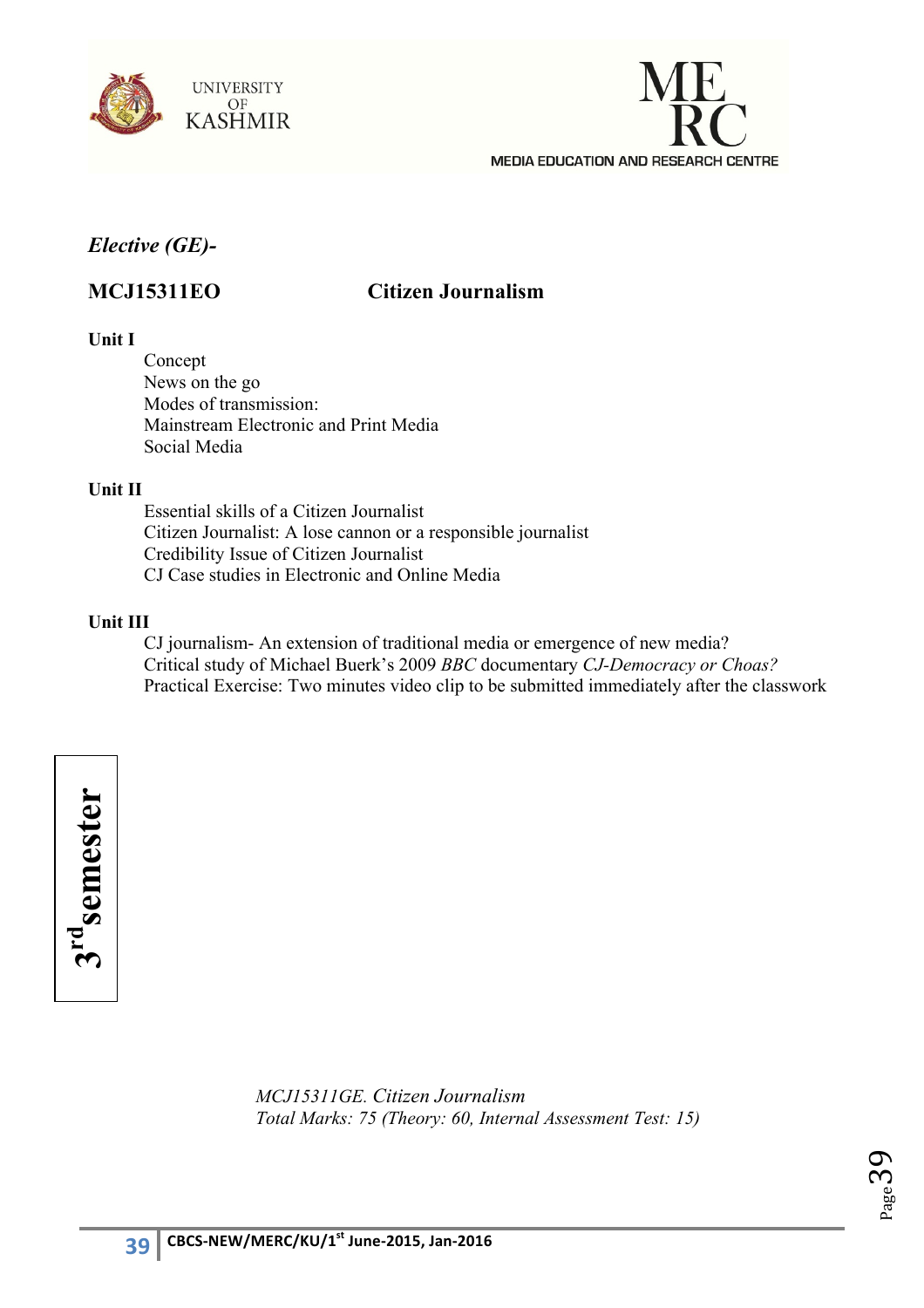



## *Elective (Open)-*

## **MCJ15312EO PERSONALITY DEVELOPMENT**

## **Unit-I**

Definition and basics Who am I? Communication Skills: Articulation, Body Language, Overcoming shyness Grooming: Dress Code, proper E-mail and Telephone etiquette Have an attitude Essentials of good curriculum vitae Principles of facing an Interview

## **Unit-II**

Leadership Styles Team Building Group dynamics Stress Management Conflict Management Time Management

3rd<sub>semester</sub> **3rdsemester**

> *MCJ15312EO. Personality Development Total Marks: 50 (Theory: 40, Internal Assessment Test: 10)*

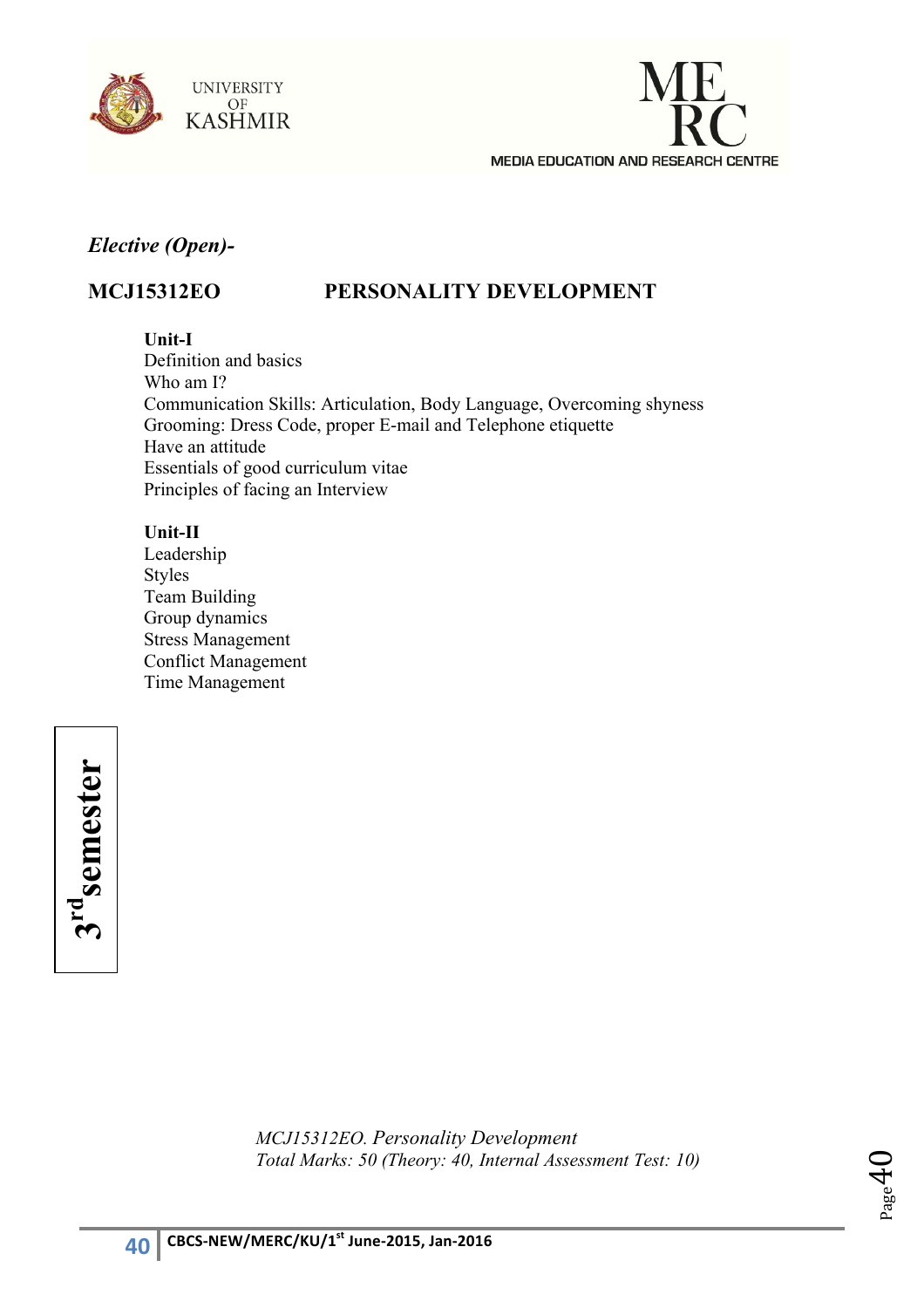



## *Elective (Open)-*

## **MCJ15313EO Advertising and Culture**

**Unit-I**

Contemporary Advertising Social and Ethical Issues in Advertising Advertising and Popular Culture

**Unit-II** Global Culture and Advertising Consumer Behaviour Gendered Advertising and Culture

*MCJ15313EO. Advertising and Culture Total Marks: 50 (Theory: 40, Internal Assessment Test: 10)*

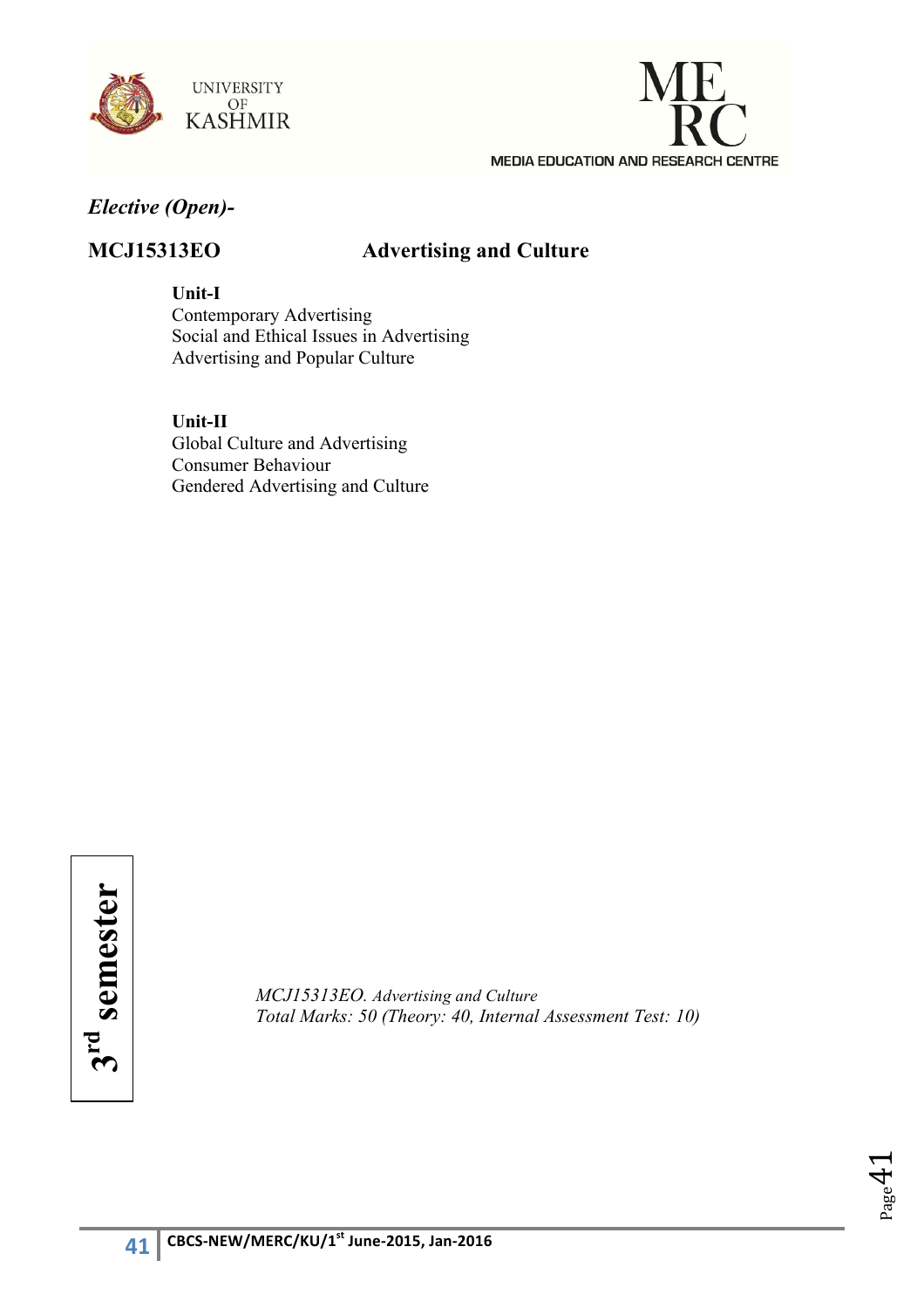



# **4thSemester**

| <b>Course Code</b>  | <b>Course Name</b>                                             | <b>Paper Category</b> | <b>Hours Per</b><br>Week |                |                  | <b>Credits</b> | Name of<br>the                         |
|---------------------|----------------------------------------------------------------|-----------------------|--------------------------|----------------|------------------|----------------|----------------------------------------|
|                     |                                                                |                       | L                        | T              | $\mathbf{P}$     |                | <b>Instructor</b>                      |
| <b>MCJ-15401CR</b>  | Corporate<br>Communication &<br><b>Public Relations</b>        | Core                  | 3                        | $\theta$       | $\overline{2}$   | $3+0+1=4$      | Mr. Nasir<br>Mirza                     |
| <b>MCJ-15402CR</b>  | Project Work                                                   | Core                  | $\overline{0}$           | $\mathbf{1}$   | 6                | $0+1+3=4$      | Supervision-<br>All Faculty<br>members |
| <b>MCJ-15403CR</b>  | International<br>Relations &<br>International<br>Communication | Core                  | $\overline{3}$           | $\mathbf{1}$   | $\overline{2}$   | $3+1+1=4$      | Dr. Syeda<br>Afshana                   |
| <b>MCJ-15404DCE</b> | Covering Inter-faith<br>Relations                              | Elective (DCE)        | $\overline{2}$           | $\overline{0}$ | $\overline{2}$   | $2+0+1=3$      | Mr. Faruq<br>Masudi                    |
| <b>MCJ-15405DCE</b> | Media Publication                                              | Elective (DCE)        | $\mathbf{0}$             | $\mathbf{1}$   | $\overline{4}$   | $0+1+2=3$      | Ms.<br>Muslim Jan                      |
| <b>MCJ-15406DCE</b> | Internship                                                     | Elective (DCE)        | $\mathbf{0}$             | $\theta$       | 6                | $0+0+3=3$      | Supervision-<br>All Faculty<br>members |
| <b>MCJ-15407DCE</b> | Radio Fiction $-$<br>Advanced                                  | Elective (DCE)        | $\mathbf{1}$             | $\overline{0}$ | $\overline{4}$   | $1+0+2=3$      | Dr. Aaliya<br>Ahmed                    |
| <b>MCJ-15408DCE</b> | Cinema Studies                                                 | Elective (DCE)        | $\overline{2}$           | $\theta$       | $\overline{2}$   | $2+0+1=3$      | Mr. Faruq<br>Masudi                    |
| <b>MCJ-15409GE</b>  | Covering Human<br>Rights                                       | Elective (GE)         | $\overline{2}$           | $\theta$       | $\overline{2}$   | $2+0+1=3$      | Dr. Syeda<br>Afshana                   |
| <b>MCJ-15410GE</b>  | Public Policy &<br>Media                                       | Elective (GE)         | $\overline{2}$           | $\overline{0}$ | $\overline{2}$   | $2+0+1=3$      | Dr. Sabeha<br>Mufti                    |
| <b>MCJ-15411EO</b>  | <b>Event Management</b>                                        | Elective<br>(Open)    | $\mathbf{1}$             | $\mathbf{1}$   | $\boldsymbol{0}$ | $1+1+0=2$      | Ms.<br>Muslim Jan                      |
| <b>MCJ-15412EO</b>  | <b>Public Relations-</b><br>Concepts and<br>Practices          | Elective<br>(Open)    | $\mathbf{1}$             | $\mathbf{1}$   | $\overline{0}$   | $1+1+0=2$      | Dr. Malik<br>Zahra                     |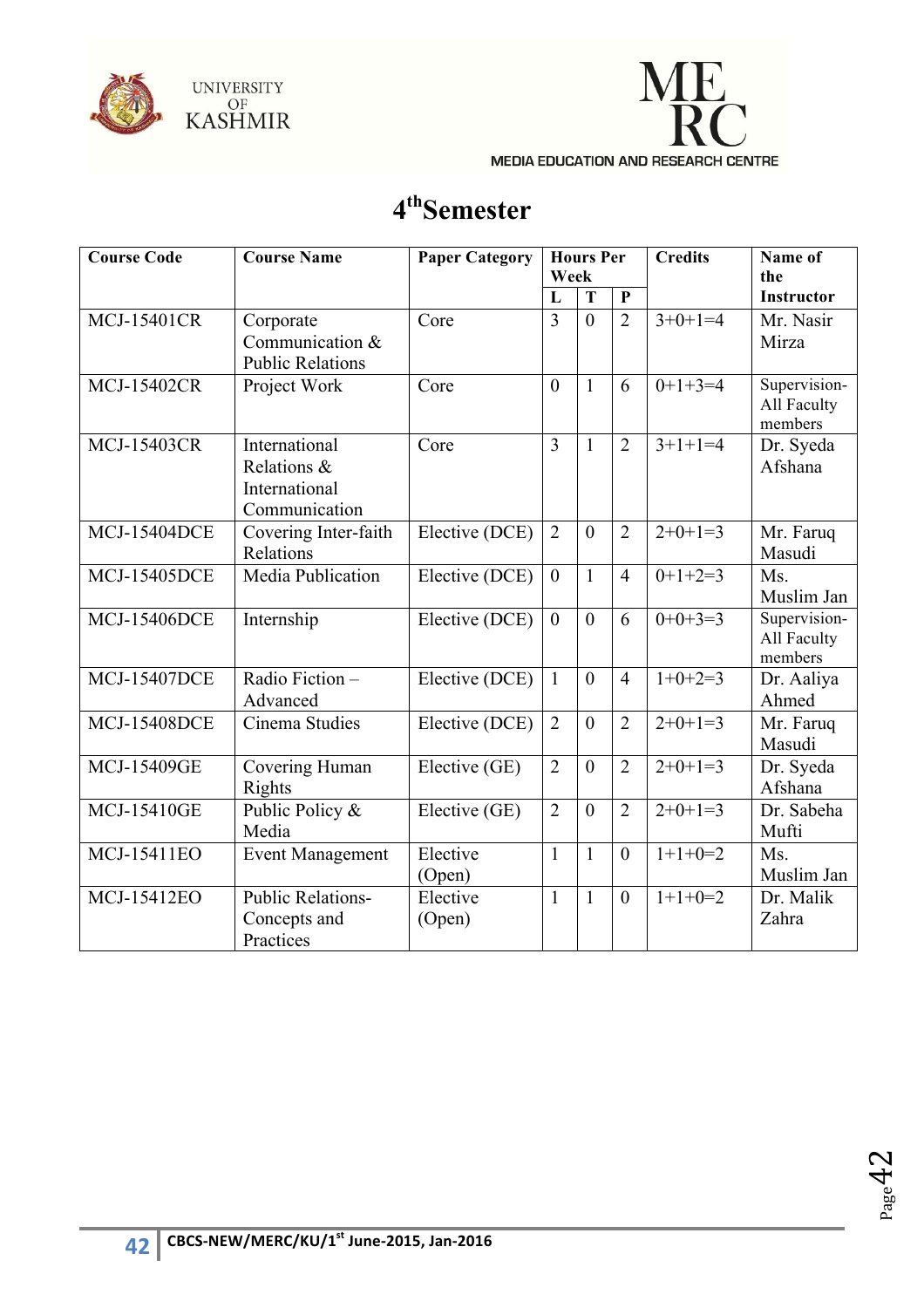



## **MARKS SCHEME:**

| MCJ15401CR. Corporate Communication & Public Relations            |
|-------------------------------------------------------------------|
| Total Marks: 100 (Theory: 80, Internal Assessment Test: 20)       |
| MCJ15402CR. Project Work                                          |
| Total Marks: 100 (External: 70, Internal Assessment Test: 30)     |
| MCJ15403CR. International Relations & International Communication |
| Total Marks: 100 (Theory: 80, Internal Assessment Test: 20)       |
| MCJ15404DCE. Covering Inter-faith Relations                       |
| Total Marks: 75 (Theory: 60, Internal Assessment Test: 15)        |
| MCJ15405DCE. Media Publication                                    |
| Total Marks: 75 (External: 60, Internal Assessment Test: 15)      |
| MCJ15406DCE. Internship                                           |
| Total Marks: 75 (Presentation of Work Done: 60, Viva Voice: 15)   |
| MCJ15407DCE, Radio Fiction-Advanced                               |
| Total Marks: 75 (Theory: 60, Internal Assessment Test: 15)        |
| MCJ15408DCE. Cinema Studies                                       |
| Total Marks: 75 (Theory: 60, Internal Assessment Test: 15)        |
| MCJ15409GE. Covering Human Rights                                 |
| Total Marks: 75 (Theory: 60, Internal Assessment Test: 15)        |
| MCJ15410GE. Public Policy & Media                                 |
| Total Marks: 75 (Theory: 60, Internal Assessment Test: 15)        |
| MCJ15411EO. Event Management                                      |
| Total Marks: 50 (Theory: 40, Internal Assessment Test: 10)        |
| MCJ15412EO. Public Relations-Concepts and Practices               |
| Total Marks: 50(Theory: 40, Internal Assessment Test: 10)         |
|                                                                   |

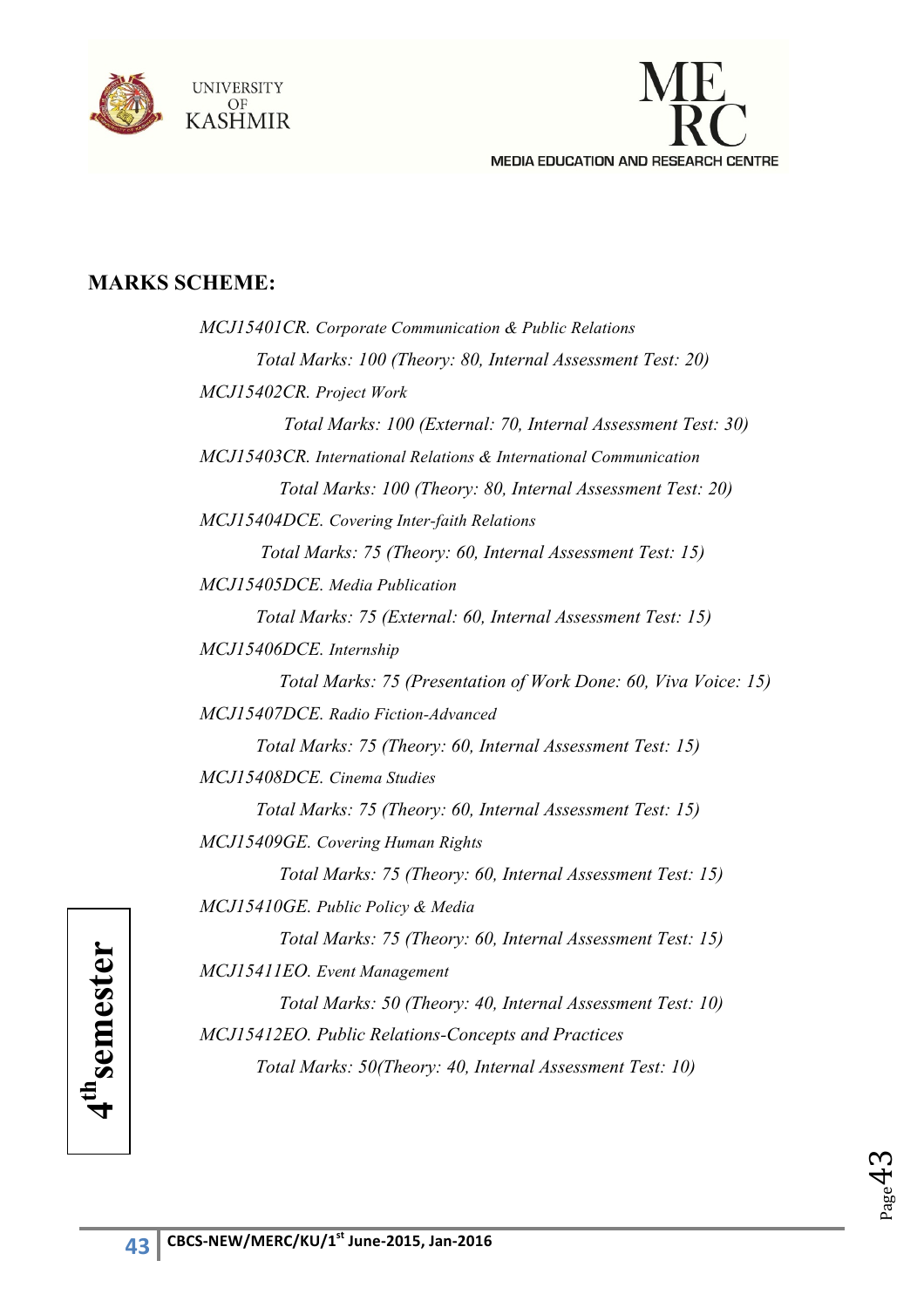



## **Semester 4th**

## *Core Paper-*

## **MCJ15401CR**

## **CORPORATE COMMUNICATION AND PUBLIC RELATIONS**

## **Unit-I**

Concept and definition Public Relations : Evolution and Growth PR industry in India: Private & Public sector

#### **Unit-II**

Publics in PR Tools of PR: Meetings, Seminars, Special occasions, Press Release, Newsletter, Exhibitions, Open House, and Brochure, Posters, Bulletin Boards, Corporate Films Online PR

## **Unit-III**

Organization communication patterns Advocacy, Lobbying Corporate identity Leadership and team building Public opinion, Publicity, Propaganda Crisis management

## **Unit-IV**

Media relations Media events— Media conferences, Press Releases, facility visits, interviews Case Studies: Local, National & International

| ar<br>G                |
|------------------------|
| ٠                      |
| a<br>A<br>ς<br>ì       |
|                        |
| 든                      |
|                        |
| $\bar{\bm{\varsigma}}$ |
| Ō                      |
| Ξ<br>$\ddot{}$         |
| r                      |
|                        |
|                        |

*MCJ15401CR. Corporate Communication & Public Relations Total Marks: 100 (Theory: 80, Internal Assessment Test: 20)* 

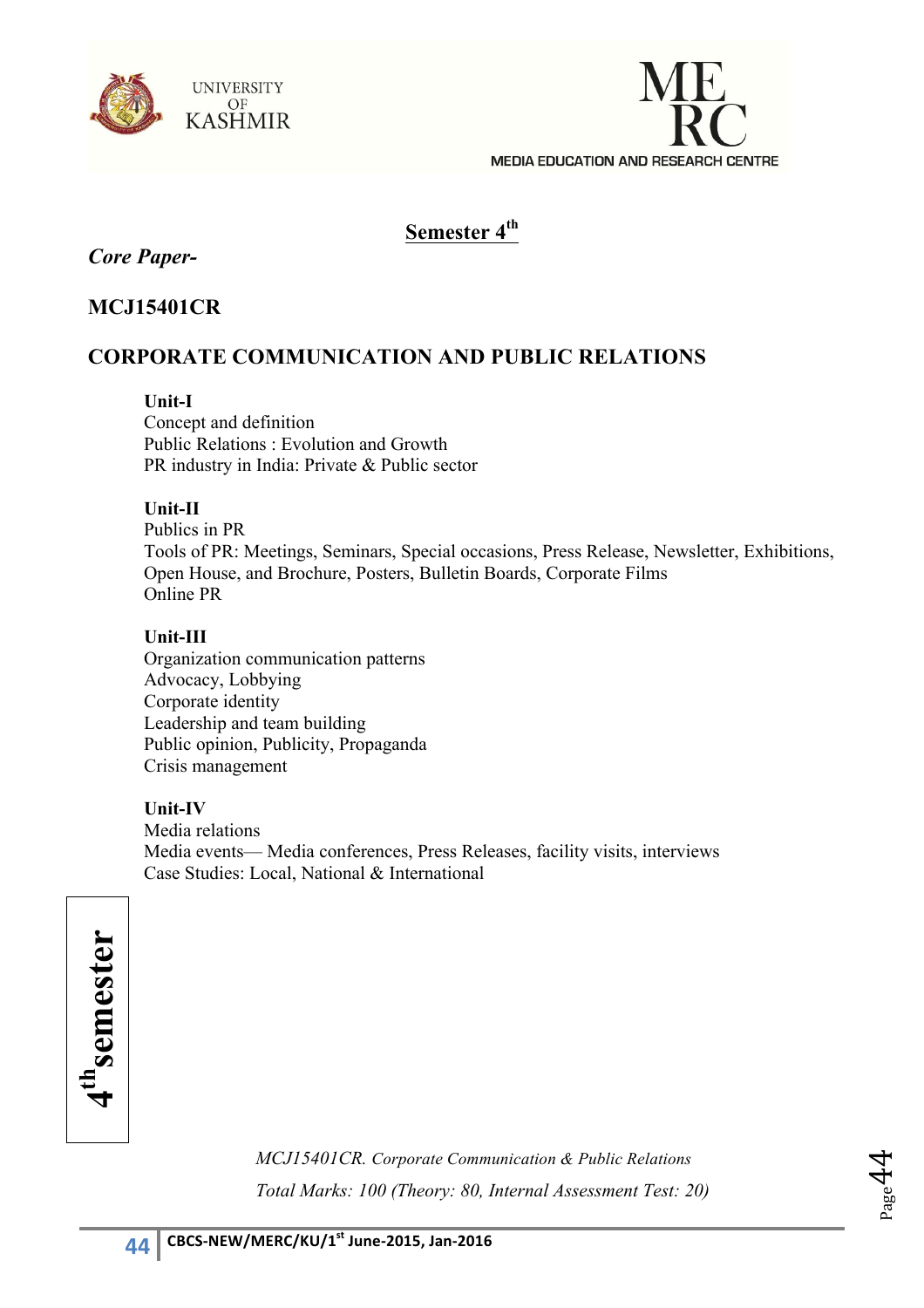



## **MCJ15402CR PROJECT WORK**

Student will be required to submit a Research Dissertation of not less than 100 pages, based on a theme/concept/topic of his/her choice. The thesis would be directly related to his/her course of study.

Besides, the student has to exercise his/her option and register the topic in consultation with his/her guide at the start of the semester.

*MCJ15402CR. Project Work* **Total Marks: 100 (External: 70, Internal Assessment Test: 30)**<br> **4thsemester Propert Work**<br> **4thsemester Test: 30)**<br> **4thsemester Propert Work**<br> **4thsemester** Test: 30)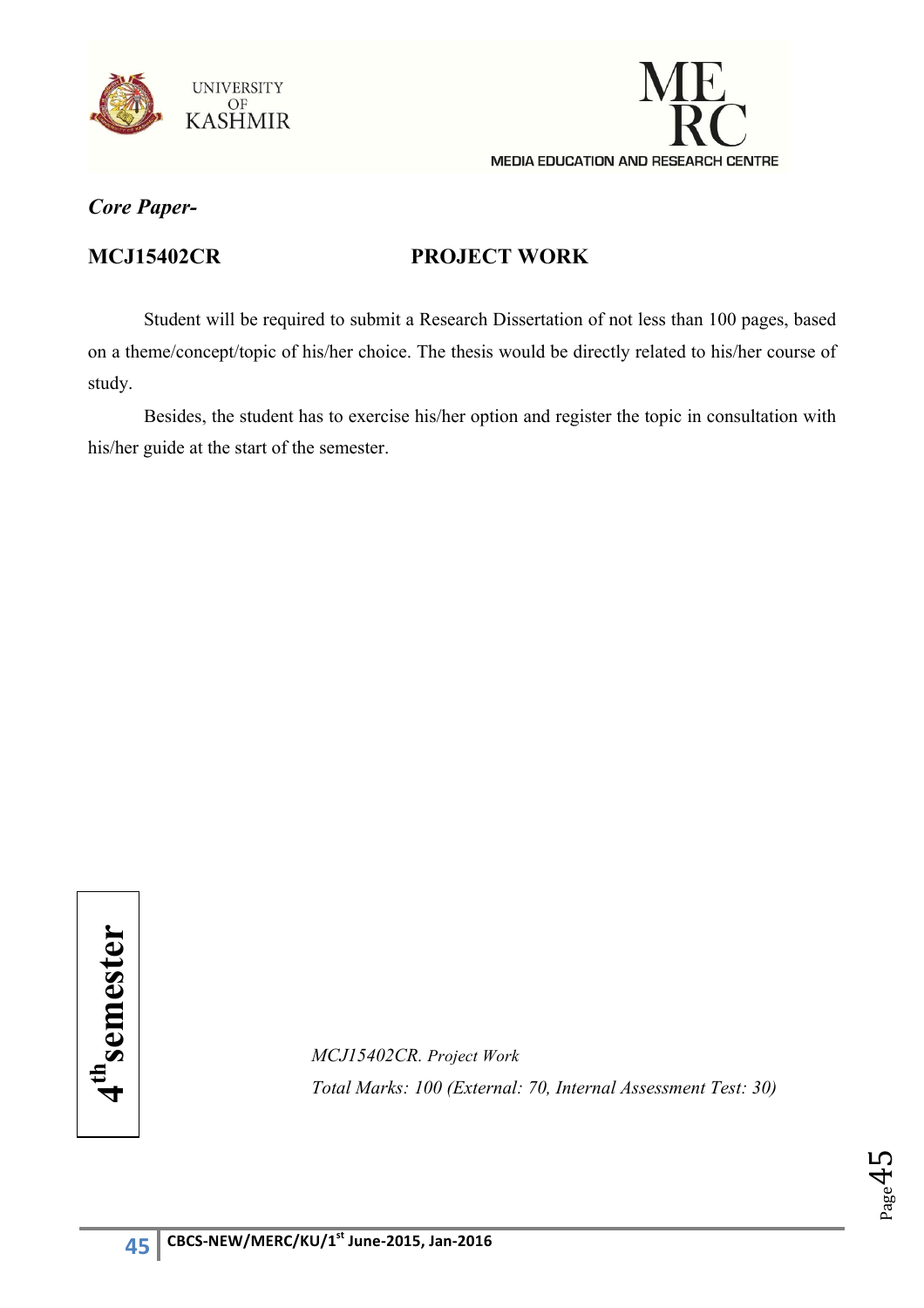



## **MCJ15403CR INTERNATIONAL RELATIONS & INTERNATIONAL COMMUNICATION**

## **Unit-I**

Concept and Evolution Fundamental factors that influence/ determine IR Contemporary IR scenario Foreign policy, Strategic relations Diplomacy and IR: majormodels Public, private, Back channel, Track 2 diplomacy Media and IR Propaganda, Schools of Propaganda--types and strategies

#### **Unit-II**

Contemporary International Communication Scenario Political, economic and cultural dimensions of international communication New World Information and Communication Order (NWICO) Mac Bride Commission's report Non- aligned news agencies news pool: Working, success, failure

#### **Unit-III**

Post-colonialism, New World Order Cultural imperialism, Satanic Cults Globalization and media systems Transnational media ownership and issues of sovereignty and security

#### **Unit-IV**

International conflicts and IR Covering political conflicts Violence against media persons, especially in a conflict zone Profile of BBC, Aljazeera Case studies and related screening of films/documentaries— Israeli-Palestinian conflict, Iraq-America, America-Afghanistan, India-Kashmir, 9/11

*MCJ15403CR. International Relations & International Communication Total Marks: 100 (Theory: 80, Internal Assessment Test: 20)* 

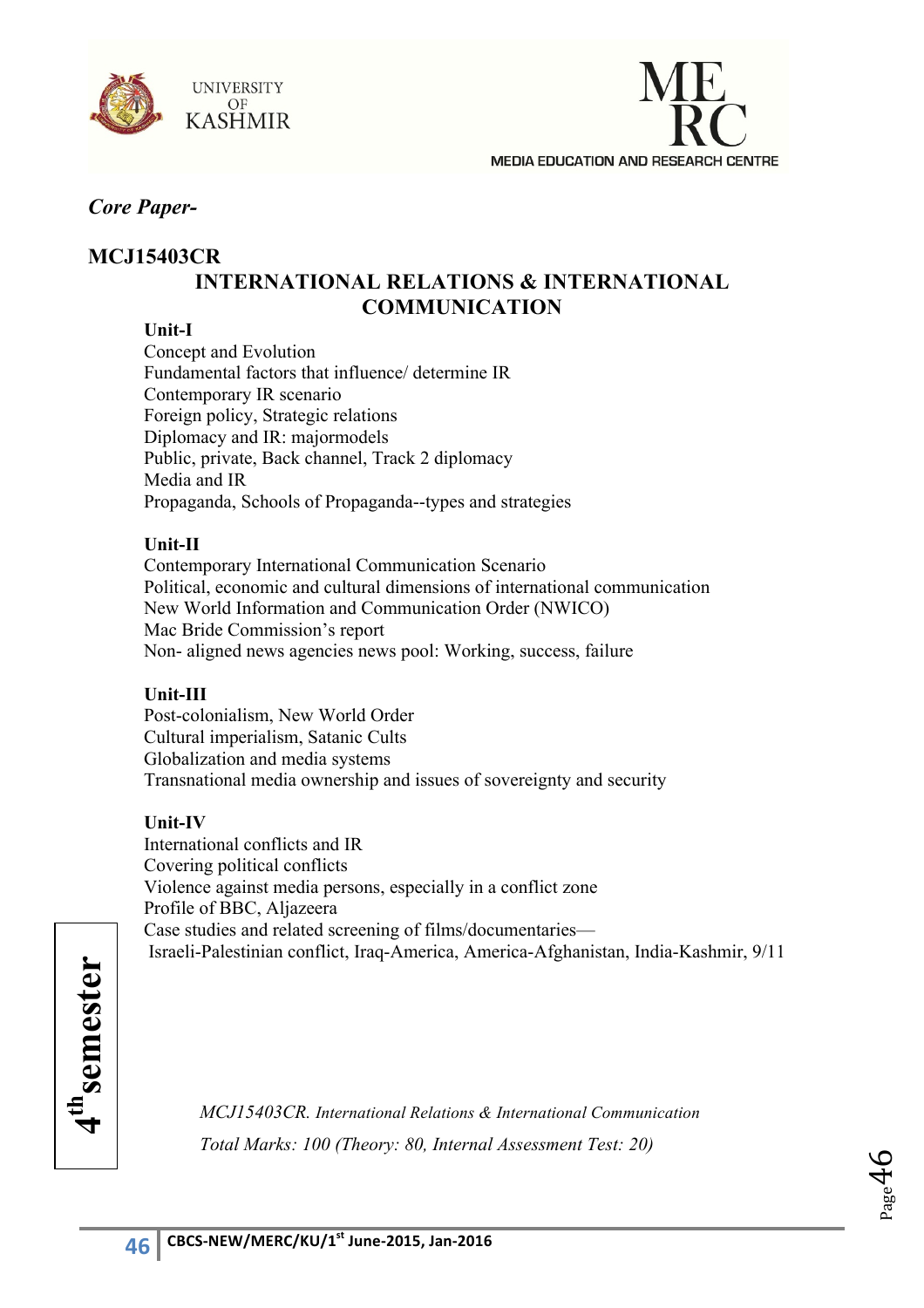



## **MCJ15404DCE COVERING INTER-FAITH RELATIONS**

#### **Unit-I**

Overview of world Religions Religion as new age extremism Covering Religion—local, national and global Internal & external crises in religions Religion and Politics-Nexus Need for interfaith relations

#### **Unit-II**

Religion re-defined in New Age Islamophobia and Media Constructive interfaith reporting

**Unit-III** Case Studies of relevant films



*MCJ15404DCE. Covering Inter-faith Relations Total Marks: 75 (Theory: 60, Internal Assessment Test: 15)*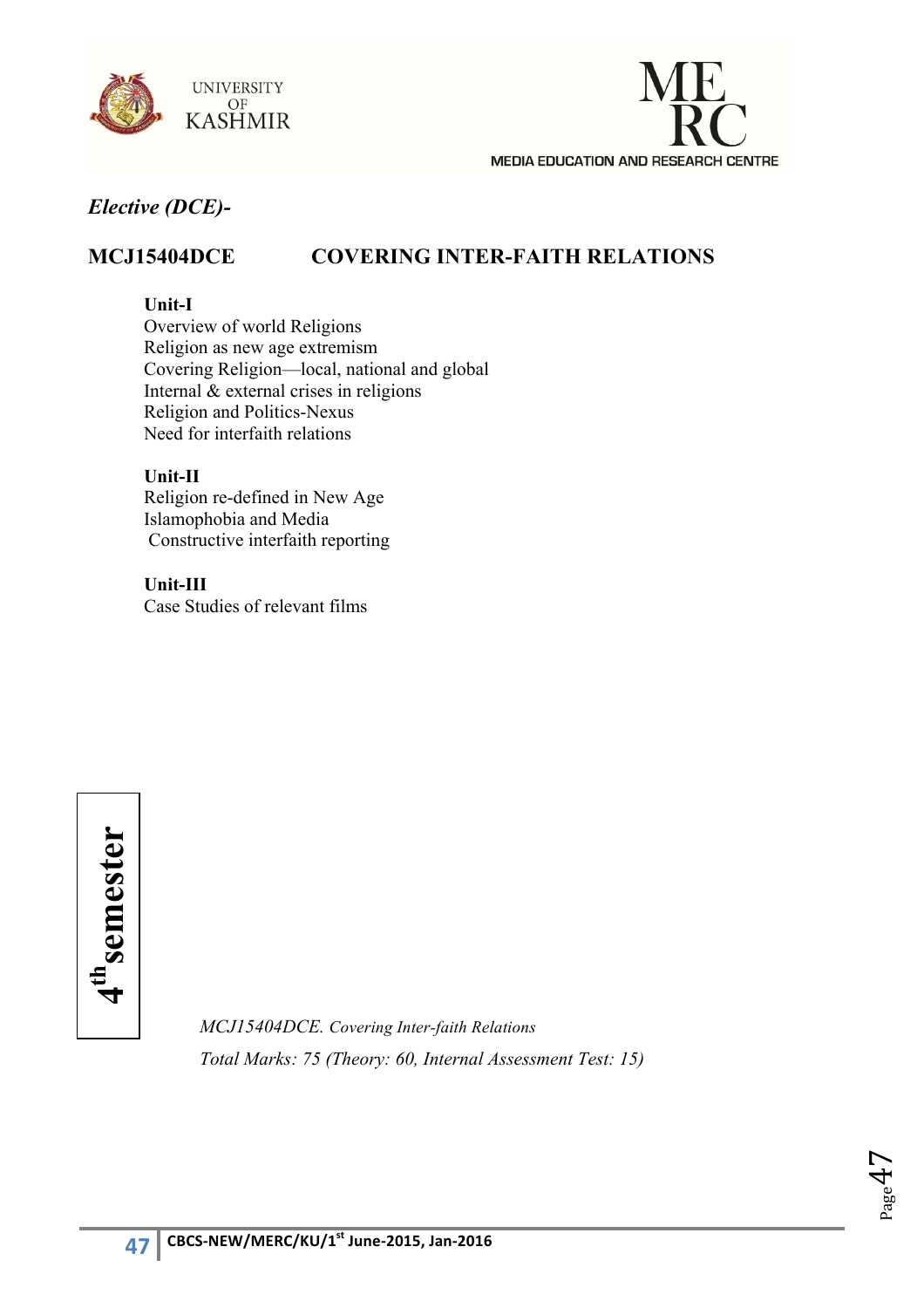



## **MCJ15405DCE**

## **MEDIA PUBLICATION**

The students pursuing the course have to bring out the fortnightly Newspaper *MERC TIMES* and biannual magazine *MEDIATIMES* under the supervision of Editor and Chief Editor. The students will be required to get story ideas/pitch for discussion with the Editor, and will be reporting, editing and designing their respective news stories/features/articles/interviews/profiles in a virtual newsroom style.

4<sup>th</sup>semester **4thsemester**

*MCJ15405DCE. Media Publication Total Marks: 75 (External: 60, Internal Assessment Test: 15)* 

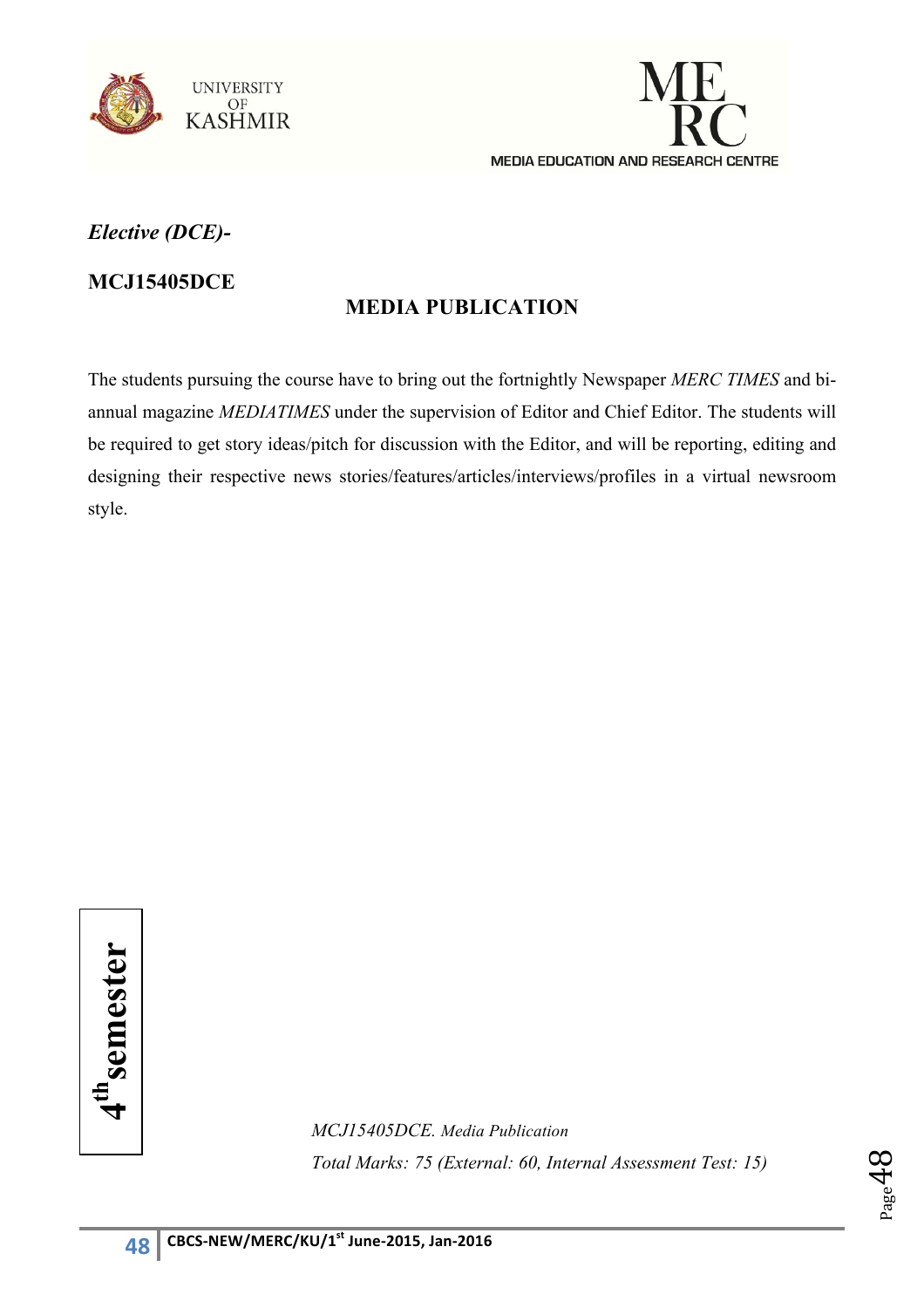



**MCJ15406DCE**

## **INTERNSHIP**

At the end of 4<sup>th</sup> Semester the students shall have to go for a three-weeks Internship with any media/corporate organization. The student shall have to get attendance certificate from the concerned organization. He/She shall have to make a presentation of his/her internship programme at the department that will be assessed by the all faculty members.

4<sup>th</sup>semester **4thsemester**

> *MCJ15406DCE. Internship Total Marks: 75 (Presentation of Work Done: 60, Viva Voice: 15)*

$$
\Theta^{\rm{bag}}_{\rm{Page}}
$$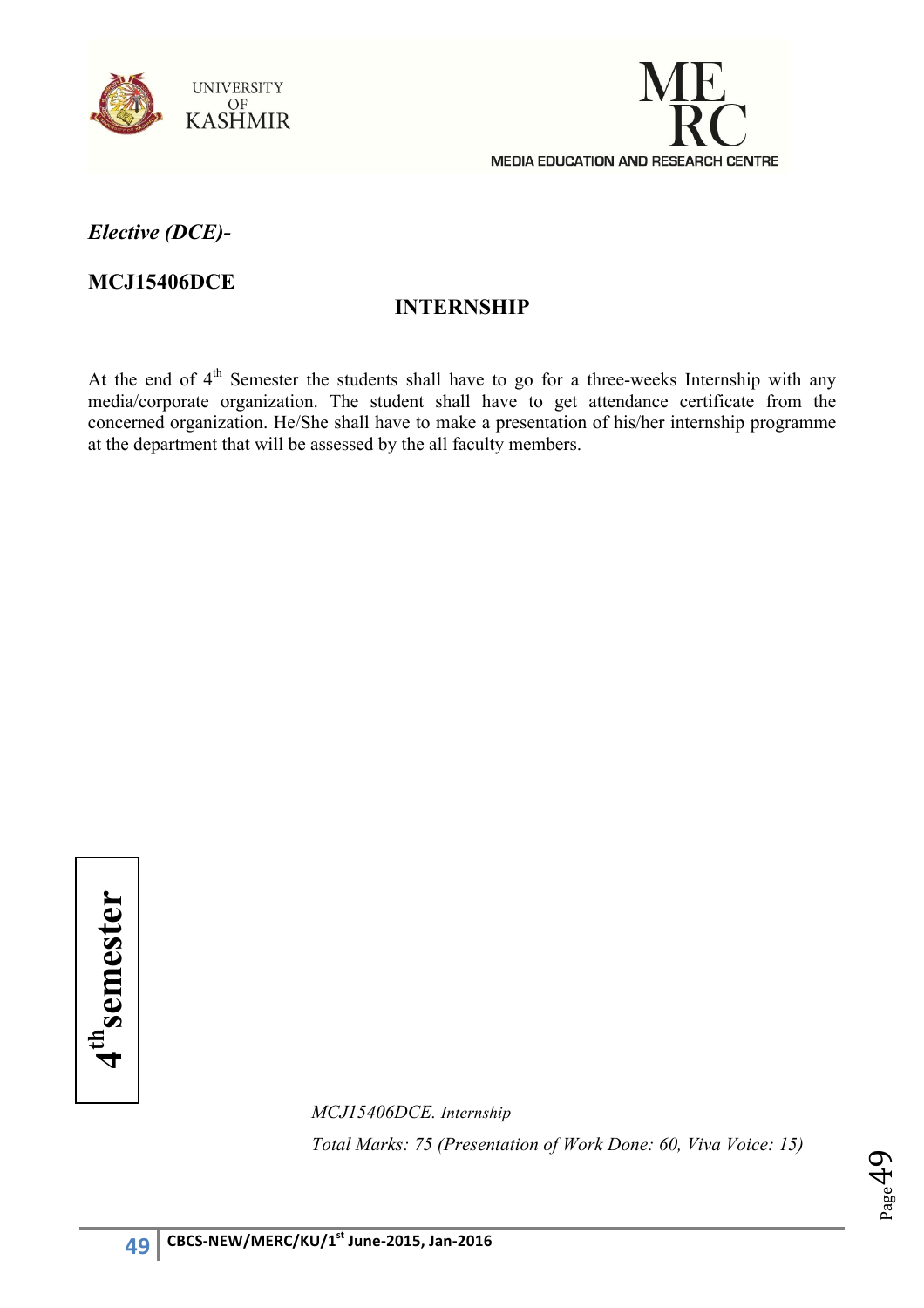



## **MCJ15407 DCE Radio Fiction- Advanced**

**Unit-I**  Radio Drama: An Overview Dramaturgy

#### **Unit-II**

Story Sequences Scenes Transitions Sound Designing of Dramas

#### **Unit-III**

POST PRODUCTION Editing Music & SFX Mixing Packaging Promos Mastering Glossary

> Critical Evaluation of any Radio Drama of Radio Kashmir Students to produce 2 minutes Short Fiction



*MCJ15407DCE. Radio Fiction-Advanced Total Marks: 75 (Theory: 60, Internal Assessment Test: 15)* 

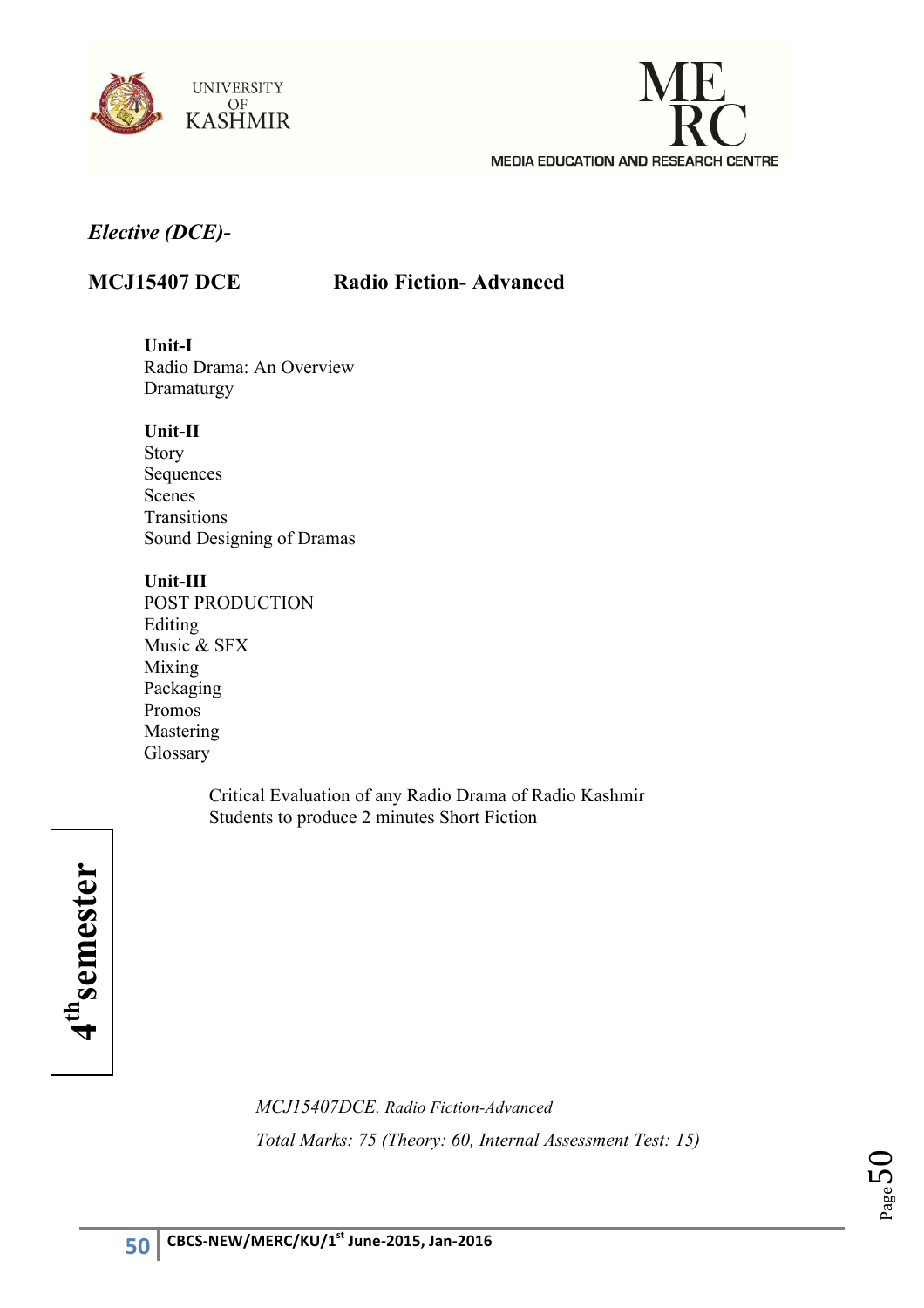



## **MCJ15408 DCE Cinema Studies**

#### **Unit-I**

History of World Cinema Mainstream Commercial Cinema Evolution of Star System

#### **Unit-II**

American Cinema European Cinema Asian Cinema

#### **Unit-III**

Indian Cinema Evolution Romantic Period Contemporary Trends Cult Cinema

4<sup>th</sup>semester **4thsemester**

> *MCJ15408DCE. Cinema Studies Total Marks: 75 (Theory: 60, Internal Assessment Test: 15)*

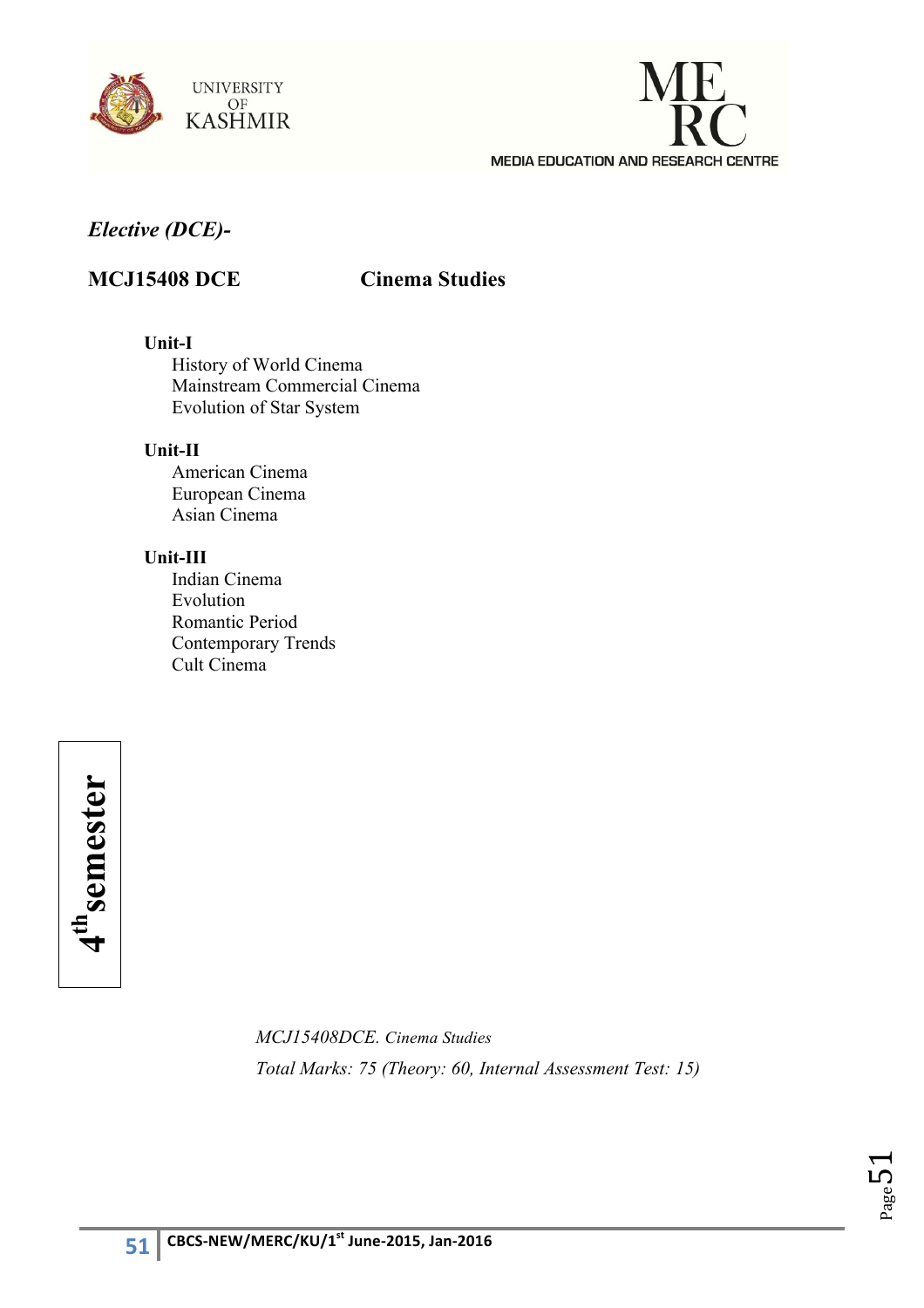



## *Elective (Generic)-*

## **MCJ15409 GE Covering Human Rights**

**Unit I**

Concept of Human Rights Categories of Human Rights International Human Rights Law-Salient features Emerging Human Rights Issues and future challenges The International Criminal Court and its inherent flaws

#### **Unit II**

Tools of Human Rights Violations: Print Electronic Media Cultural and Religious Posturing Abuse of Executive Power

## **Unit III**

Defending Human Rights by: Media Legal Aid Educational Institutions NGO's Civil Societies

4<sup>th</sup>semester **4thsemester**

> *MCJ15409GE. Covering Human Rights Total Marks: 75 (Theory: 60, Internal Assessment Test: 15)*

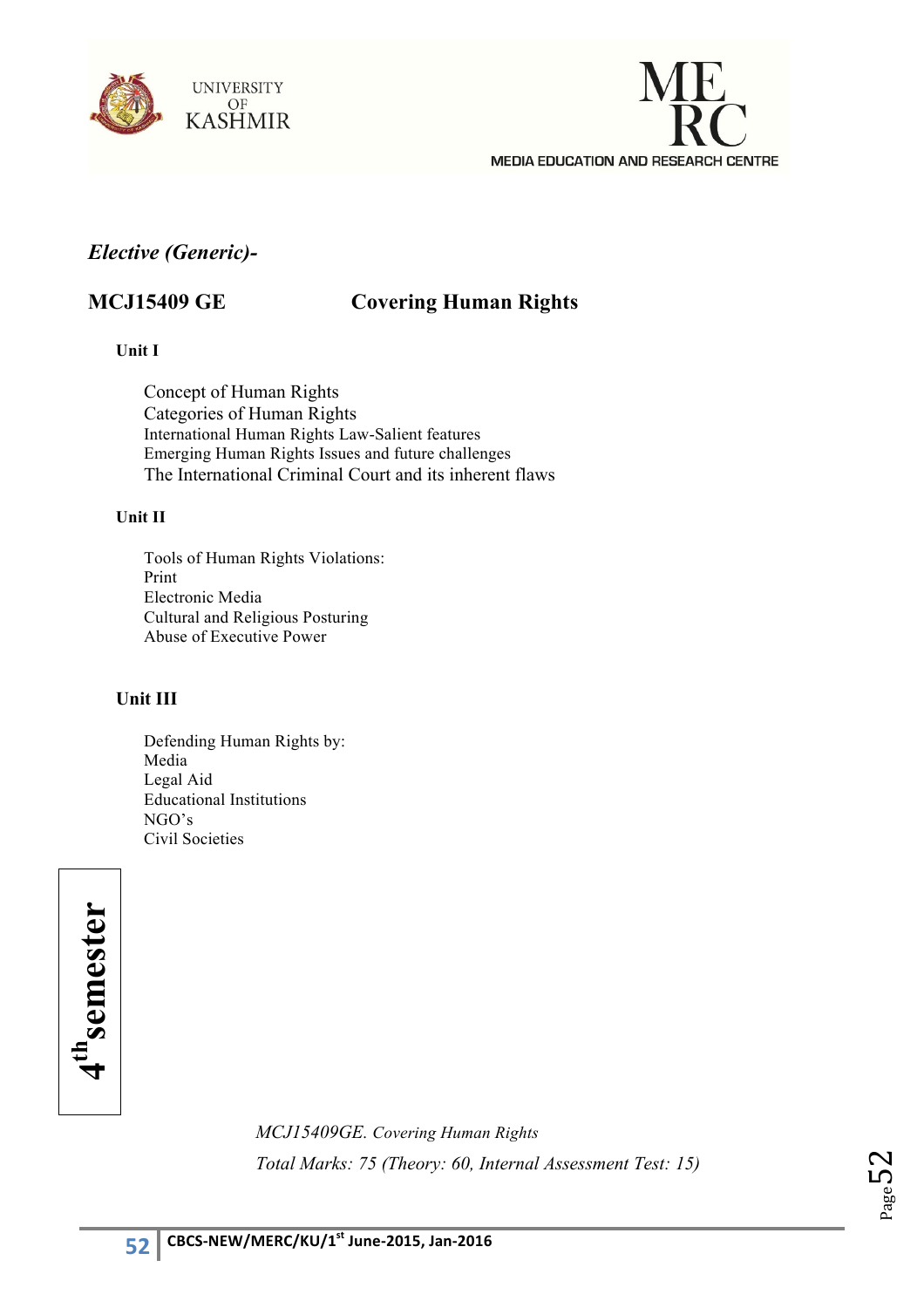



## *Elective (GE)-*

## **MCJ15410GE PUBLIC POLICY AND MEDIA**

#### **Unit-I**

Public policy: Meaning and definition Framing of Public policy by Government Civil Groups response The Fourth Estate as Coalition Partner The Fourth Estate as Resistance Force

#### **Unit-II**

Media and Corporations Gullibility of Public Lobbying Public resistance campaigns by media

#### **Unit-III**

Policies of National and International ramifications Case Studies-ARTICLE 370 Indus Water Treaty Al Gore's Inter Governmental Environmental Organization Minorities development policies

4" semester **4thsemester**

*MCJ15410GE. Public Policy & Media Total Marks: 75 (Theory: 60, Internal Assessment Test: 15)* 

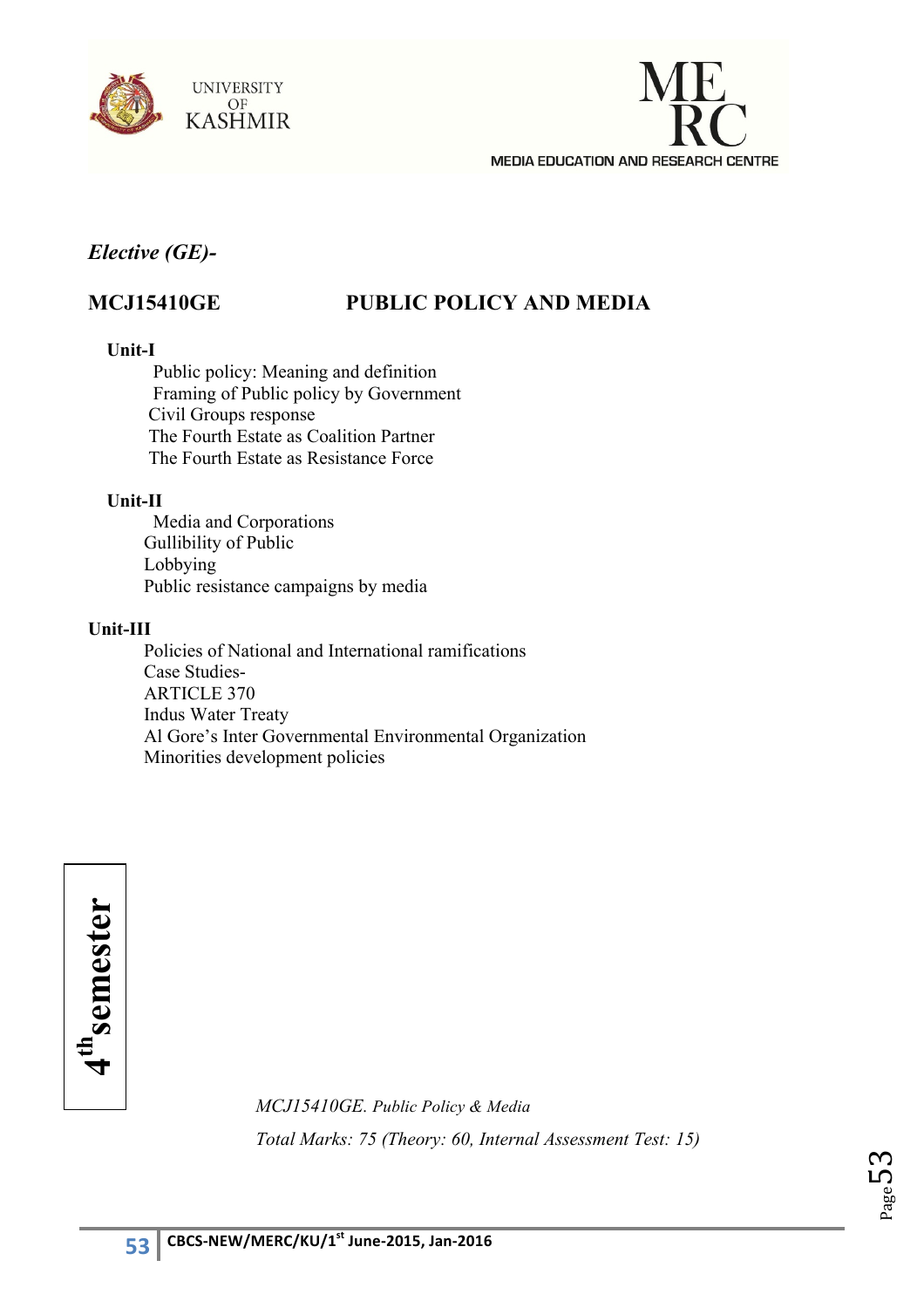



## *Elective (Open)-*

## **MCJ15411 EO EVENT MANAGEMEMENT**

#### **Unit-I**

Types Role of Event Manager Preparing a proposal Budgeting Scheduling Sponsorships Marketing and Promotions

## **Unit-II**

 The actual Event Media Coverage Event and Media ethics Case Studies— Zubin Mehta Musical Concert in Kashmir, 2013 The Earth Summit 1992 Oscars Awards Nobel Peace Prize



*MCJ15411EO. Event Management Total Marks: 50 (Theory: 40, Internal Assessment Test: 10)*